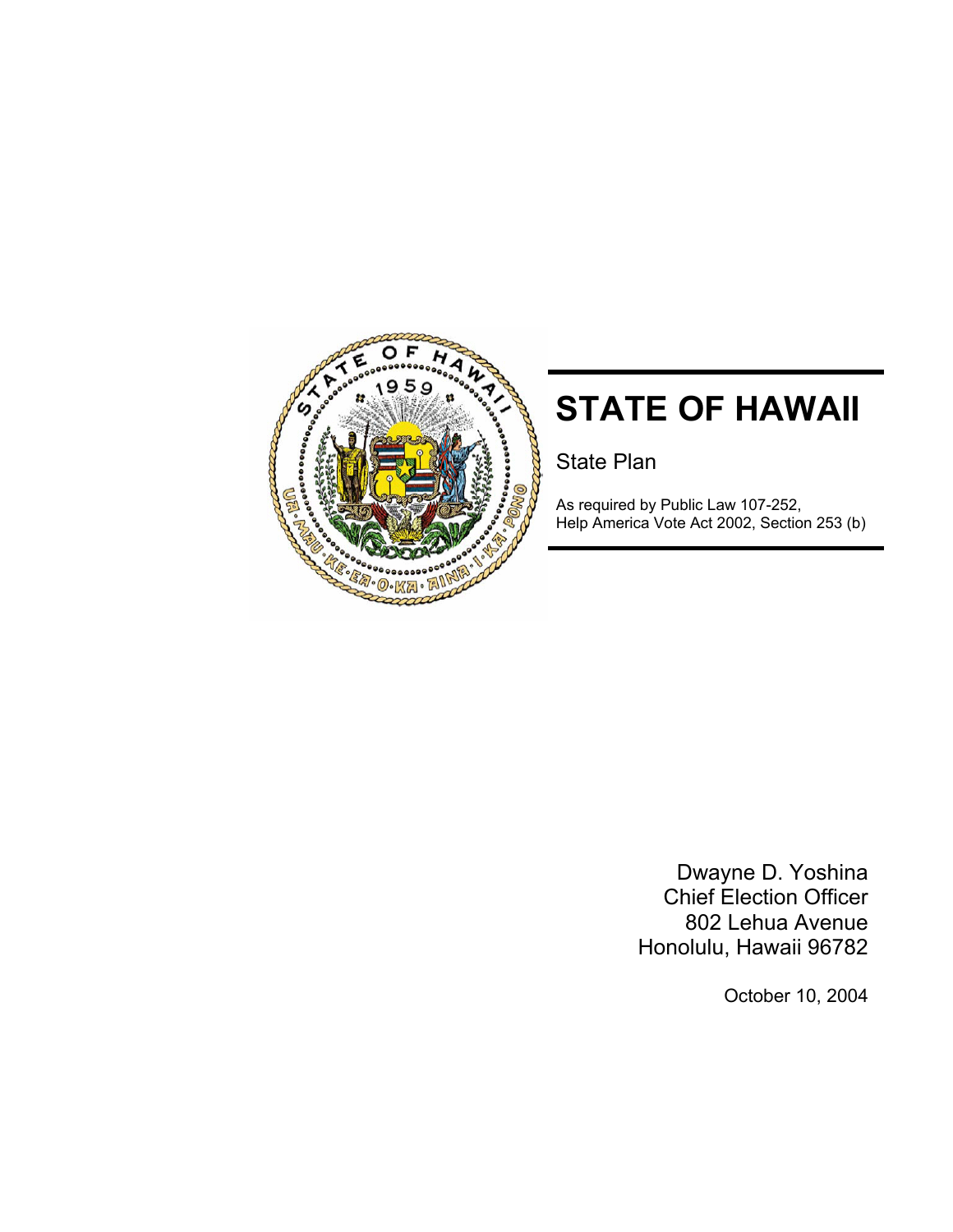

## **INTRODUCTION BY THE CHIEF ELECTION OFFICER**

We are pleased to offer the Hawaii Preliminary State Plan. Section 253(b) of the Help America Vote Act of 2002 (HAVA) requires each State to develop a long-range plan for implementing this Act. HAVA also requires the State and the various counties to work together to significantly reform the election process.

On behalf of Hawaii's elections community, we are proud to say that we began election reform before the enactment of HAVA. With the appropriate federal financial funding, the State of Hawaii will have the opportunity to build upon our strong foundation of election reform and accomplishments.

The Preliminary State Plan establishes a framework for continuing progress in election reform, the continuing improvement of our election services, and achieving compliance with HAVA.

Although HAVA increases responsibility for election administrations at the State level in order to establish consistency across jurisdictions, the county clerks in the State of Hawaii (responsible for voter registration and absentee voting) are integrally involved in the administration of all regularly scheduled elections. It is with this in mind, that the Office of Elections continues to work closely with the various county clerks and their communities to assure that our election services are uniform and nondiscriminatory.

We will update and refine the State Plan to reflect election reform progress and needs which may arise from the citizenry. We welcome the challenges of HAVA and the financial support from the federal government in our continuing efforts to provide secure, accessible, and convenient election services to all citizens statewide.

Dwayne D. Yoshina Chief Election Officer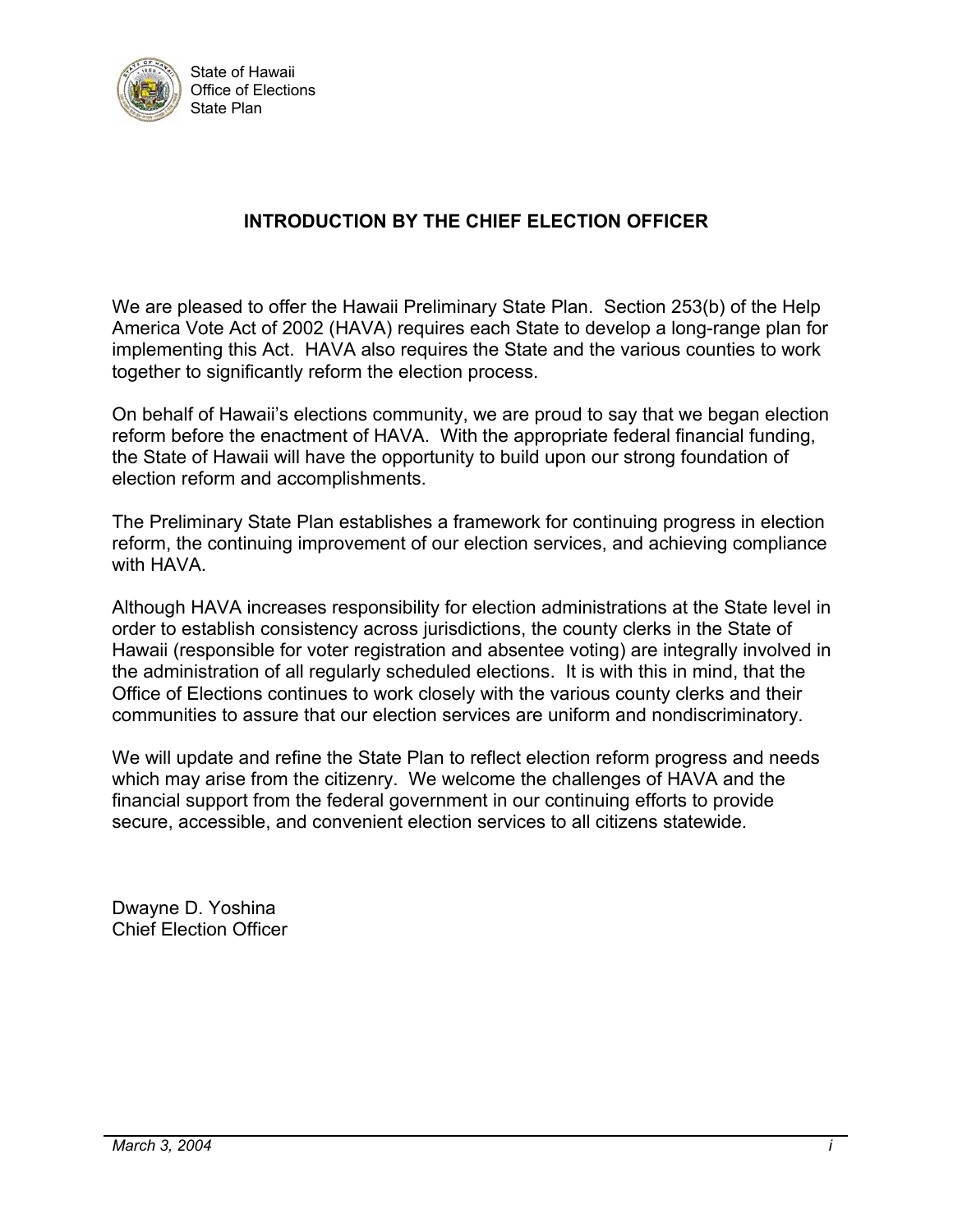

## **TABLE OF CONTENTS**

|                                                                                 | -ii                  |
|---------------------------------------------------------------------------------|----------------------|
|                                                                                 | 1                    |
| <b>BACKDROP FOR HAWAII'S STATE</b>                                              | 1                    |
|                                                                                 | $\overline{2}$       |
| Voter                                                                           | $\overline{2}$<br>3  |
|                                                                                 | $\overline{4}$       |
|                                                                                 | 5                    |
|                                                                                 | 5<br>5               |
| Precinct                                                                        | 6                    |
|                                                                                 |                      |
|                                                                                 | 6                    |
|                                                                                 | $6\phantom{1}6$      |
|                                                                                 | $6\phantom{1}6$<br>8 |
| Computerized Statewide Voter Registration List and                              |                      |
|                                                                                 | 9<br>11              |
| Methods of Implementation Left to the Discretion of the State of Hawaii         | 11                   |
|                                                                                 | 11                   |
|                                                                                 | 11                   |
| Other Activities to Improve the Administration of Elections (Section 251(b)(2)) | 11                   |
| Distribution of Requirements Payments & Eligibility for<br>Distribution         | 12                   |
| Voter Education, Election Official and Poll Worker Training                     | 13                   |
|                                                                                 | 15                   |
|                                                                                 | 15                   |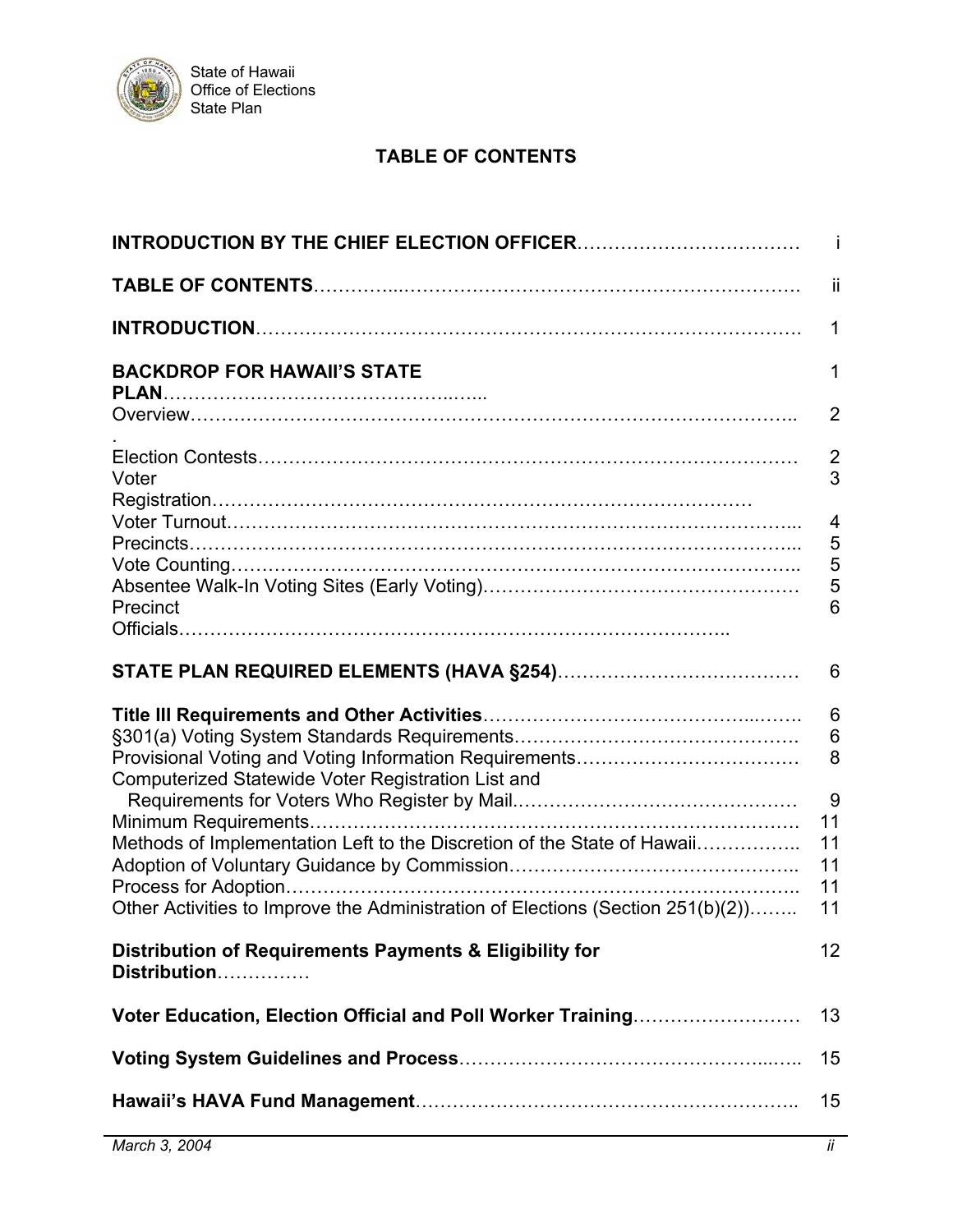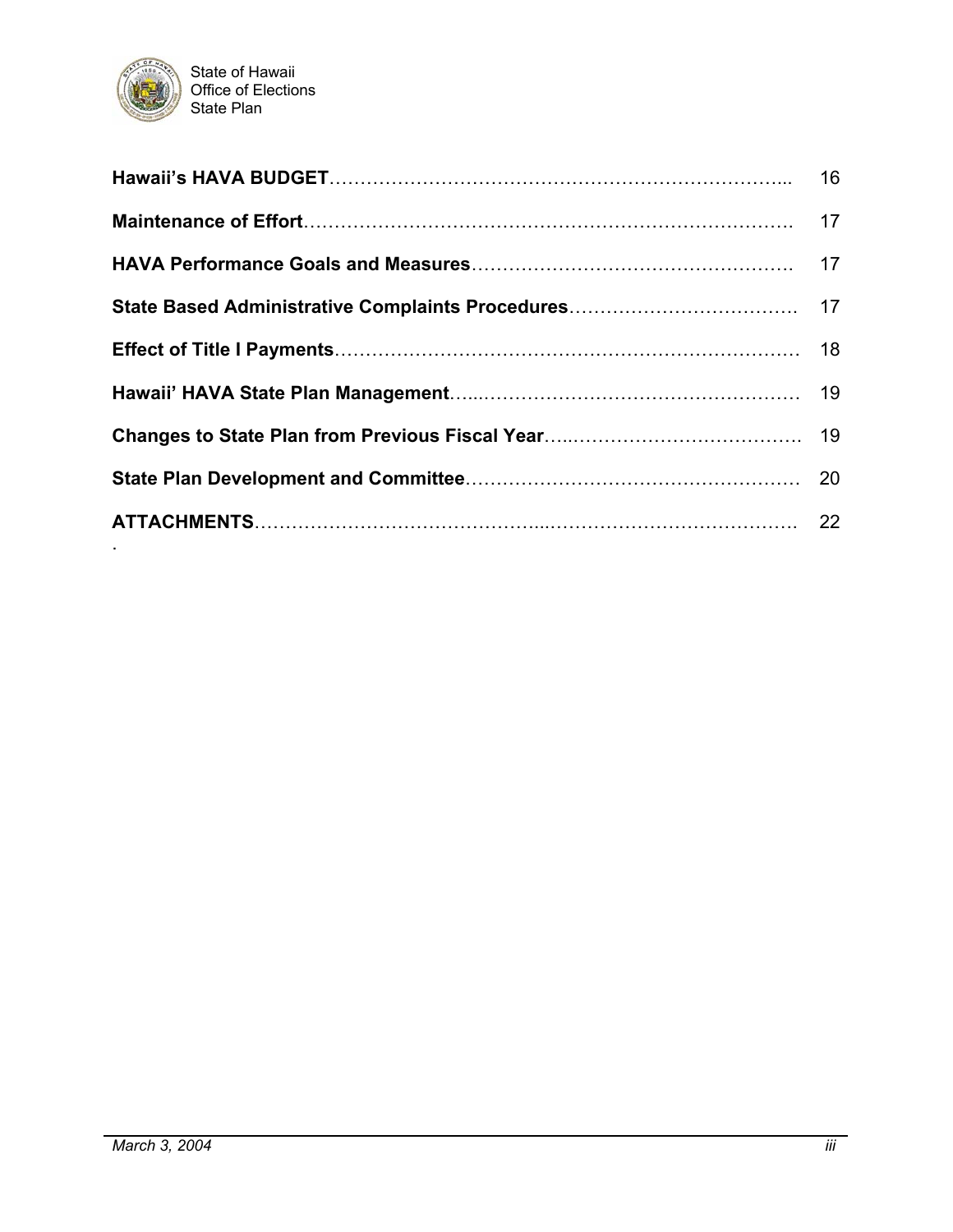

#### **I. INTRODUCTION**

President Bush signed the Help America Vote Act (HAVA) into law on October 29, 2002. HAVA requires each State to develop a comprehensive plan for implementing mandates aimed at improving the conduct of elections.

Each plan must address the following:

- Provide for ADA voters the opportunity to vote independently through the use of at least one (1) Direct Recording Electronic (DRE) voting system in each polling place.
- Implement a system of provisional voting.
- Provide a complaints process where voters are entitled to a public hearing after filing a valid notarized complaint.
- Establish a statewide voter registration system.
- Establish a toll free number for voters to call to receive pertinent voting information.

The following State Plan for the State of Hawaii, was developed in accordance with Section 254 of HAVA and under the direction of the Chief Election Officer. Hawaii's plan establishes a framework for the State to continue progress that has already been made in election reform and to achieve compliance with HAVA.

Because HAVA will have a profound impact on all aspects of the voting process in our State, we anticipate that this plan will require updating and refining over the upcoming years to address changes and developing requirements.

#### **II. BACKDROP FOR HAWAII'S STATE PLAN**

The mission of the Office of Elections is to provide secure, accessible, and convenient election services to all citizens statewide through:

- Conducting efficient and honest elections;
- Protecting voter's rights (the franchise);
- Encouraging participation in the electoral process; and
- Promoting elections.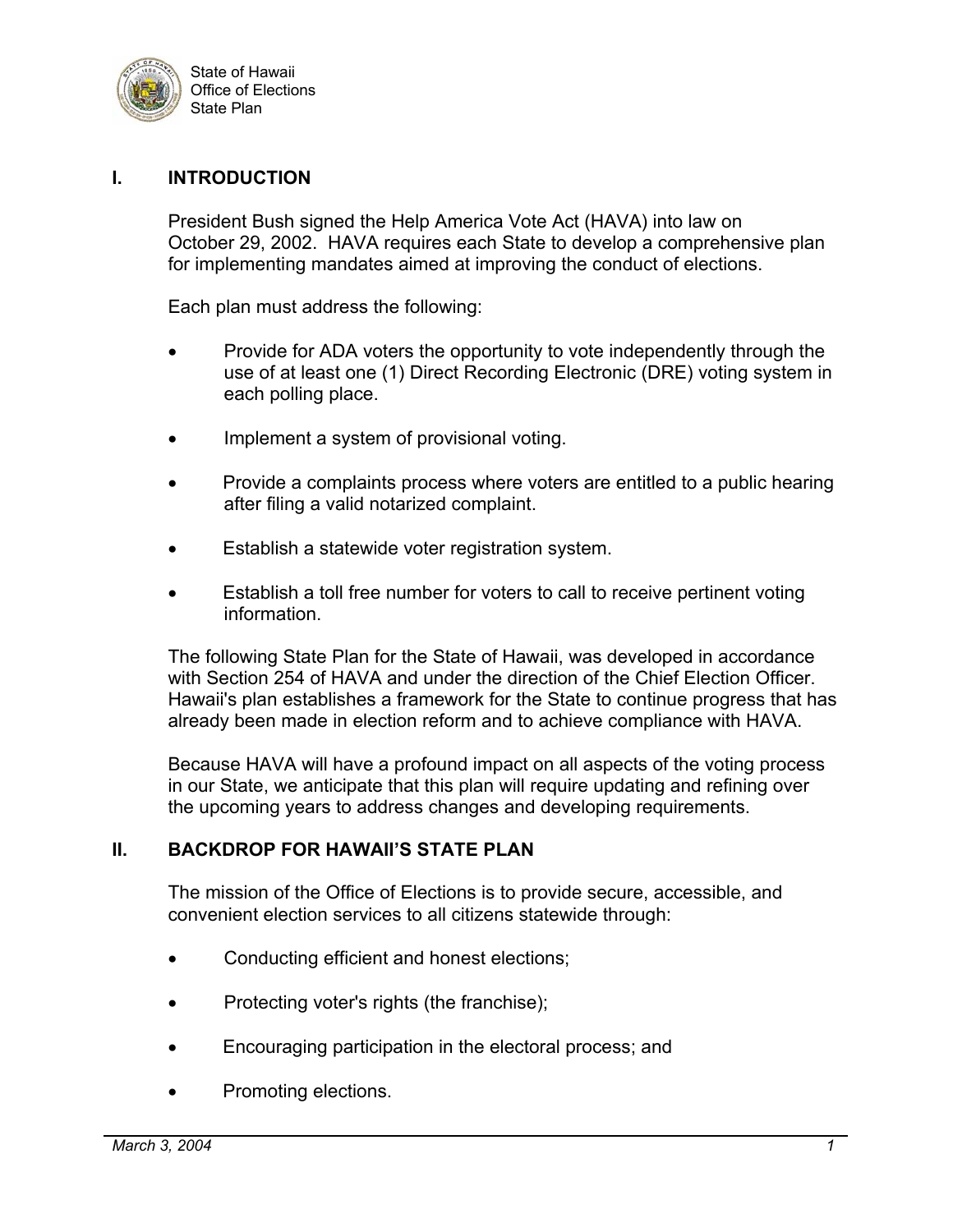

Pursuant to Hawaii Revised Statutes, the Chief Election Officer is responsible for the supervision of all state elections. The State of Hawaii has had and continues to have a statewide, uniform, and standardized election system, something HAVA mandates each State to have. All services are provided in a uniform and nondiscriminatory manner.

The State of Hawaii uses an optical scan voting and vote counting system, statewide. This includes the use of precinct counters in every polling place as well as at the absentee walk sites (early voting sites). The processing and tabulation of the absentee mail ballots are accomplished using central counters in four county counting centers. The consolidation and distribution of election results are carried out at the county counting center for county results and state central counting center for statewide results.

#### **A. Overview**

The State of Hawaii consists of an archipelago of islands stretching approximately 2,000 miles. There are four (4) counties within the State: the City & County of Honolulu, the County of Hawaii, the County of Maui, and the County of Kauai. The population within each county (based on the *2001 State of Hawaii Data Book* Table 1.06) is as follows:

| County                    | Population |
|---------------------------|------------|
| City & County of Honolulu | 881,295    |
| County of Hawaii          | 152,083    |
| County of Maui            | 131,797    |
| County of Kauai           | 59,223     |

The County of Maui includes the County of Kalawao (Kalaupapa Settlement). The County of Kalawao had 144 inhabitants in 1980, 130 in 1990, and 74 in 2002.

#### **B. Election Contests**

The following election contests are concurrently held state (including federal election contests) and county elections. These elections are held in even numbered years.

#### **Federal Contests:**

- U.S. President (1 seat)
- U.S. Vice President (1 seat)
- U.S. Senators (2 seats)
- U.S. Representatives (2 seats)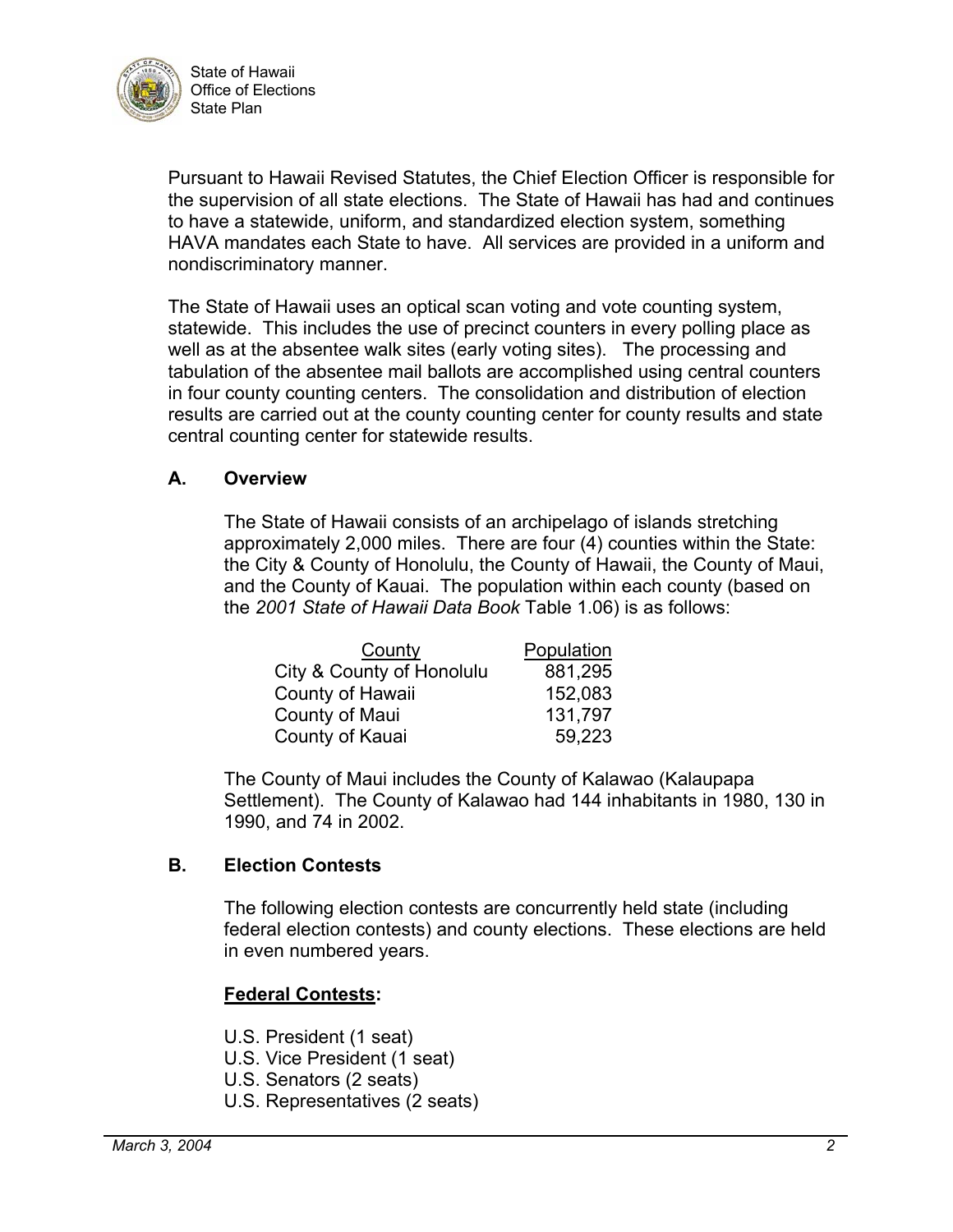

## **State Contests:**

Governor (1 seat) Lieutenant Governor (1 seat) State Senators (25 seats) State Representatives (51 seats) Board of Education members (13 seats)\* Office of Hawaiian Affairs Trustees (9 seats)\*

## **City and County of Honolulu Contests:**

Mayor (1 seat)\* Prosecuting Attorney (1 seat)\* Councilmembers (9 seats)\*

#### **County of Hawaii Contests:**

Mayor (1 seat)\* Prosecuting Attorney (1 seat)\* Councilmembers (9 seats)\*

#### **County of Maui Contests:**

Mayor (1 seat)\* Councilmembers (9 seats)\*

#### **County of Kauai Contests:**

Mayor (1 seat)\* Prosecuting Attorney (1 seat)\* Councilmembers (7 seats)\*

#### **\* Nonpartisan Contests**

Ballot measures (questions) include amendments to the State Constitution, amendments to the City and County Charters, the City and County initiative questions, and the City and County referendum questions.

#### **C. Voter Registration**

Voter Registration by county from 1992 to 2002 were (numbers based on General Elections):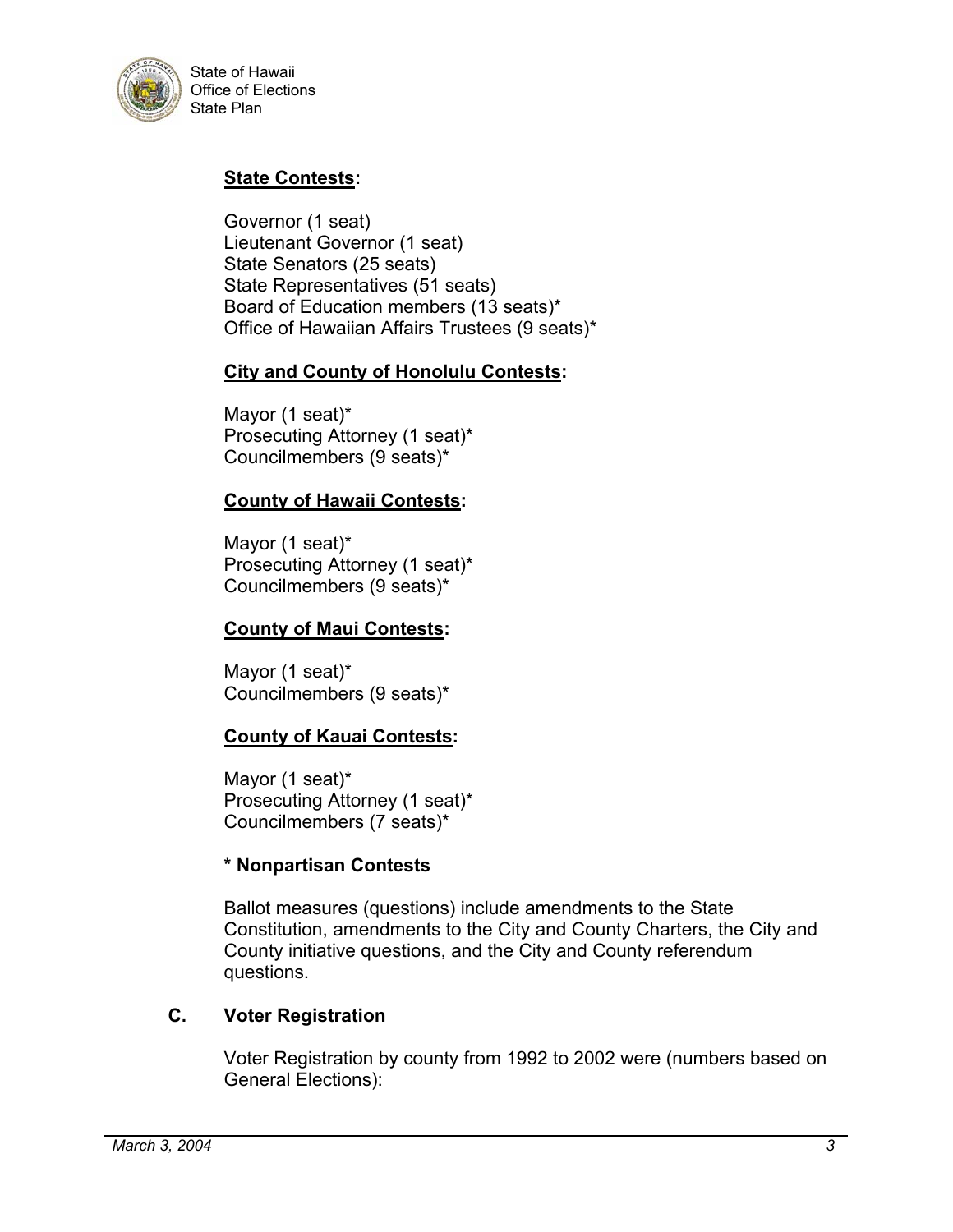

|           | 1992    | 1994    | 1996    | 1998    | $2000^{\circ}$ | 2002    |
|-----------|---------|---------|---------|---------|----------------|---------|
| Honolulu  | 328,463 | 349.457 | 386,546 | 423.875 | 444.945        | 470.327 |
| Hawaii    | 62.023  | 63.677  | 71.270  | 77.726  | 84.421         | 89.478  |
| Maui      | 47.238  | 48.036  | 57.091  | 66.740  | 73.331         | 79.045  |
| Kauai     | 26.771  | 27.719  | 30.009  | 33.063  | 34.652         | 37.392  |
| Statewide | 464.495 | 488.889 | 544.916 | 601.404 | 637.349        | 676.242 |

## **D. Voter Turnout**

Voter turnout numbers by county from 1992 to 2002 were (numbers based on General Elections):

| TOTAL<br>TURNOUT | 1992    | 1994    | 1996    | 1998    | 2000    | 2002    |
|------------------|---------|---------|---------|---------|---------|---------|
| Honolulu         | 272,081 | 269,121 | 261,781 | 291,114 | 257,795 | 270,071 |
| Hawaii           | 52,529  | 48,907  | 50,464  | 53,658  | 51,368  | 50,368  |
| Maui             | 38,408  | 36,589  | 36,169  | 43,382  | 39,665  | 41,554  |
| Kauai            | 19,864  | 22,394  | 21.816  | 24,366  | 22,205  | 23,464  |
| Statewide        | 382,882 | 377,011 | 370,230 | 412,520 | 371,033 | 385,457 |
|                  |         |         |         |         |         |         |
| <b>PRECINCT</b>  |         |         |         |         |         |         |
| TURNOUT          | 1992    | 1994    | 1996    | 1998    | 2000    | 2002    |
| Honolulu         | 245,464 | 233,995 | 225,221 | 246,048 | 208,195 | 194,415 |
| Hawaii           | 45,444  | 40,188  | 39,555  | 41,978  | 40,241  | 35,511  |
| Maui             | 34,456  | 31,291  | 31,746  | 36,557  | 33,193  | 29,956  |
| Kauai            | 16,979  | 17,694  | 17,176  | 17,592  | 16,334  | 15,526  |
| Statewide        | 342,343 | 323,168 | 313,698 | 342.175 | 297.963 | 275,408 |
|                  |         |         |         |         |         |         |
| <b>ABSENTEE</b>  |         |         |         |         |         |         |
| TURNOUT          | 1992    | 1994    | 1996    | 1998    | 2000    | 2002    |
| Honolulu         | 26,617  | 35,126  | 36.560  | 45.066  | 49.600  | 75,656  |
| Hawaii           | 7,085   | 8,719   | 10,909  | 11,680  | 11,127  | 14,857  |
| Maui             | 3,952   | 5,298   | 4,423   | 6,825   | 6,472   | 11,598  |
| Kauai            | 2,885   | 4.700   | 4,640   | 6,774   | 5,871   | 7,938   |
| Statewide        | 40,539  | 53,843  | 56,532  | 70,345  | 73,070  | 110,049 |

<span id="page-7-0"></span> <sup>1</sup> Since the 2000 Election the State of Hawaii has included the National Voter Registration Act's (NVRA) section 8(d)(2) voters in its registration counts.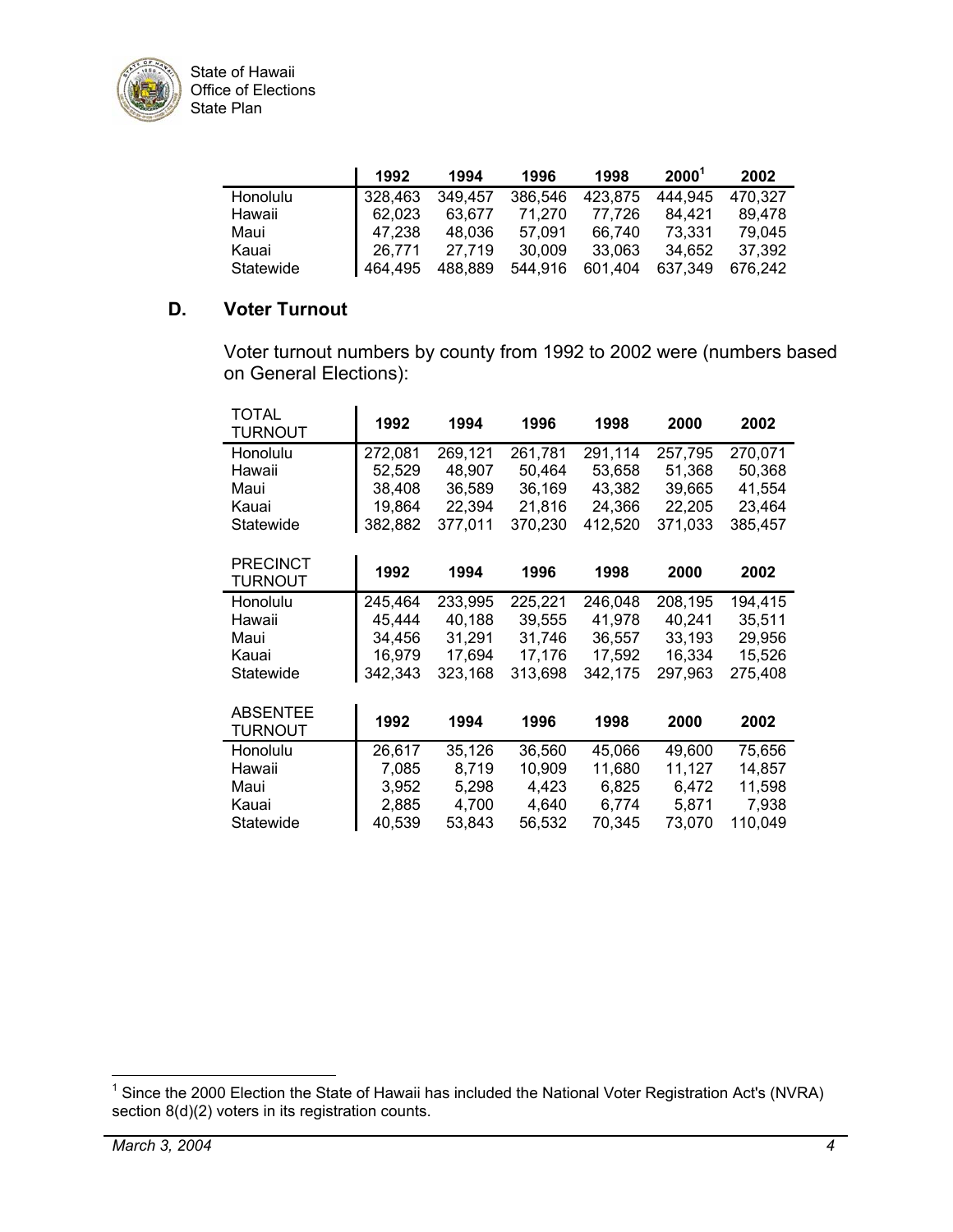

### **E. Precincts**

In 2002, there were 351 precincts statewide. In 2004, there is estimated to be approximately 356 precincts statewide. The breakdown by county is as follows:

| County                    | 2002 | 2004 |
|---------------------------|------|------|
| City & County of Honolulu | 219  | 221  |
| County of Hawaii          | 67   | 69   |
| County of Maui            | 44   | 45   |
| County of Kauai           | 21   | -21  |

The number of registered voters assigned to a precinct in 2002 ranged from 74 to 4,850.

#### **F. Vote Counting**

The State of Hawaii has had and continues to have a uniform, standard, and statewide election system, something HAVA mandates each State to have.

The State of Hawaii uses an optical scan voting and vote counting system, statewide. This includes the use of precinct counters in every polling place and at absentee walk sites (early voting sites) as well as the use of central counters at county counting centers to process absentee mail ballots.

Counting Centers are established in each of the four counties to process, tabulate, and disseminate election results on election nights in an accurate and timely manner, statewide.

#### **G. Absentee Walk-In Voting Sites (Early Voting)**

In 2002, there were 12 absentee walk-in voting (early voting) sites statewide.

| County                    | <b>AB Sites</b> |
|---------------------------|-----------------|
| City & County of Honolulu |                 |
| County of Hawaii          | 5               |
| County of Maui            | 2               |
| County of Kauai           | 1               |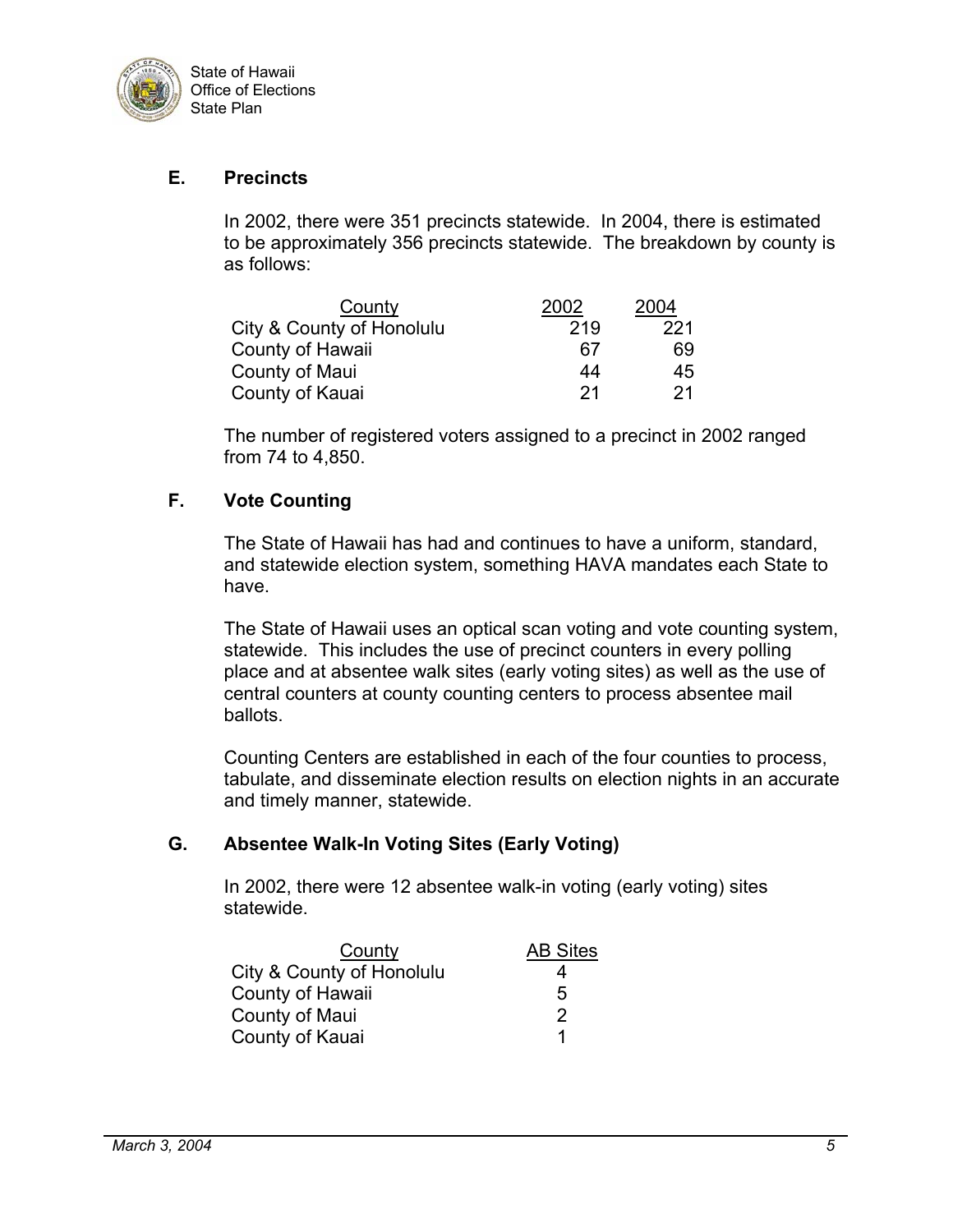

## **H. Precinct Officials**

Statewide training of approximately 3,500 precinct officials begins in July and continues through November of an election year. The State, with the cooperation of county election staff, conducts all training sessions. Currently, approximately 100 separate training sessions are conducted within the five (5) month period.

Hawaii's State Plan as presented herein is limited to the extent state appropriations are made available and based on the assumption that adequate federal funding will be appropriated. The State intends to fully comply with HAVA, however, if adequate federal funding is not made available, the manner in which the funds are disbursed or dedicated may be altered from the information contained in this State Plan.

#### **III. STATE PLAN REQUIRED ELEMENTS (HAVA §254)**

From start to finish, Hawaii's election system is built around the standards of accuracy, transparency, professionalism, security, accountability, integrity, and replicability. These standards serve as the bases for the development and implementation of the state plan.

#### **A. Title III Requirements and Other Activities**

*Section 254(a)(1) requires a description of how the State will use the requirements payment to meet the requirements of Title III, and if applicable under section 251(b)(2), to carry out other activities to improve the administration of elections. Title III requires the establishment of certain voting system standards, provisional voting, public posting of voting information, a computerized statewide voter registration list, and voter registration application modifications.*

## **1. §301(a), Voting System Standards Requirements**

*Section 301(a) establishes several voting system standards which must be met by January 1, 2006. Under this section, no waiver of the requirements is permitted.* 

HAVA requires each voting system to:

Permit voters to verify whom they have voted for and make changes to their vote in a private, secret, and independent manner;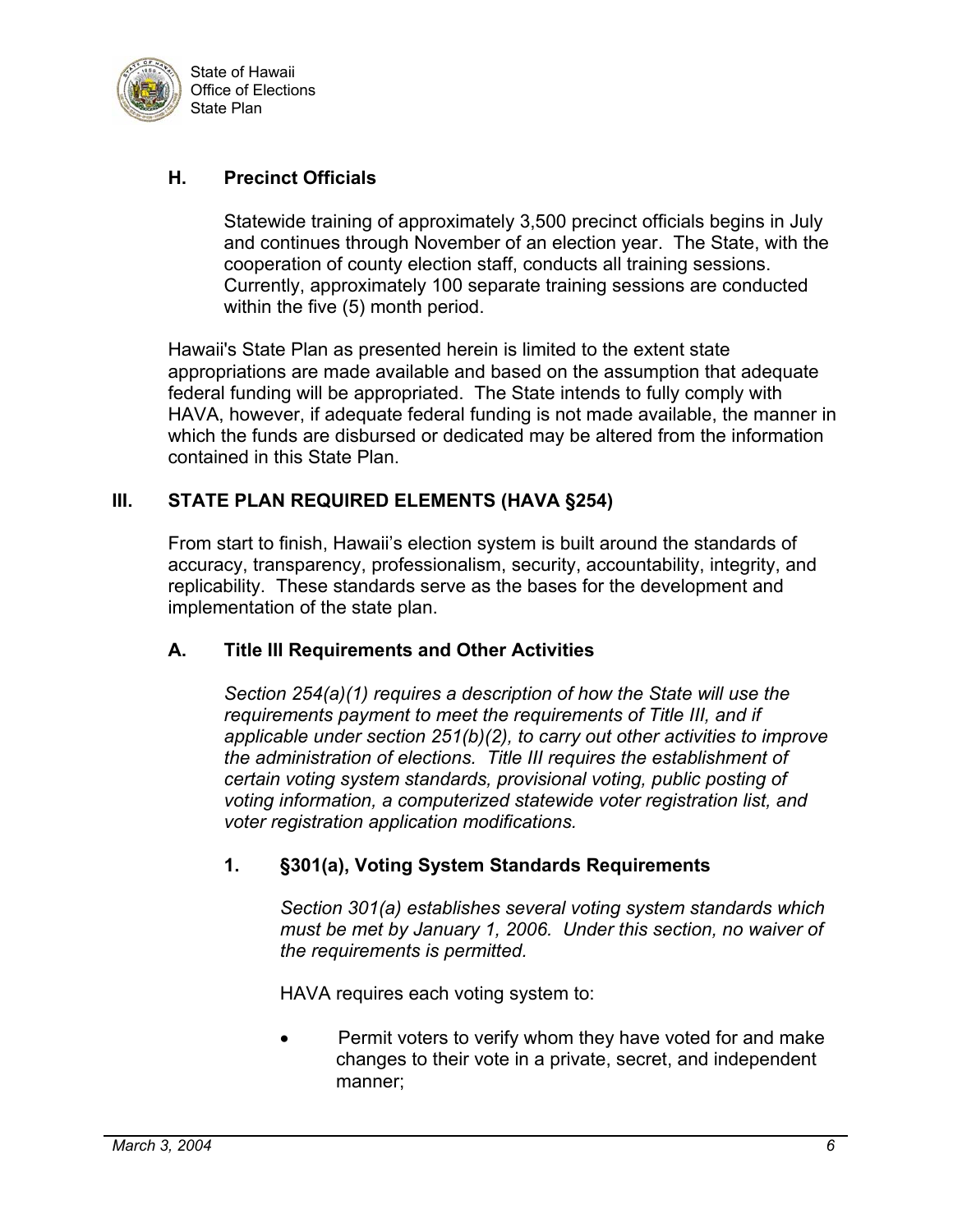

- Notify voters if they have overvoted, what happens in instances of an overvote, and provide the opportunity to correct the ballot;
- Ensure that any notification to the voter maintains the privacy, secrecy, and independence of the voter's ballot;
- Produce a permanent paper record with manual audit capacity;
- Be accessible for people with disabilities through the use of at least one (1) Direct Recording Electronic (DRE) voting system placed at each polling place;
- Provide alternative language accessibility pursuant to Section 203 of the Voting Rights Act of 1965;
- Comply with error rates in effect by the Federal Elections Commission (FEC); and
- Have a definition of what constitutes a vote and what will be counted.

The State currently uses a single, uniform, statewide voting system in each of its counties. Presently, there are Election Systems & Software (ES&S) Model 100 precinct counters in every polling place as well as all early voting sites. In addition, the State uses the ES&S Model 550 central counter to process, count, and tabulate results from its absentee mail ballots.

Since the early 1970's the State has had uniform and standard procedures statewide. Pursuant to the Hawaii Revised Statutes the State is responsible for the operations of the polling places and counting centers. The State, and the various counties, collegially develops and implements these procedures statewide. These procedures address all operational areas of elections.

In 1998 the State migrated from DATAVOTE to an optical scan vote and vote counting system. The present system allows a voter to view and correct errors prior to casting a ballot. The system notifies a voter of overvotes, completely blank ballot, and multiparty votes (Hawaii conducts single party primary elections).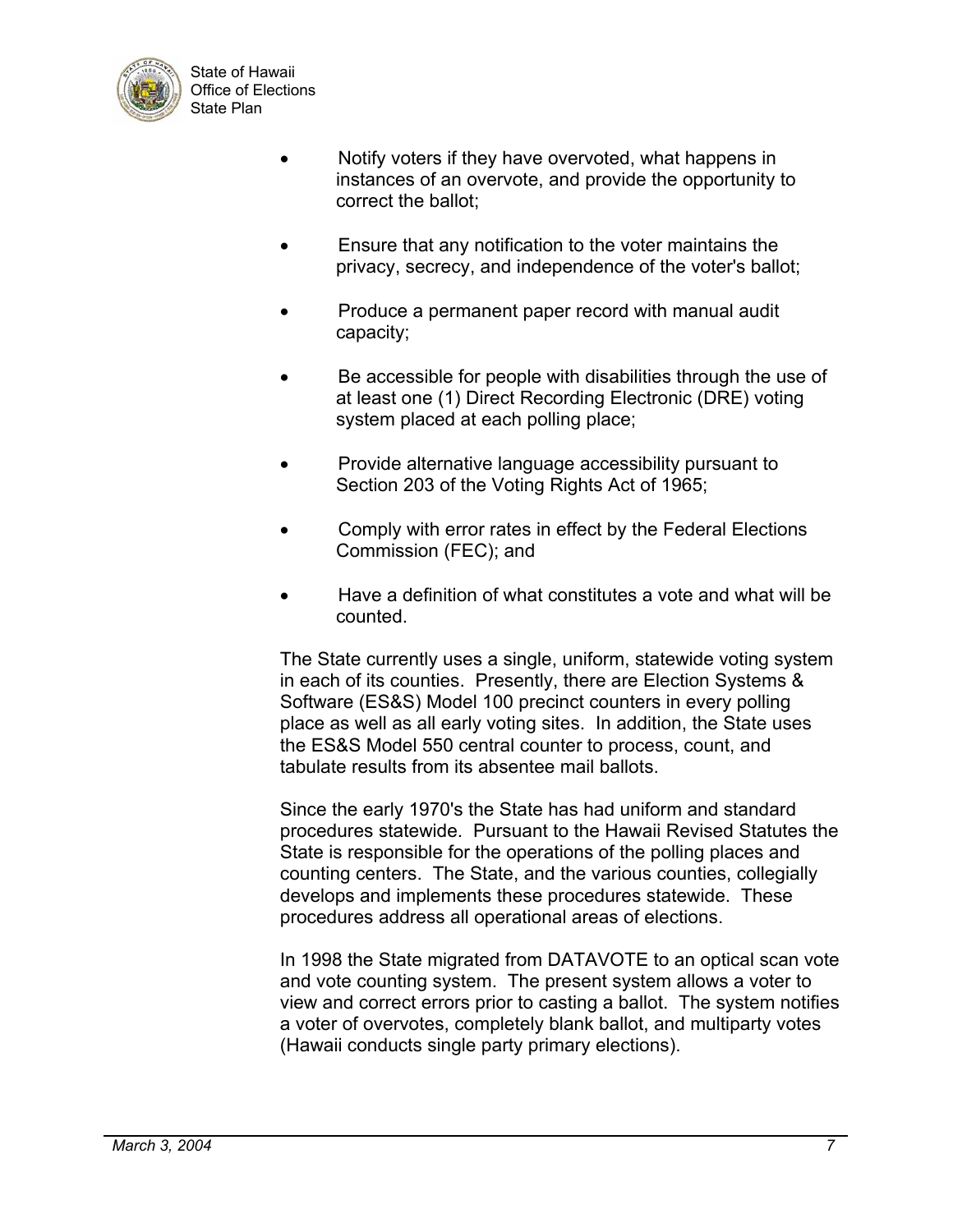

> For the 2004 and all subsequent elections, the State plans to place at least one DRE machine in each polling place. The State intends to meet HAVA requirements, "so that any voter may have the opportunity to vote independently." This DRE will meet the requirements of voting system accessibility, language accessibility, and confirmation of votes by voters, enunciated in HAVA. Each DRE shall be equipped with an audio feature to allow the visually impaired the opportunity to vote independently.

The State has scheduled demonstrations with DRE vendors to receive comments and concerns from people with disabilities. To this date Hart Intercivic and Election Systems & Software has demonstrated and the state has received comments, statewide, from people with disabilities.

Also, the State plans to install modems in each precinct counter to aid in the administration of elections. Installing modems in each precinct counter will allow the results to be electronically transmitted into each counting center, rather than being driven to the counting center by a delivery/collection team. It is anticipated that such actions should aid in the efficiency and security of our administration of elections.

Additionally, the State of Hawaii will conduct voter education to educate individuals on how to vote on the new voting system.

Requirements payment will also be used for maintaining, modifying, and improving the voting and vote counting system in the State of Hawaii to ensure compliance with HAVA Section 301(a) standards.

## **2. Provisional Voting and Voting Information Requirements**

*Section 302 requires the establishment of provisional voting and the posting of voting information at polling places by January 1, 2004. Under this section, no waiver is permitted.* 

HAVA identifies voters who may vote using a provisional ballot. They are as follows: 1) a voter who declares that he or she is a registered voter in the jurisdiction in which that person decided to vote and is eligible to vote in an election for Federal office, but whose name does not appear on the official list of eligible voters at the polling place; and a voter who the election official assert is not eligible to vote; a voter who registered by mail and is a first-time voter in the jurisdiction who appears at the polling place without proper identification; and 2) a voter who votes in an election for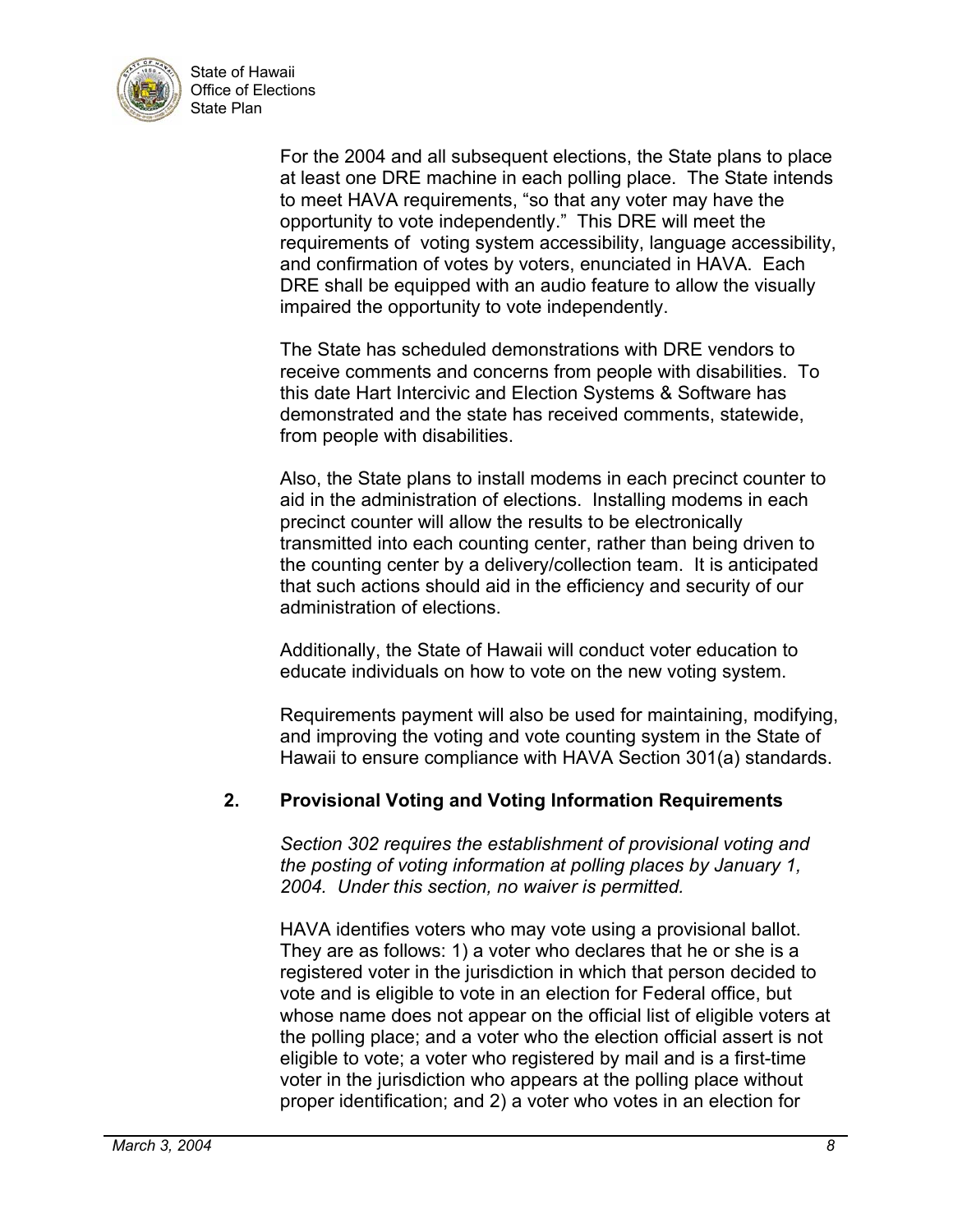

> federal office pursuant to a federal or state court order or any other order extending the time established for closing the polls.

While, there is no state law that permits provisional voting, the State has, for many years, used Control Centers and Voter Assistance Officials (statewide) to ensure that registered voters who appear at the polling place but are not in the register of voters may resolve their voter registration problems. Voter Assistance Officials are provided telephones and assigned an operator at Control Center who searches the statewide voter registration database and related documents to determine if an individual is registered to vote. Any voter who is not found in the statewide voter registration system may at their discretion cast a "Challenged" ballot. Determination reached in this process may be appealed to a Board of Registration and ultimately the Hawaii Supreme Court.

The State of Hawaii will comply with the requirements of HAVA as outlined in Section 302. Voters will be notified by polling officials that they may vote a provisional ballot. Voters will complete a selfsubscribing affidavit in which the individuals affirm under penalty of perjury that they are registered in the jurisdiction in which the individual desires to vote and is eligible to vote in that election.

Voters will be provided "free access", in the form of a toll free telephone number, to learn if their ballots have been counted. In addition, any voter whose ballot is not counted will be provided a reason for that action. All responses to provisional voters will be confidential.

In addition to provisional voting requirements, Section 302 of HAVA mandates that a sample ballot and other voting information be posted at the polling place on Election Day. The State, in consultation with the County Clerks, will design the materials to be posted. Requirements payment will be used to develop, print, and post this information.

## **3. Computerized Statewide Voter Registration List and Requirements for Voters Who Register by Mail**

*Section 303 requires the establishment of a computerized statewide voter registration list, first time voters who register by mail to provide identification when they cast their ballots, and changes to be made to the voter registration application by January 1, 2004. A waiver is permitted to extend compliance with Section 303(a) to January 1, 2006.*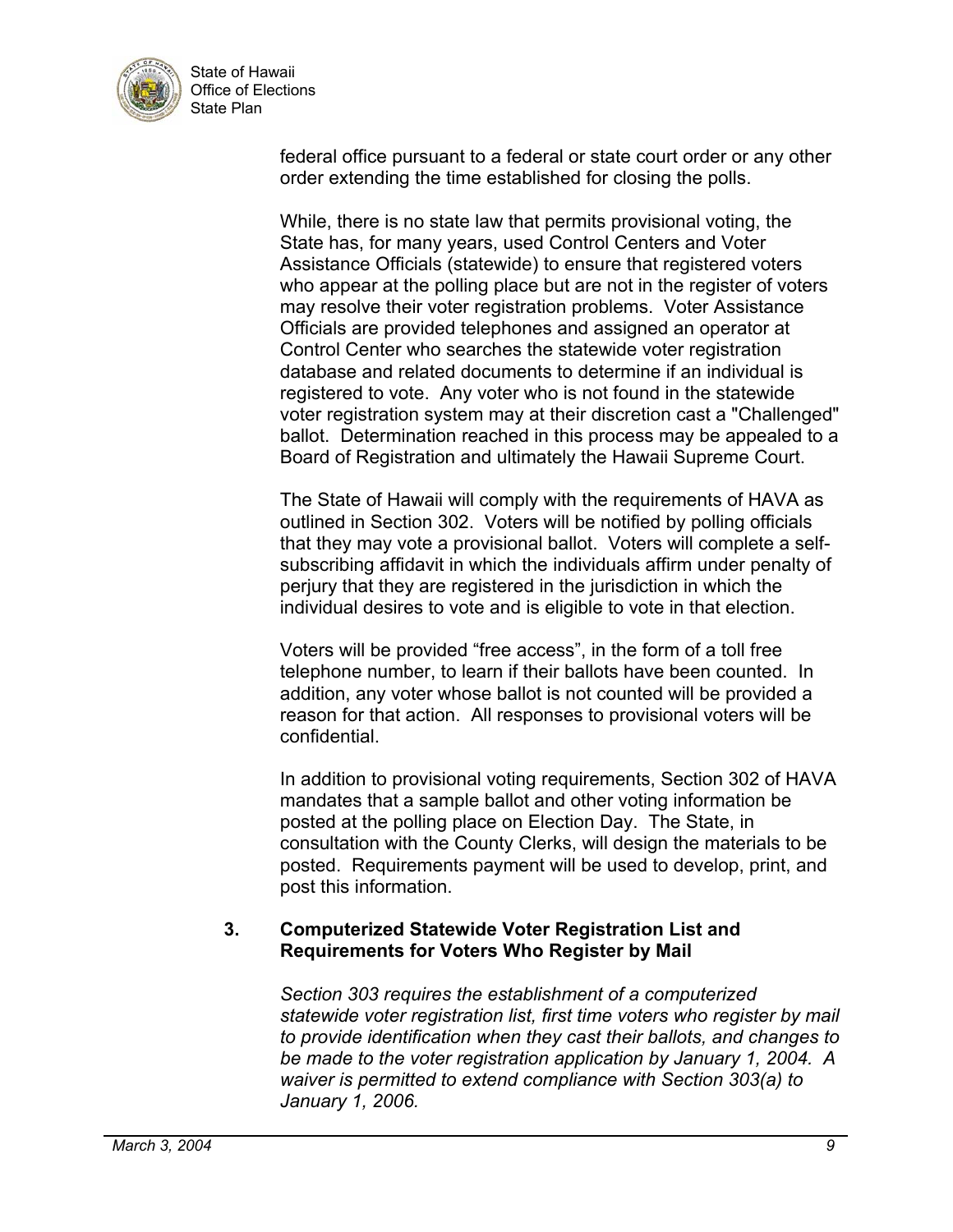

> Presently, the guidelines for voter registration (process, context and parameters) are set forth in Hawaii Revised Statutes (HRS). All counties must comply with the state laws, given there are no county ordinances governing this activity. Procedures and policies are set cooperatively and collegially between the state and the counties.

> The State of Hawaii's existing voter registration system is a "single, uniform, centralized, interactive, and uniform computerized statewide voter register" as required by HAVA. The present system is integrated with the statewide driver license database and the City & County of Honolulu property records. If Hawaii's neighbor island (Maui, Hawaii, Kauai) property databases are reintegrated with the City & County of Honolulu's real property system, the possibility also exists for simultaneous integration with the voter registration system as well.

> The existing system features instantaneous real time updates to the master voter registration file with crosschecking against all driver license and property records. The crosscheck feature has been in existence for over eighteen years. In a separate effort, Hawaii's statewide driver license database is also presently being enhanced to allow online checks against the Social Security Administration. The State of Hawaii seeks to improve upon the current voter registration system through either enhancements to the existing system or migrating to another voter registration system while maintaining existing functionality.

> Currently, Hawaii's voter registration records (source documents) are maintained at the local jurisdiction level under the custody of the County Clerks. In a unique arrangement, the largest county (City & County of Honolulu) maintains the statewide voter registration system and also maintains the statewide drivers license database on behalf of the four counties and State. The State of Hawaii believes its existing system satisfies the requirements of HAVA and desires to continue this system administration arrangement while retaining the legal oversight of the statewide voter registration database. This arrangement optimizes database integration with these and other statewide systems. However, as a condition of federal funding, the State will continue to require online and electronic access to voter registration data generated by each of the counties for administering its combined Federal, State, and County Elections.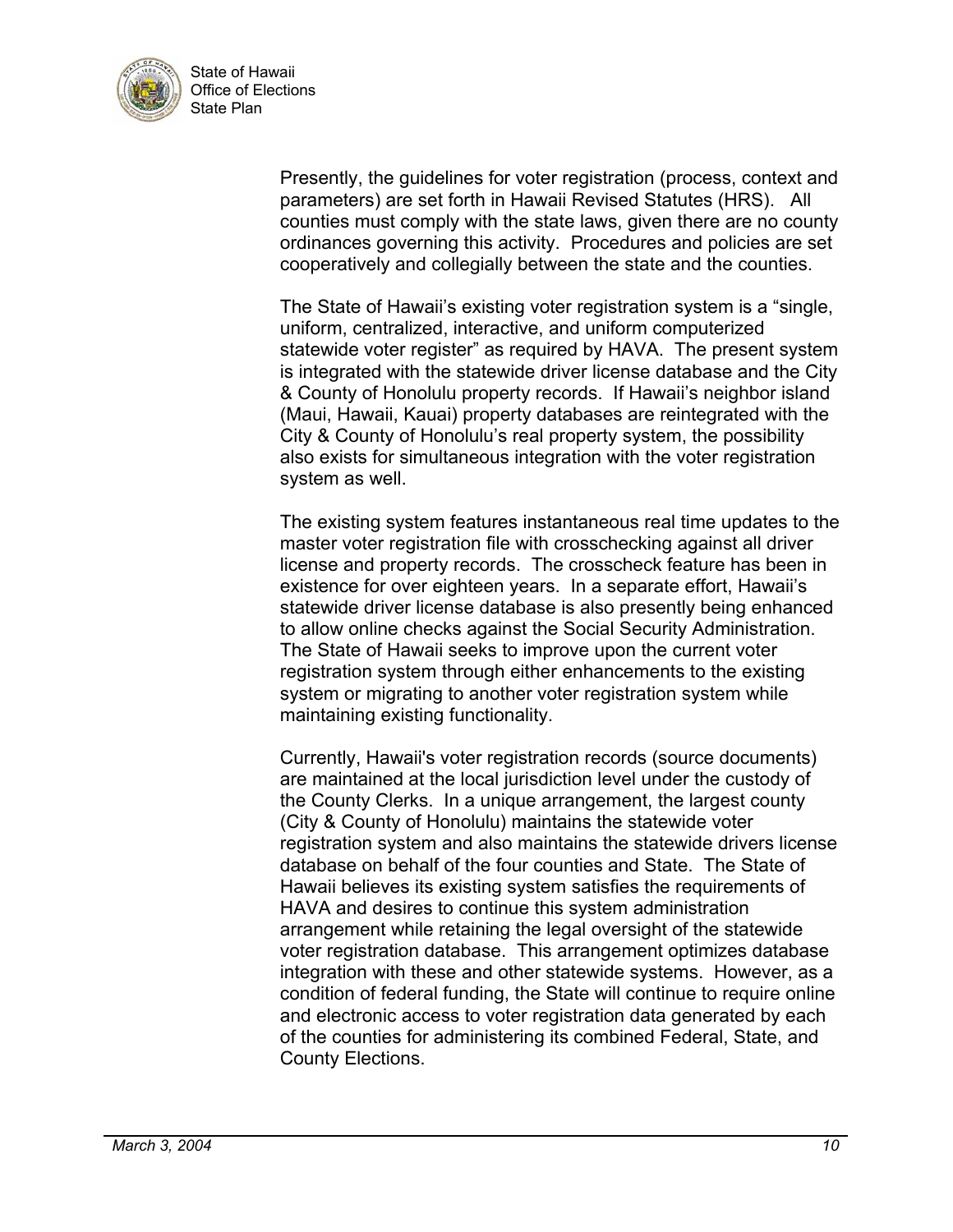

> Hawaii's mail-in voter registration form also requires redesign to accommodate new information required by HAVA. The form will also be redesigned in anticipation that imaging and intelligent character recognition technology can be incorporated into the voter registration system to further enhance the administration of elections.

## **4. Minimum Requirements**

The State understands that the requirements in HAVA Title III are minimum requirements and that the State may establish election technology and administration requirements that are more stringent. Any more stringent requirement that the State imposes will comply with all Title III requirements, as well as the laws described in HAVA Section 906.

### **5. Methods of Implementation Left to the Discretion of the State of Hawaii**

The State chose various means to comply with the requirements of HAVA, Title III. Specific details on the implementation methodology chosen can be found in Section 1 through 3 of this State Plan.

## **6. Adoption of Voluntary Guidance by Commission**

Once the federal Election Assistance Commission (EAC) has issued its voluntary recommendations with respect to Title III, the State will consider that guidance in updating the State Plan. The State will incorporate those recommendations deemed appropriate into subsequent versions of the State Plan.

## **7. Process for Adoption**

The State will stay aware of the progress of the EAC on developing the Title III recommendations. If appropriate, the State will provide feedback during the public comment period after the recommendations are published in the Federal Register and participate in public hearings regarding the recommendations.

#### **8. Other Activities to Improve the Administration of Elections (Section 251(b)(2))**

**a) Development of Staff**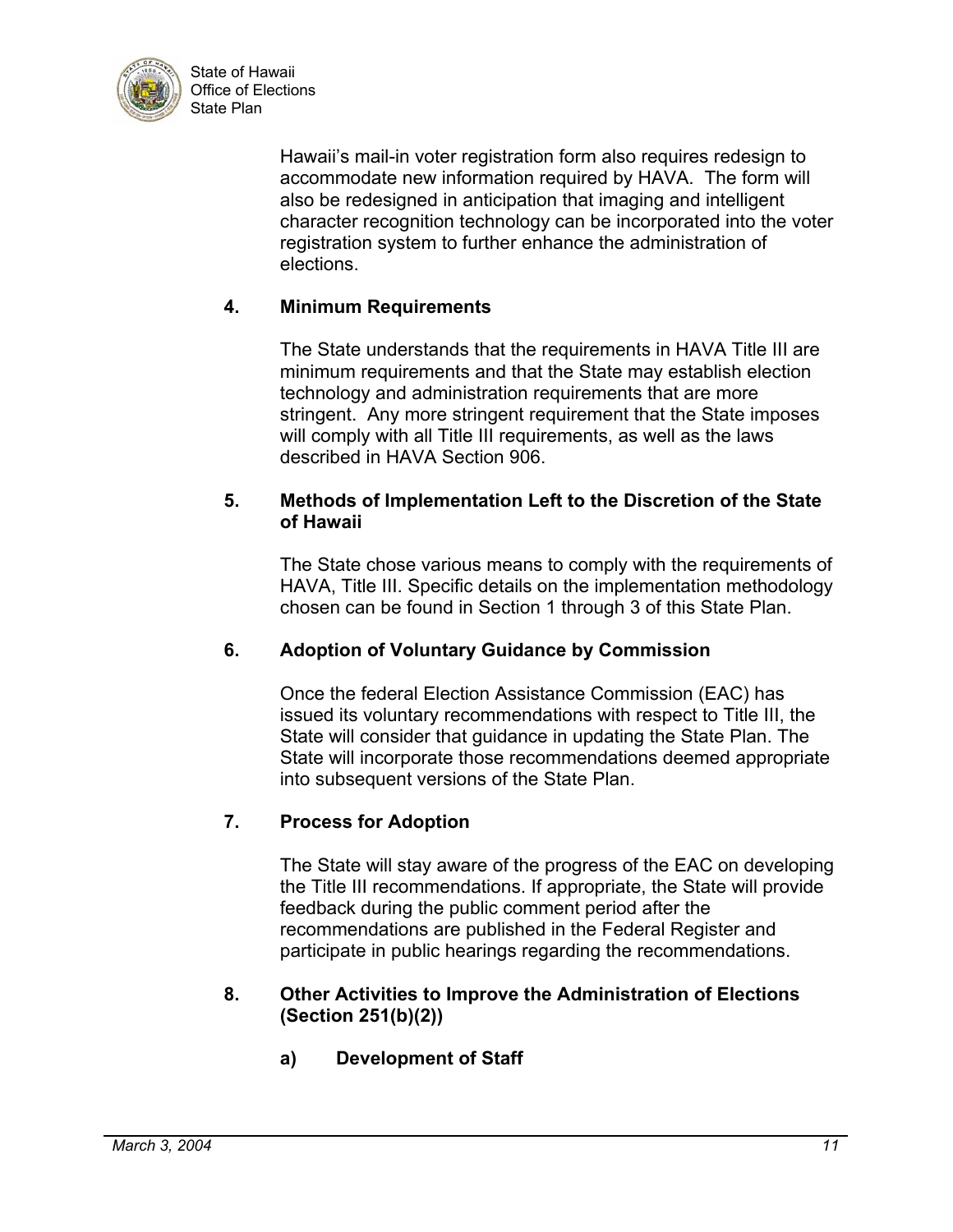

> Staff at the Office of Elections does not readily have access to continuing professional education and contact with other election administrators on the mainland. The State of Hawaii would be well served by encouraging their professional development through continuing professional education.

Requirements payments will be used to support training and professional certification.

#### **b) Section 261 Payments to States and Units of Local Government to Assure access for individuals with Disabilities**

The Office of Elections with assistance from the Disability and Communications Access Board (DCAB), has applied for a grant pursuant to Section 261 of HAVA. The plan calls for the following:

- Ensure that all polling places are accessible.
- Provide statewide training to voters with full range of disabilities, utilizing trainers with disabilities, to embrace privacy and independence in the voting process.
- Develop and implement training curricula and educational materials for election officials, precinct officials, and election volunteers.
- Provide individuals with the full range of disabilities with information about the accessibility of the polling places.

It is proposed that requirements payments will be used to provide a project coordinator for program development, implementation, and statewide coordination of this project.

Requirements payments will also be used for equipment, materials, and supplies to assure accessibility to the polling place for individuals with disabilities.

## **B. Distribution of Requirements Payments & Eligibility for Distribution**

*Section 254(a)(2) of the act requires a description of how the State will distribute and monitor the distribution of the requirements payment to units*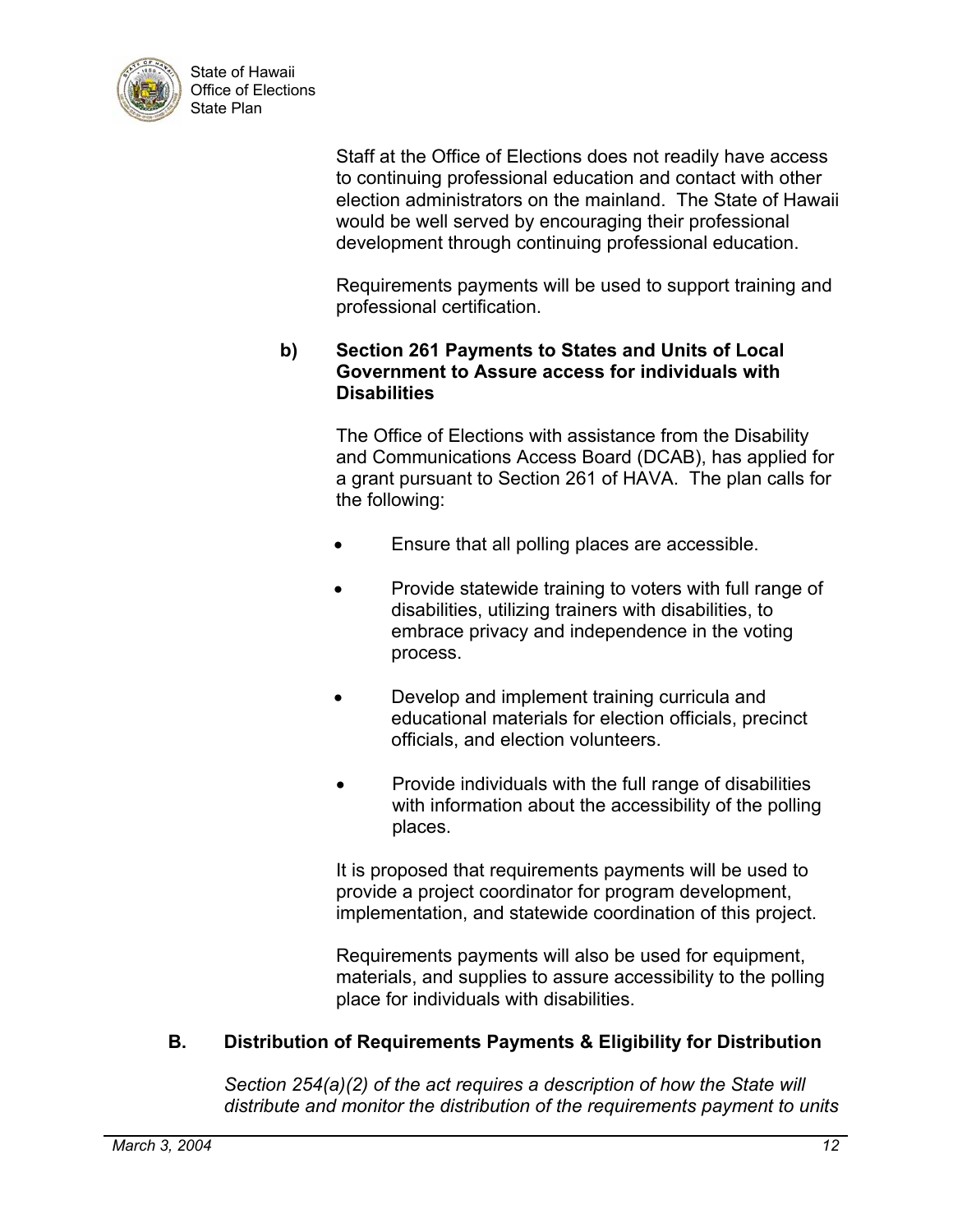

> *of local government or other entities in the State for carrying out the activities described in Section 254(a)(1), including a description of:*

- *(A) the criteria to be used to determine the eligibility of such units or entities for receiving payment; and*
- *(B) the methods to be used by the State to monitor the performance of the units or entities to whom the payment is distributed, consistent with the performance goals and measures adopted under Section 254(a)(8).*

The Office of Elections will manage activities funded by requirements payments and will monitor the performance of each initiative funded. The Office will be accountable for all expenditures, funding levels, program controls, and outcomes.

The State will follow applicable Hawaii and procurement laws regarding the distribution of the federal requirements payments.

## **C. Voter Education, Election Official and Poll Worker Training**

*Section 254(a)(3) of the Act requires a description of how the State will provide for programs for voter education, election official education and training, and poll worker training which will assist the State in meeting the requirements of Title III.* 

The State of Hawaii has always believed that voter education is essential to the development and fostering of a healthy and robust democracy. However, over the past ten years the legislature has reduced the Office's voter education budget. The impacts of these reductions are beginning to manifest themselves in increases of voter registration questions that arise on election day. For example, more and more voters are showing up at the wrong polling place or not keeping their voter registration current. This leads to voter inconveniences, longer lines, and voter frustration at the polling places.

The Office of Elections intends to improve on its existing voter education program. Currently, the voter education program consists of passive information in the form of FACTSHEETS (hard copy and electronically on the website), brochures, public demonstrations/presentations, and public service announcements (PSA) provide to voters. The goal of the voter education program is to provide voters with the information they need to register to vote, vote with confidence, and cast a vote that accurately reflects their intentions. At minimum, a voter education program should include components that inform citizens: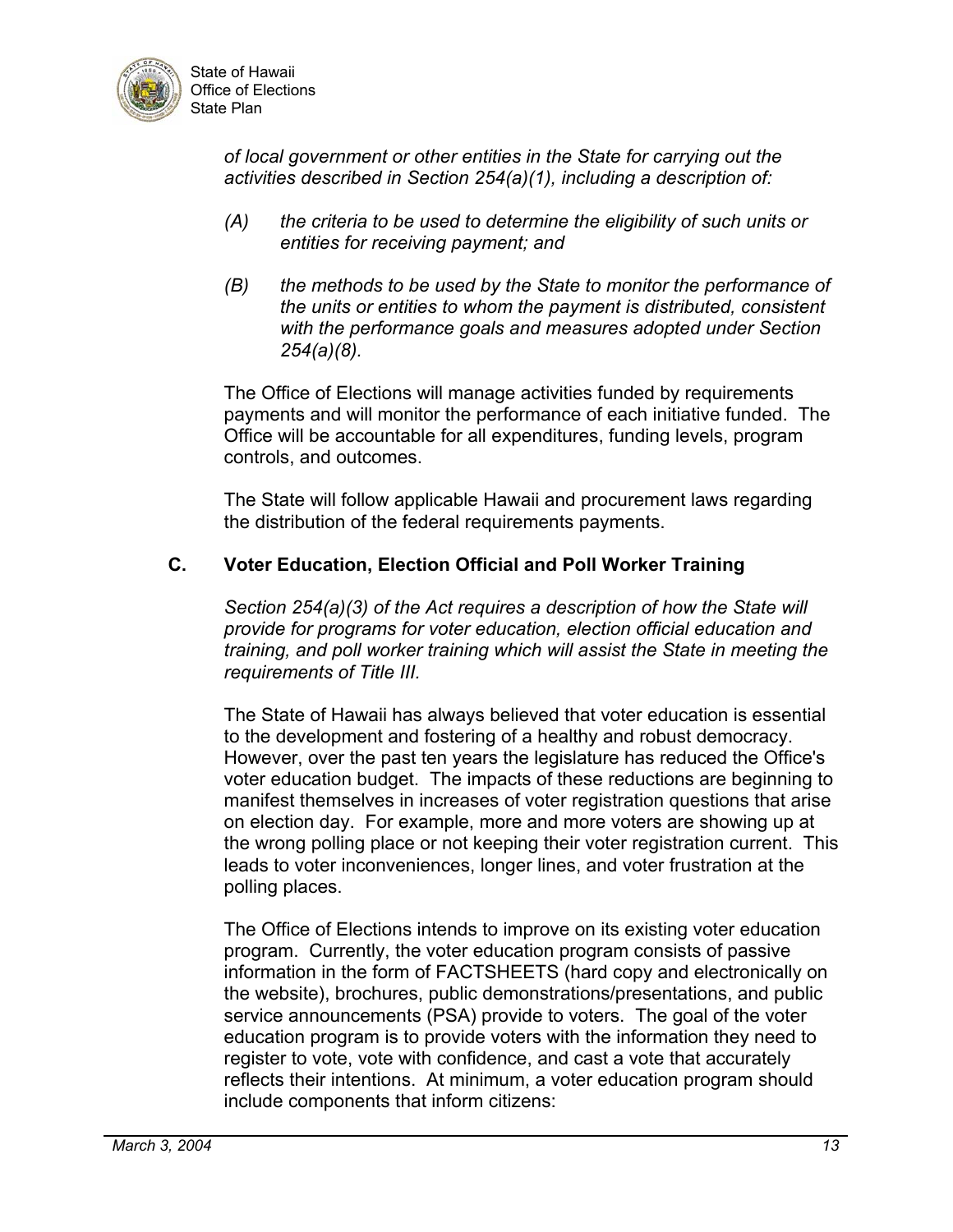

- How to register to vote and confirm their registration status;
- Where and when to vote;
- How to cast a valid ballot; and
- Their rights as voters.

Traditionally, voter education referred to providing voters with substantive information about the candidates and the issues, in the form of flyers and brochures. Voters need this information, but they also need information on the process of registration and voting. Information given at the polls represents the very last step in an education process that begins with civic education in the schools.

First citizens need to know the mechanics of the process, starting with registration. Registration is a prerequisite to voting and voters have the responsibility of keeping their registration current. Voters also need to know that it is their responsibility to confirm their registration and what to do if they discover they are not properly registered. In turn, it is the responsibility of the election administrators to let voters know where and when to vote. This would be accomplished through an outreach program targeted at ethnic groups, political parties, organizations, and other groups identified as need outreach.

Voters must also understand their rights in the polling place. All voters minimally should know the following:

- Not to be intimidated or denied the right to vote, and how to proceed if their rights have been violated.
- How they are able to correct a mistake.
- That special assistance, ranging from translated voting instructions, instructions in alternative formats and a translator or assistant of their choice are available on request.
- An expectation that all votes will be counted in the same manner as other votes across the state.

The Office of Elections will embark on a more active outreach program, but still retain the FACTSHEETS and brochures. The Office of Elections will use the following groups to educate the voters: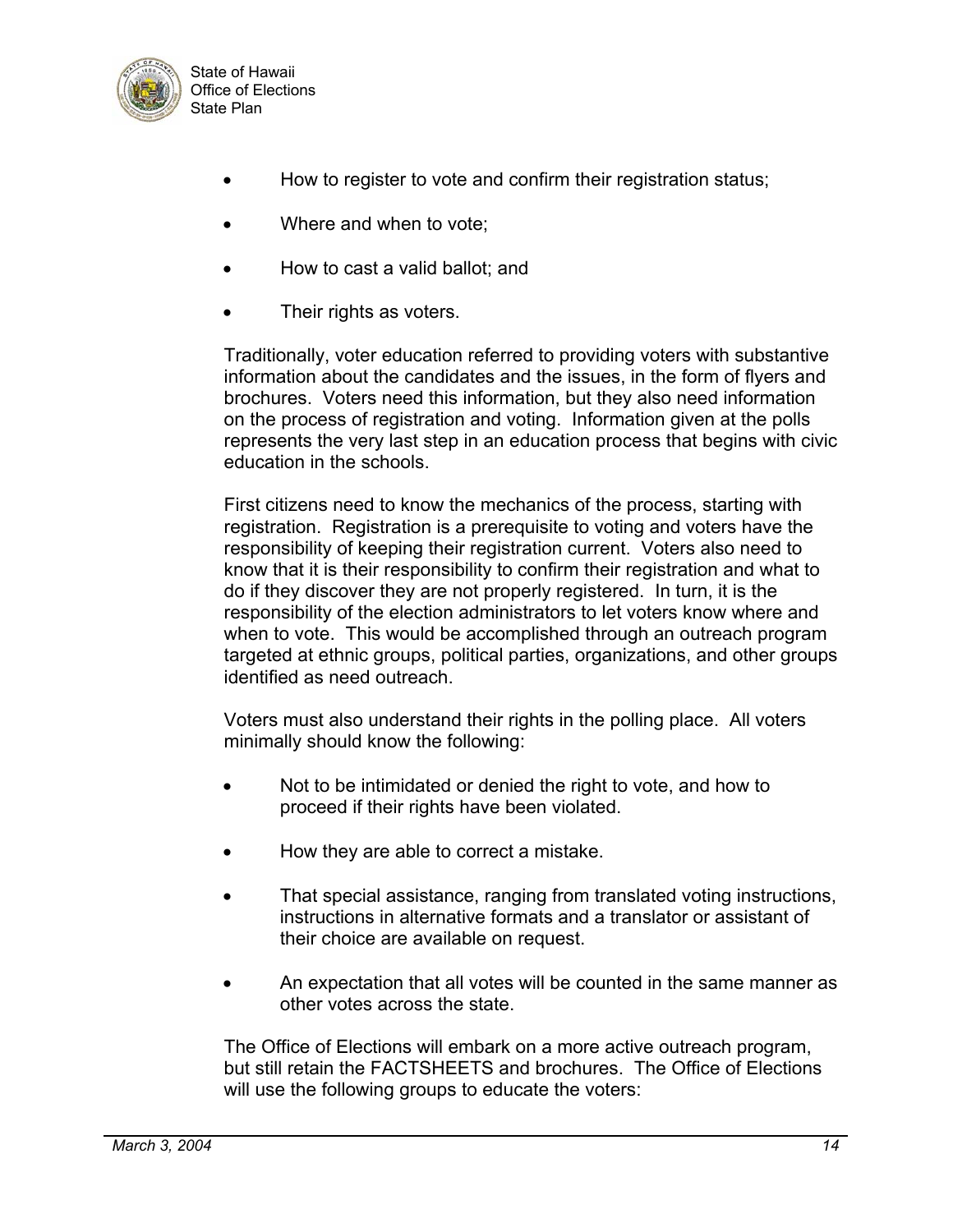

- Civic and advocacy groups, community organizations, political parties, candidates, and the media; and
- State and county election officials.

Requirements payment will be used for the purposes of materials development and outreach activities.

#### **D. Voting System Guidelines and Process**

*Section 254(a)(4) requires a description of how the State will adopt voting system guidelines and processes which are consistent with the requirements of section 301.*

Section 301 requires each voting system to:

- Permit voters to verify whom they voted for and make changes to their vote in a private, secret, and independent matter;
- Notify voters if they have overvoted, what happens in instances of an overvote, and provide for the opportunity to correct the ballot;
- Ensure that any notification to the voter maintains the privacy, secrecy and independence of the voter's ballot;
- Produce a permanent paper record with manual audit capacity;
- Be accessible for people with disabilities through the use of at least one (1) DRE voting system placed at each polling place;
- Provide alternative language accessibility pursuant to Section 203 of the Voting Rights Act of 1965;
- Comply with error rates in effect by the FEC; and
- Have a definition of what constitutes a vote and what will be counted.

Although the Hawaii Revised Statutes does not require the State of Hawaii to certify its voting and vote counting systems, the state uses the Federal Elections Commission (FEC) guidelines as its system standards. Any voting and vote counting system must meet these standards as well as the Hawaii specific requirements in order to qualify for selection.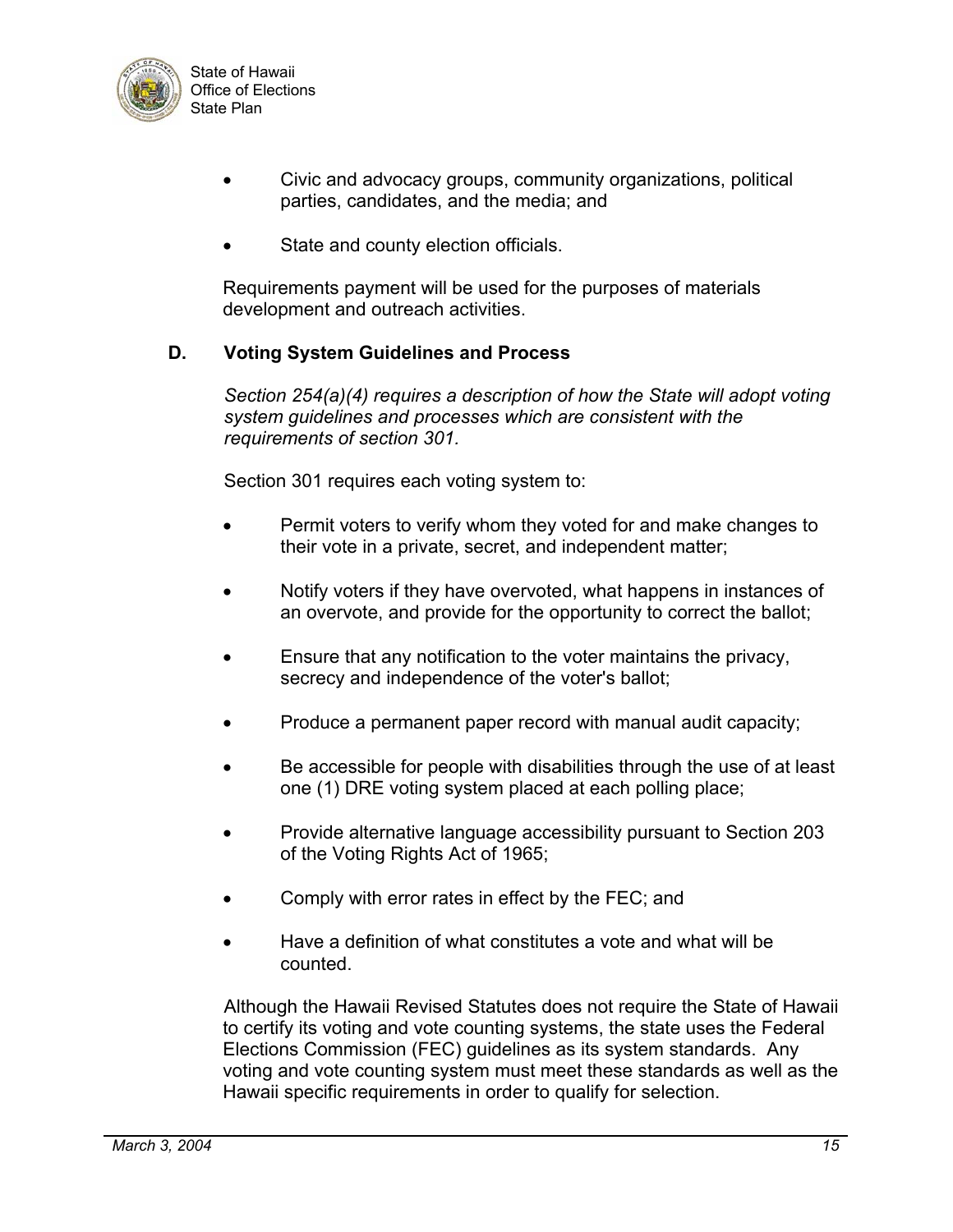

## **E. Hawaii's HAVA Fund Management**

*How the State will establish a fund described in subsection (b) for purposes of administering the State's activities under this part, including information on fund management. -- HAVA §254 (a) (5)* 

Working with the legislature, the State of Hawaii will establish a new program for election reform that is kept separate and distinct from all other programs within the agency. This program will contain both federal and general funds. The federal fund portion will be used to maintain federal fund receipts and to expend federal funds. The general fund portion will be used to budget and expend general funds representing the 5% match required under HAVA.

The Office of Elections will work with the Department of Accounting and General Services and Department of Budget and Finance to follow and enforce all mandated fiscal controls and policies.

Unspent federal funds will be set aside in the state Election Fund for payment of long-term costs of complying with HAVA.

#### **F. Hawaii's HAVA Budget**

*The State's proposed budget for activities under this part, based on the State's best estimates of the costs of such activities and the amount of funds to be made available, including specific information on— (A) the costs of the activities required to be carried out to meet the requirements of Title III; (B) the portion of the requirements payment which will be used to carry out activities to meet such requirements; and* (C) *the portion of the requirements payment, which will be used to carry out other activities. -- HAVA §254 (a)(6)*

At the time of writing this plan, HAVA appropriations were significantly less than amounts authorized. The following table outlines the assumptions regarding federal funding that the State used in creating its budget for HAVA activities.

(See Attachment B)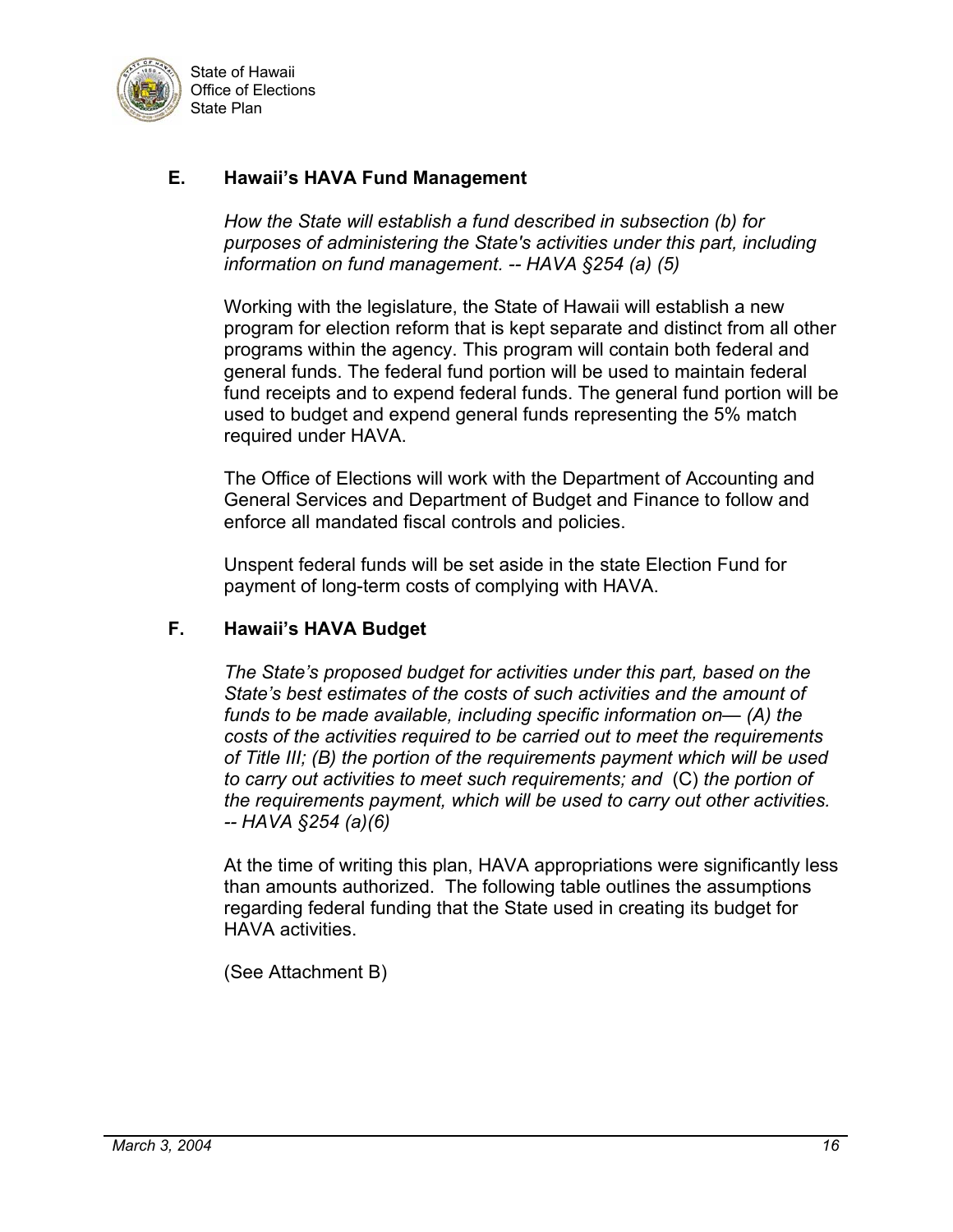

## **G. Maintenance of Effort**

*How the State, in using the requirements payment, will maintain the expenditures of the State for activities funded by the payment at a level that is not less than the level of such expenditures maintained by the State for the fiscal year ending prior to November 2000. -- HAVA §254 (a)(7)*

Consistent with HAVA §254(a)(7), in using any requirements payment, Hawaii will maintain expenditures of the State for activities funded by the payment at a level equal to or greater than the level of such expenditures in State FY 2000 -- a total of \$2,299,552.

#### **H. HAVA Performance Goals and Measures**

*How the State will adopt performance goals and measures that will be used by the State to determine its success and the success of units of local government in the State in carrying out the plan, including timetables for meeting each of the elements of the plan, descriptions of the criteria the State will use to measure performance and the process used to develop such criteria, and a description of which official is to be held responsible for ensuring that each performance goal is met. -- HAVA §254 (a)(8)* 

The State, in collaboration with various counties, will establish performance goals and will institute a process to measure progress toward the achievement of these goals. This process will provide the various counties with the structure and continued measurable targets for accomplishment.

As detailed in Section K of this document, the State will establish an Election Reform Program Management Office (PMO) to oversee continuous management of the State Plan. This PMO, in coordination with the State and various counties personnel, will be responsible for developing and monitoring a uniform performance evaluation process. In measuring progress, the PMO will continue to revisit original goals and objectives and make adjustments as appropriate.

## **I. State-Based Administrative Complaint Procedures**

*A description of the uniform, nondiscriminatory State-based administrative complaint procedures in effect under section 402. -- HAVA §254 (a)(9) Deadline for Compliance: Prior to certification of State Plan, but no later than January 1, 2004; no waiver permitted.*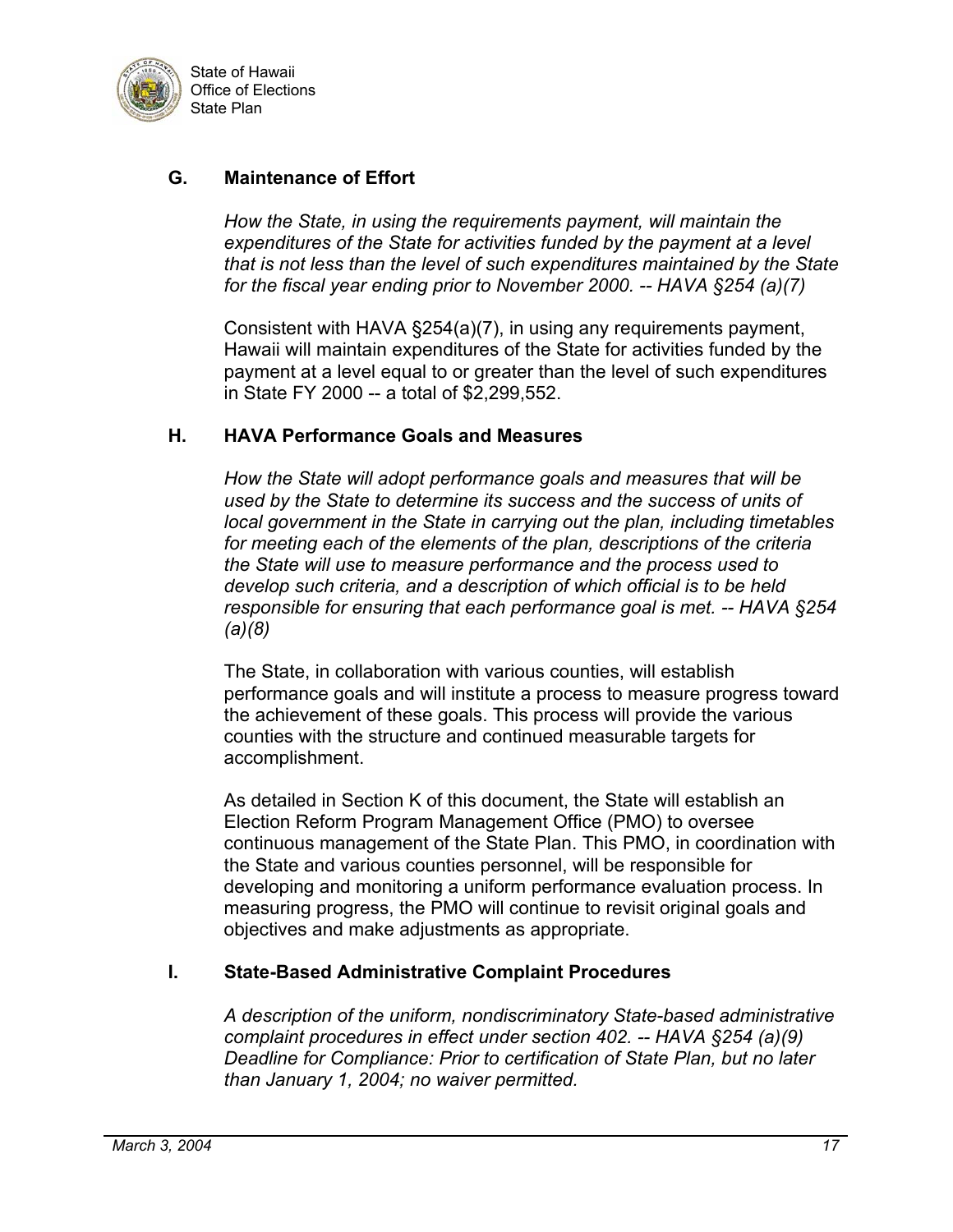

> The State will develop and establish a State based administrative complaints program. The program will include provisions for alternative dispute resolution and appropriate remedy. Appropriate remedy must be in conformance with state elections law and will not include financial payments to complainants or civil penalties for election officials, even if it is determined that a violation of Title III has occurred. Remedies may include written findings that a violation of Title III has occurred, strategies for insuring that that the violation does not re-occur, and if it appears that the complaint is systemic, possible actions by the Office of Elections to eliminate or prevent future incidences.

Requirements funding will be used for the hearings requirement of this section.

## **J. Effect of Title I Payments**

*If the State received any payment under Title I, a description of how such payment will affect the activities proposed to be carried out under the plan, including the amount of funds available for such activities. -- HAVA §254 (a)(10)* 

To date, the State of Hawaii has received \$6,339,192.30 In Title I payments.

#### **1. §101. Payments to States for activities to improve administration of elections.**

Hawaii is eligible for approximately \$5,000,000.00 under section 101. These funds will be used for activities to meet the following requirements:

- The State of Hawaii will establish a fund for the maintenance and repair of the voting and vote counting system.
- The State will also establish a fund to supplement the State's voter education efforts.
- Unspent federal funds will be set aside in the state Election Fund for payment of long-term costs of complying with HAVA.

## **2. §102. Replacement of punch card or lever voting machines.**

Hawaii is eligible for approximately \$1,339,192.30 under section 102, as calculated in the following chart. The State understands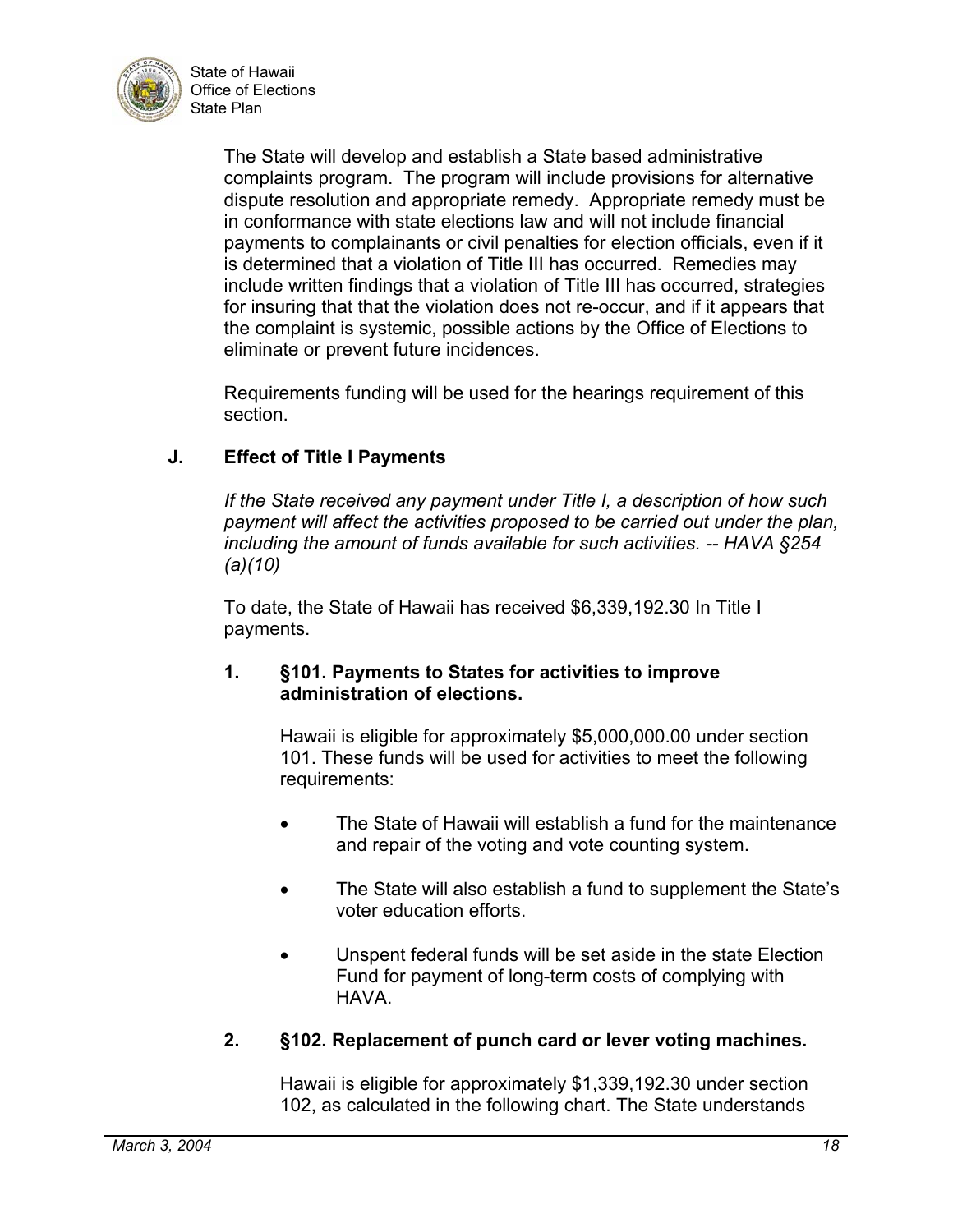

that there will be a pro rata reduction to the maximum payment amount based on the total national participation under this section. State legislation makes local jurisdictions eligible to receive 50% of any federal funds "received for improvements in voting systems and equipment" under certain circumstances.

### **K. Hawaii's HAVA State Plan Management**

*How the State will conduct ongoing management of the plan, except that the State may not make any material change in the administration of the plan unless the change—* 

- *(A) is developed and published in the Federal Register in accordance with section 255 in the same manner as the State plan;*
- *(B) is subject to public notice and comment in accordance with section 256 in the same manner as the State plan; and*
- *(C) takes effect only after the expiration of the 30-day period which begins on the date the change is published in the Federal Register in accordance with subparagraph (A). -- HAVA §254 (a)(11)*

Sound and responsible management of the State Plan will be an essential component of the State election community's future success.

Due to the complexity of HAVA and the potential variety of projects it encompasses, State of Hawaii will establish an Election Reform Program Management Officer (PMO). The Election Reform PMO will conduct ongoing management of the State Plan, including project planning (for all HAVA-related and other election reform projects) and establishing and implementing program management standards (i.e. performance measures, review and approval processes, issue/risk management, etc.). The PMO will also be responsible for other election functions, including: budget and fiscal, personnel, and office support functions. In addition to a PMO, there will be established a position of an accounts clerk to assist the PMO with HAVA accounting requirements.

## **L. Changes to State Plan from Previous Fiscal Year**

*In the case of a State with a State plan in effect under this subtitle during the previous fiscal year, a description of how the plan reflects changes from the State plan for the previous fiscal year and of how the State succeeded in carrying out the State plan for such previous fiscal year. -- HAVA §254 (a) (12)*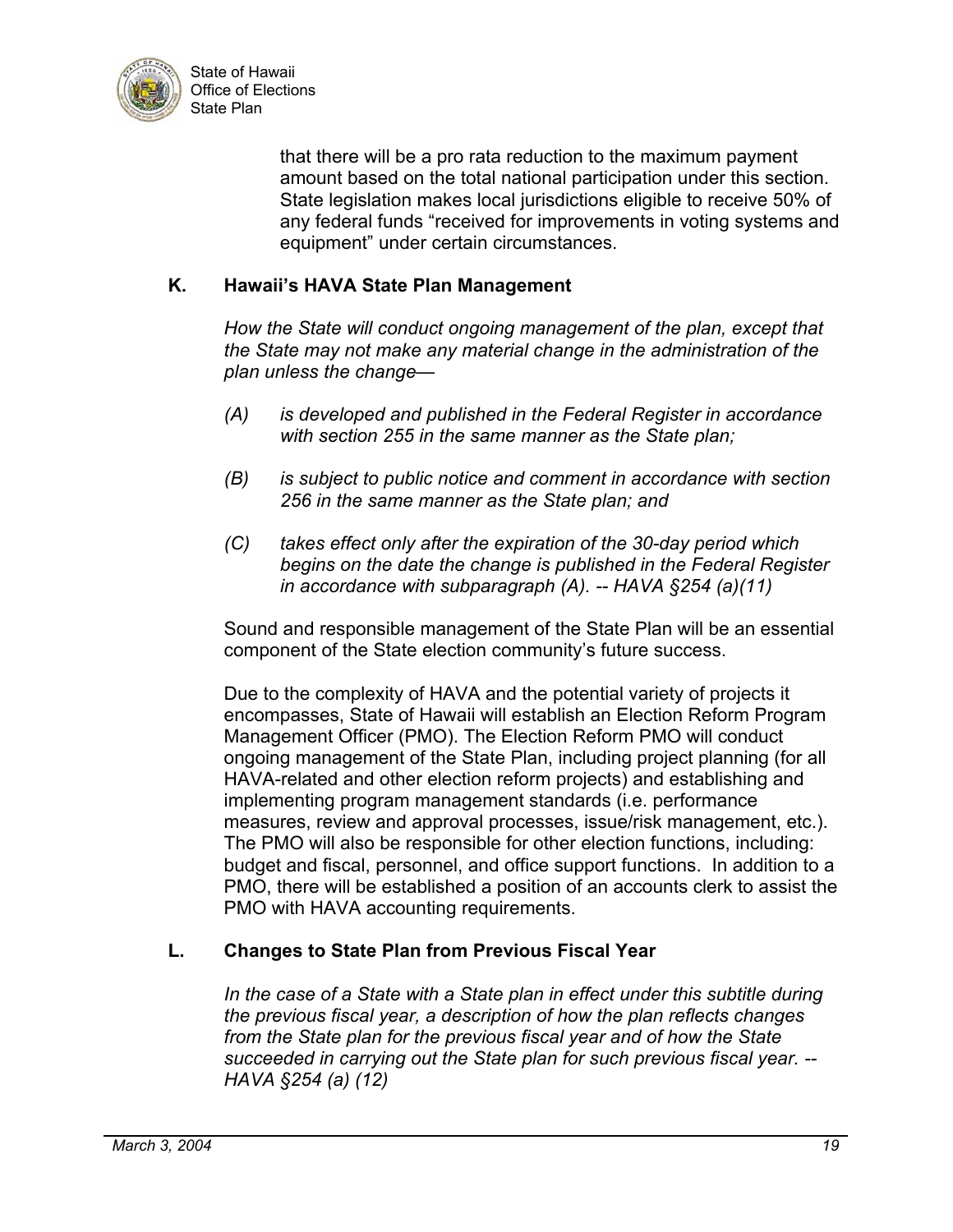

This FY 2003 Plan is the State's inaugural plan under HAVA. This section will be updated in the FY 2004 Plan, reflecting changes to the Plan, as well as a summary of 2003 successes.

### **M. State Plan Development and Committee**

*A description of the committee which participated in the development of the State plan in accordance with section 255 and the procedures followed by the committee under such section 255 and section 256. -- HAVA §254 (a)(13)*

The Plan development Committee consists of the Official Observers. On Election Day the Official Observers serve as the "eyes and ears" of the public to ensure the sanctity and integrity of the election process. The Official Observers have been an integral part of the election process for over 30 years. They represent the various political parties and various community organizations that have a interest in the integrity and fairness of the election process, i.e. Chamber Commerce of Hawaii, Alu Like, League of Women Voters, Common Cause, Hawaii State Bar Association, Hawaii State Teachers Association (HSTA), etc.

Additionally, this plan was drafted with input from the various County Clerks and their staff.

Phase I of the State Plan includes actions which will bring the state into compliance with Title III of HAVA.

Phase II of the State plan includes distribution of the preliminary state plan to the citizens of the State of Hawaii to receive input and feedback. The statements received will be used to develop program plans to address the following HAVA foci:

- Comply with federal election requirements under Title III of the act;
- Improve elections for federal offices;
- Develop a state plan for election improvements as provided in the act;
- Train election officials and poll workers;
- Improve the voting system;
- Increase voter participation;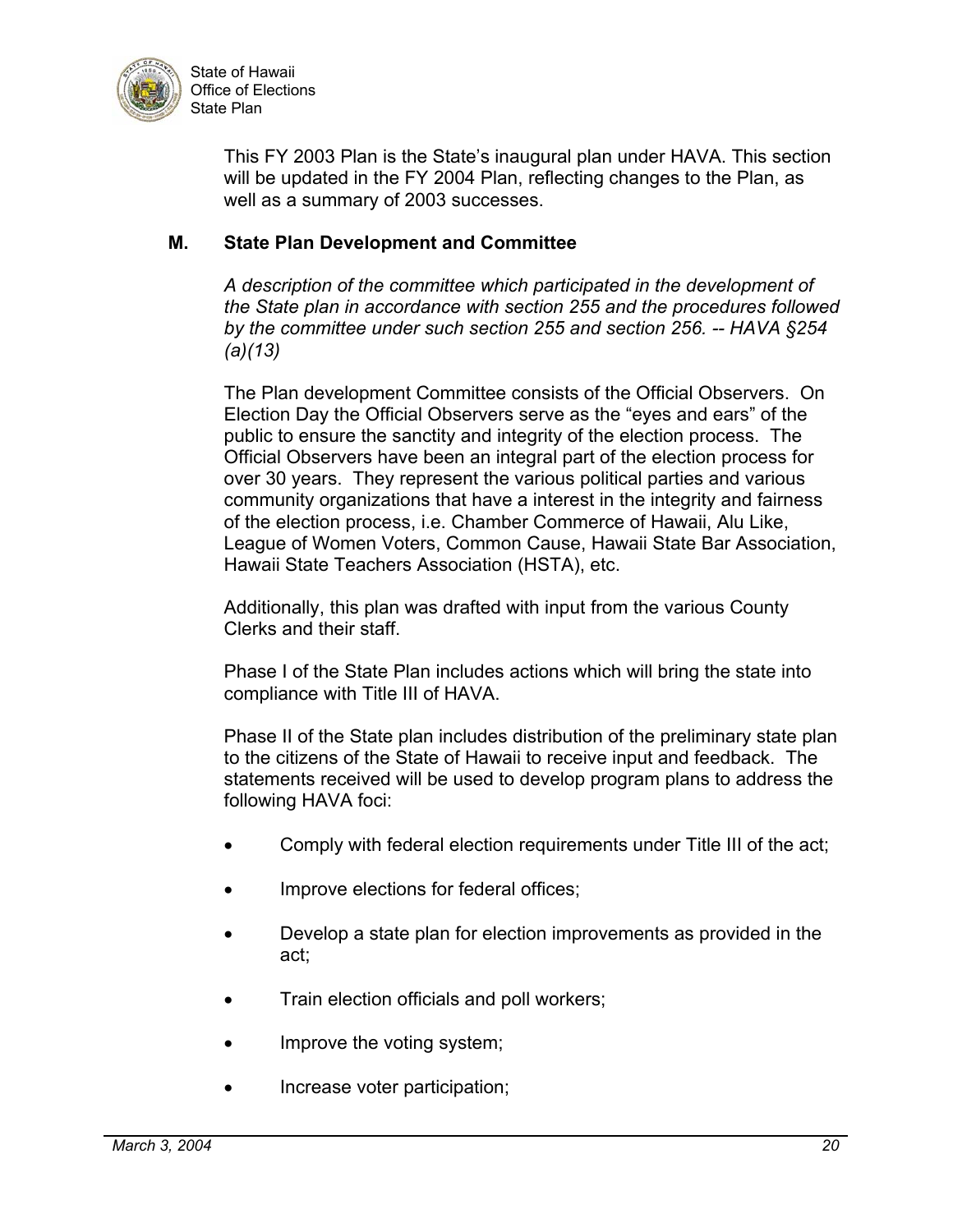

- Improve accessibility of polling places, including providing access for peoples with disabilities; and
- Improve voter fraud investigation.

Phase II is purposely left open ended to address changes and oversight in Phase I compliance activities. Phase II also provides a mechanism to update the state plan and meet new needs.

The Office of Elections is committed to including all citizens in the voting process. To this end, all programs and services provided by this office will be accessible to individuals with disabilities. All advertisements for tollfree numbers, training and printed materials will include a contact number or statement that auxiliary aids and services will be provided for equal access. In addition, our web site will be designed in compliance with Section 508 of the Rehabilitation Act of 1973, as amended, so that information is available and accessible for everyone.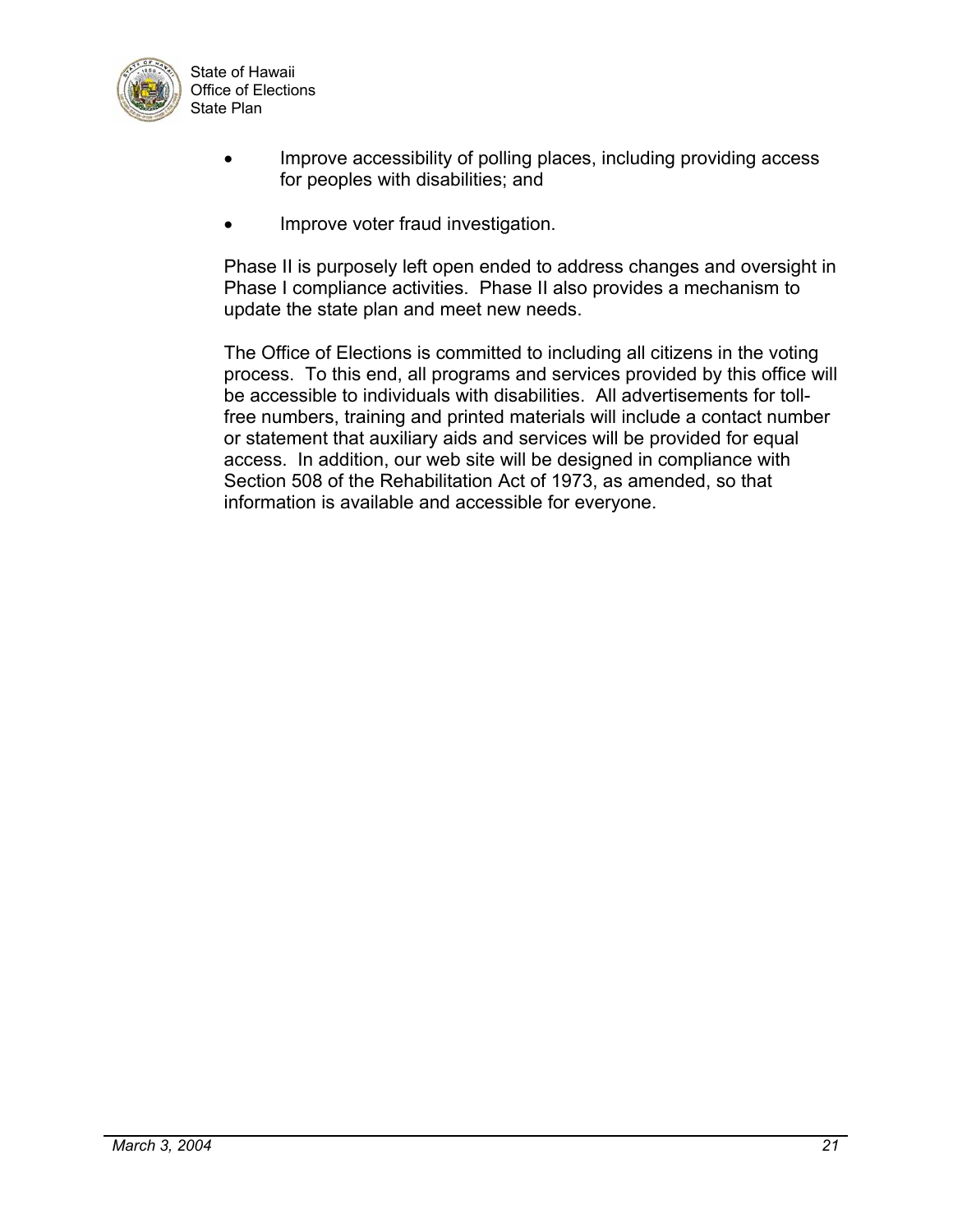Title 1 Matrix

#### **Act Requirements**

| punch card and lever voting machines | SEC. 101. Payments to States for Election Administration improvements and replacement of                                                                                                                                                                                                                                                                       |                                   |  |
|--------------------------------------|----------------------------------------------------------------------------------------------------------------------------------------------------------------------------------------------------------------------------------------------------------------------------------------------------------------------------------------------------------------|-----------------------------------|--|
|                                      | (a) IN GENERAL- No later than 45 days after the date of the enactment of this ACT, the<br>Administrator of General Services Administration shall establish a program under the<br>"Administrator" shall make payment to each State election official, notifies the<br>Administrator not later than 6 months after the date of this Act that the State          | Refer to Hawaii State Plan        |  |
|                                      | (b) USE OF PAYMENT                                                                                                                                                                                                                                                                                                                                             | Refer to Hawaii State Plan        |  |
|                                      | (1) IN GENERAL- A State shall use the funds provided under this section to carry<br>out 1 or more of the following activities:                                                                                                                                                                                                                                 | Refer to Hawaii State Plan        |  |
|                                      | (A) Complying with the requirements under Title III                                                                                                                                                                                                                                                                                                            | Refer to Hawaii State Plan        |  |
|                                      | (B) Improving the administration of elections for Federal office                                                                                                                                                                                                                                                                                               | <b>Refer to Hawaii State Plan</b> |  |
|                                      | (C) Educating voters concerning voting procedures, voting rights, and voting<br>technology.                                                                                                                                                                                                                                                                    | <b>Refer to Hawaii State Plan</b> |  |
|                                      | (D) Training election officials, poll workers and election volunteers.                                                                                                                                                                                                                                                                                         | Refer to Hawaii State Plan        |  |
|                                      | (E) Develop the State plan for requirements payments to be submitted<br>under part 1 of subtitle D of title II.                                                                                                                                                                                                                                                | Refer to Hawaii State Plan        |  |
|                                      | (F) Improving, acquiring, leasing, modifying, or replacing voting systems and<br>technology and methods for casting and counting votes.                                                                                                                                                                                                                        | Refer to Hawaii State Plan        |  |
|                                      | (G) Improving the accessibility and quality of polling places, including<br>providing physical access for individuals with disabilities, provide nonvisual<br>access for individuals with visual impairments, and providing assistance to<br>Native Americans, Alaska Native citizens, and to individuals with limited<br>proficiency in the English language. | <b>Refer to Hawaii State Plan</b> |  |
|                                      | (H) Establishing toll-free telephone hot-lines that voters may use to report<br>possible voting fraud and voting rights violations, to obtain general election<br>information, and to access detailed automated information on their own<br>voter registration status, specific polling place locations, and other relevant<br>information.                    | <b>Refer to Hawaii State Plan</b> |  |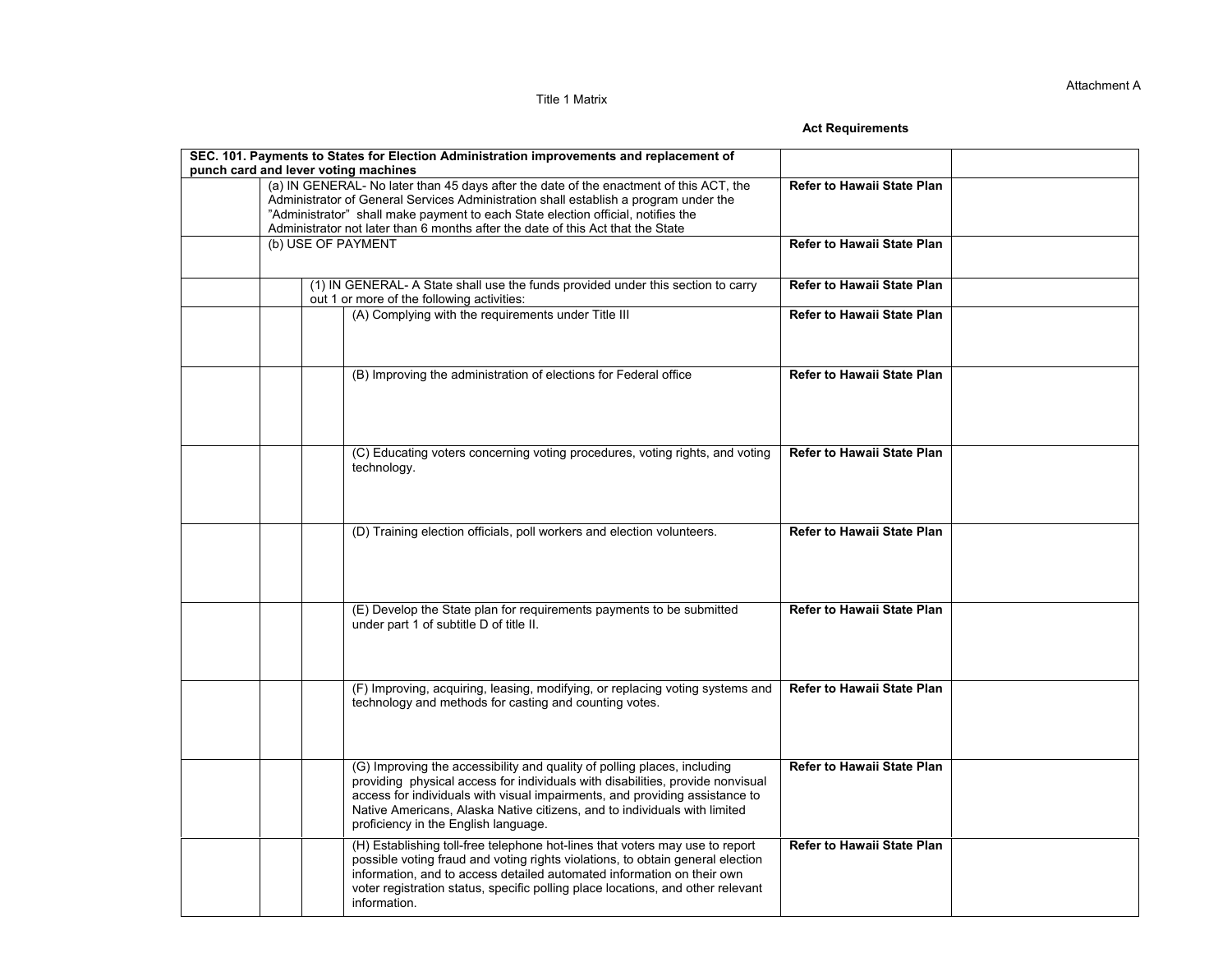|                                                                                                                                                                                                  | (2) LIMITATIONS – A State may not use the funds provided under a payment           |                                                                                                                      | <b>Refer to Hawaii State Plan</b> |  |
|--------------------------------------------------------------------------------------------------------------------------------------------------------------------------------------------------|------------------------------------------------------------------------------------|----------------------------------------------------------------------------------------------------------------------|-----------------------------------|--|
|                                                                                                                                                                                                  | made under this section-                                                           |                                                                                                                      |                                   |  |
|                                                                                                                                                                                                  | (A) to pay costs associated with any litigation, except to the extent that         |                                                                                                                      | <b>Refer to Hawaii State Plan</b> |  |
|                                                                                                                                                                                                  | such costs otherwise constitute permitted uses of a payment under this             |                                                                                                                      |                                   |  |
|                                                                                                                                                                                                  | section: or                                                                        |                                                                                                                      |                                   |  |
|                                                                                                                                                                                                  | (B) for the payment of any judgment.                                               |                                                                                                                      | <b>Refer to Hawaii State Plan</b> |  |
| (C) Use of Funds to be Consistent with Other Laws and Requirements.- In<br>order to receive a payment under this section, the State shall provide the<br>Administrator with certifications that- |                                                                                    | <b>Refer to Hawaii State Plan</b>                                                                                    |                                   |  |
|                                                                                                                                                                                                  | (i) the State will use the funds provided under the<br>provisions of this Act; and | payment in a manner that is consistent with each of the<br>laws described in section 906, as such laws relate to the | <b>Refer to Hawaii State Plan</b> |  |
|                                                                                                                                                                                                  | with the requirements of title III                                                 | (ii) the proposed uses of the funds are not inconsistent                                                             | <b>Refer to Hawaii State Plan</b> |  |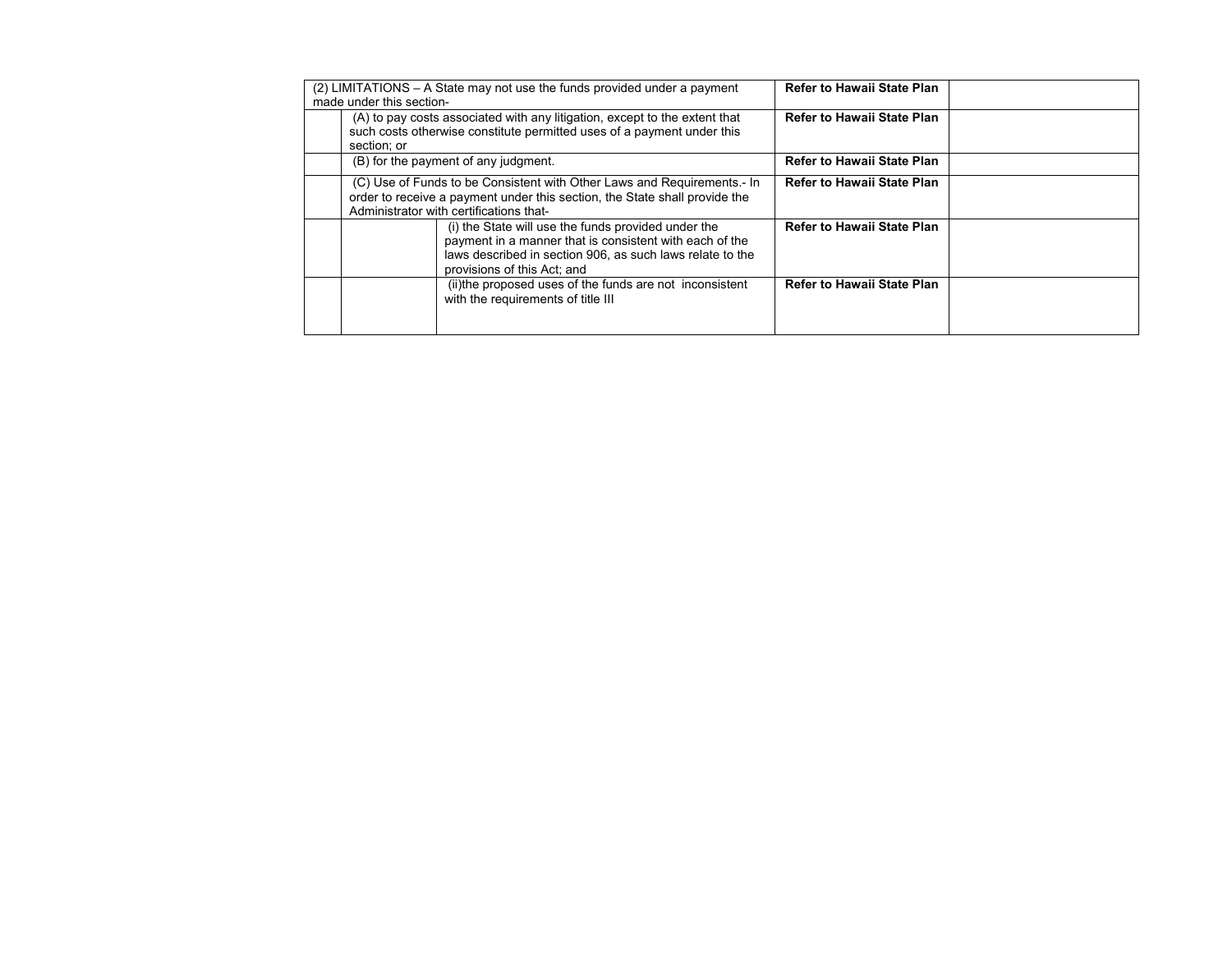Title 1 Matrix

**Act Requirements** 

| SEC. 102 REPLACEMENT OF PUNCH CARD OR LEVER VOTING MACHINES.                                                                                                                                                                                                                                                                                                                                                                                                                  |                                   |
|-------------------------------------------------------------------------------------------------------------------------------------------------------------------------------------------------------------------------------------------------------------------------------------------------------------------------------------------------------------------------------------------------------------------------------------------------------------------------------|-----------------------------------|
| (a) ESTABLISHMENT OF PROGRAM                                                                                                                                                                                                                                                                                                                                                                                                                                                  |                                   |
| (1) IN GENERAL- Not later than 45 days after the date of the enactment of this Act,<br>the Administrator shall establish a program under which the Administrator shall<br>make a payment to each State eligible under subsection (b) in which a precinct<br>within that State used a punch card voting system to administer the regularly<br>scheduled general election for Federal office held in November 2000 (in this<br>section referred to as a "qualifying precinct'). | <b>Refer to Hawaii State Plan</b> |
| (2) USE OF FUNDS- A State shall use the funds provided under a payment under<br>this section(either directly or as an reimbursement, including as reimbursement for<br>costs incurred on or after January1, 2001, under multi-year contracts) to replace<br>punch card voting systems or lever systems (as the case may be) in qualifying<br>precincts within that State with a voting system (by purchase, lease, or such other<br>arrangement as may be appropriate) that-  | <b>Refer to Hawaii State Plan</b> |
| (A) does not use punch cards                                                                                                                                                                                                                                                                                                                                                                                                                                                  | <b>Refer to Hawaii State Plan</b> |
| (B) Is not inconsistent with the requirements of the laws described in<br>section 906: and                                                                                                                                                                                                                                                                                                                                                                                    | <b>Refer to Hawaii State Plan</b> |
| (C) meets the requirements of section 301.                                                                                                                                                                                                                                                                                                                                                                                                                                    | <b>Refer to Hawaii State Plan</b> |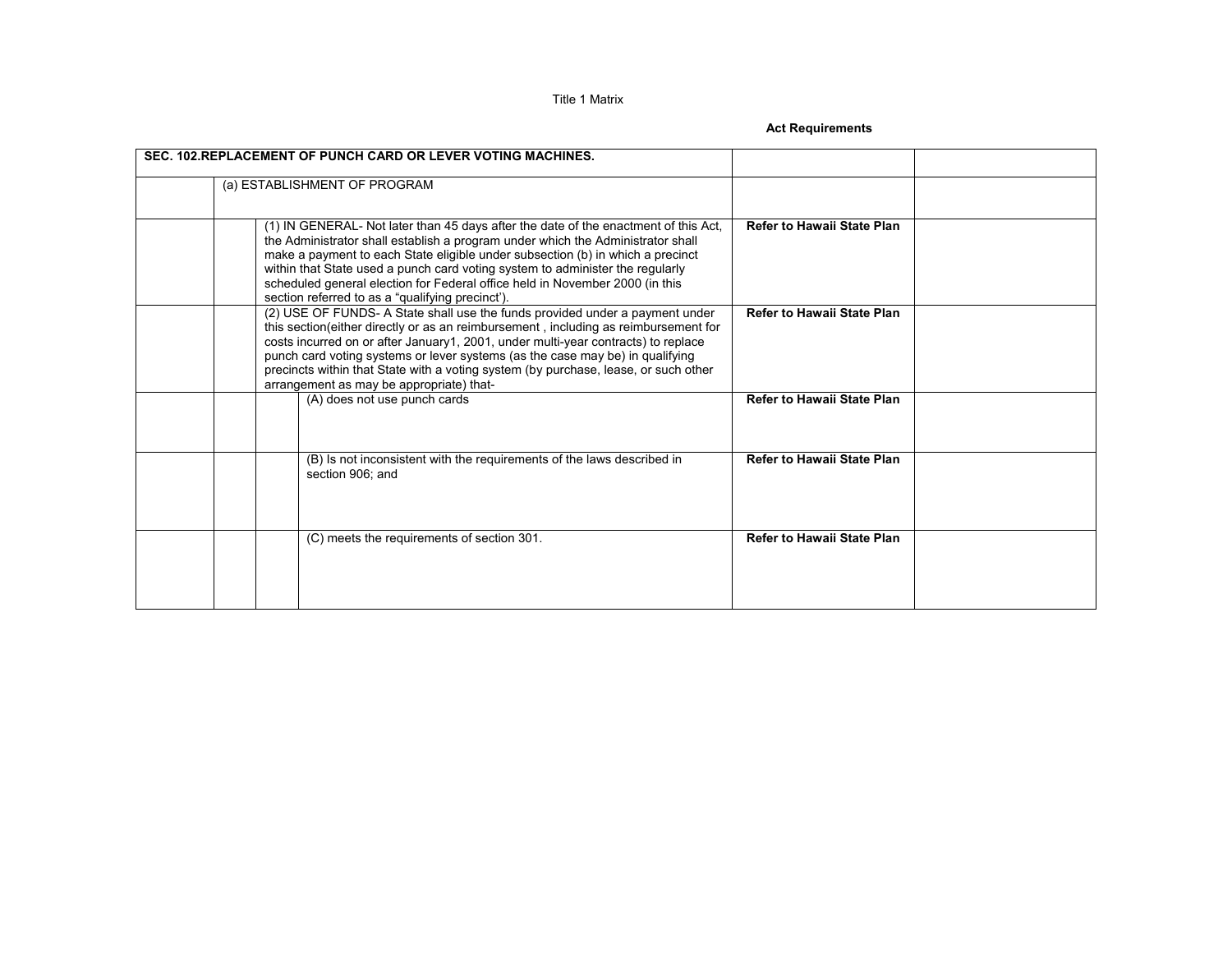|                  | (3) DEADLINE-                                                                                                                                            |                                   |  |
|------------------|----------------------------------------------------------------------------------------------------------------------------------------------------------|-----------------------------------|--|
|                  |                                                                                                                                                          |                                   |  |
|                  | (A) In General - Except as provided in subparagraph (B), a State receiving                                                                               | <b>Refer to Hawaii State Plan</b> |  |
|                  | a payment under the program under this section shall ensure that all of the                                                                              |                                   |  |
|                  | punch card voting system or lever voting system in the qualifying precincts                                                                              |                                   |  |
|                  | within that State have been replaced in time for the regularly scheduled                                                                                 |                                   |  |
|                  | general election of Federal office were to be held in November 2004.                                                                                     |                                   |  |
|                  | (B) WAIVER-If a State certifies to the Administrator not later than January                                                                              | <b>Refer to Hawaii State Plan</b> |  |
|                  | 1, 2004, that the State will not meet the deadline described in subparagraph<br>(A) for good cause and includes in the certification the reasons for the |                                   |  |
|                  | failure to meet such deadline, the State shall ensure that all of the punch                                                                              |                                   |  |
|                  | card voting systems or lever voting systems in the qualifying precincts                                                                                  |                                   |  |
|                  | within that State will be replaced in time for the first election for Federal                                                                            |                                   |  |
|                  | office held after January 1, 2006.                                                                                                                       |                                   |  |
| (b) ELIGIBILITY- |                                                                                                                                                          |                                   |  |
|                  |                                                                                                                                                          |                                   |  |
|                  | (1) In General- A State is eligible to receive a payment under the program under                                                                         | <b>Refer to Hawaii State Plan</b> |  |
|                  | this section if it submits to the Administrator a notice not later than the date that is 6                                                               |                                   |  |
|                  | months after the date of the enactment of this Act (in such form as the<br>Administrator may require) that contains-                                     |                                   |  |
|                  | (A) certifications that the State will use the payment (ether directly or as                                                                             | <b>Refer to Hawaii State Plan</b> |  |
|                  | reimbursement, including as reimbursement for costs incurred on or after                                                                                 |                                   |  |
|                  | January 1, 2001, under multiyear contracts) to replace punch card voting                                                                                 |                                   |  |
|                  | systems (as the case may be) in the qualifying precincts within the State by                                                                             |                                   |  |
|                  | the deadline described in subsection (a) (3);<br>(B) certifications that the State will continue to comply with the laws                                 | <b>Refer to Hawaii State Plan</b> |  |
|                  | described in subsection906                                                                                                                               |                                   |  |
|                  |                                                                                                                                                          |                                   |  |
|                  | (C) certifications that the replacement voting systems will meet the                                                                                     | Refer to Hawaii State Plan        |  |
|                  | requirements of section 301; and                                                                                                                         |                                   |  |
|                  | (D) such other information and certifications as the Administrator may                                                                                   | <b>Refer to Hawaii State Plan</b> |  |
|                  | require which are necessary for the administration of the program                                                                                        |                                   |  |
|                  |                                                                                                                                                          |                                   |  |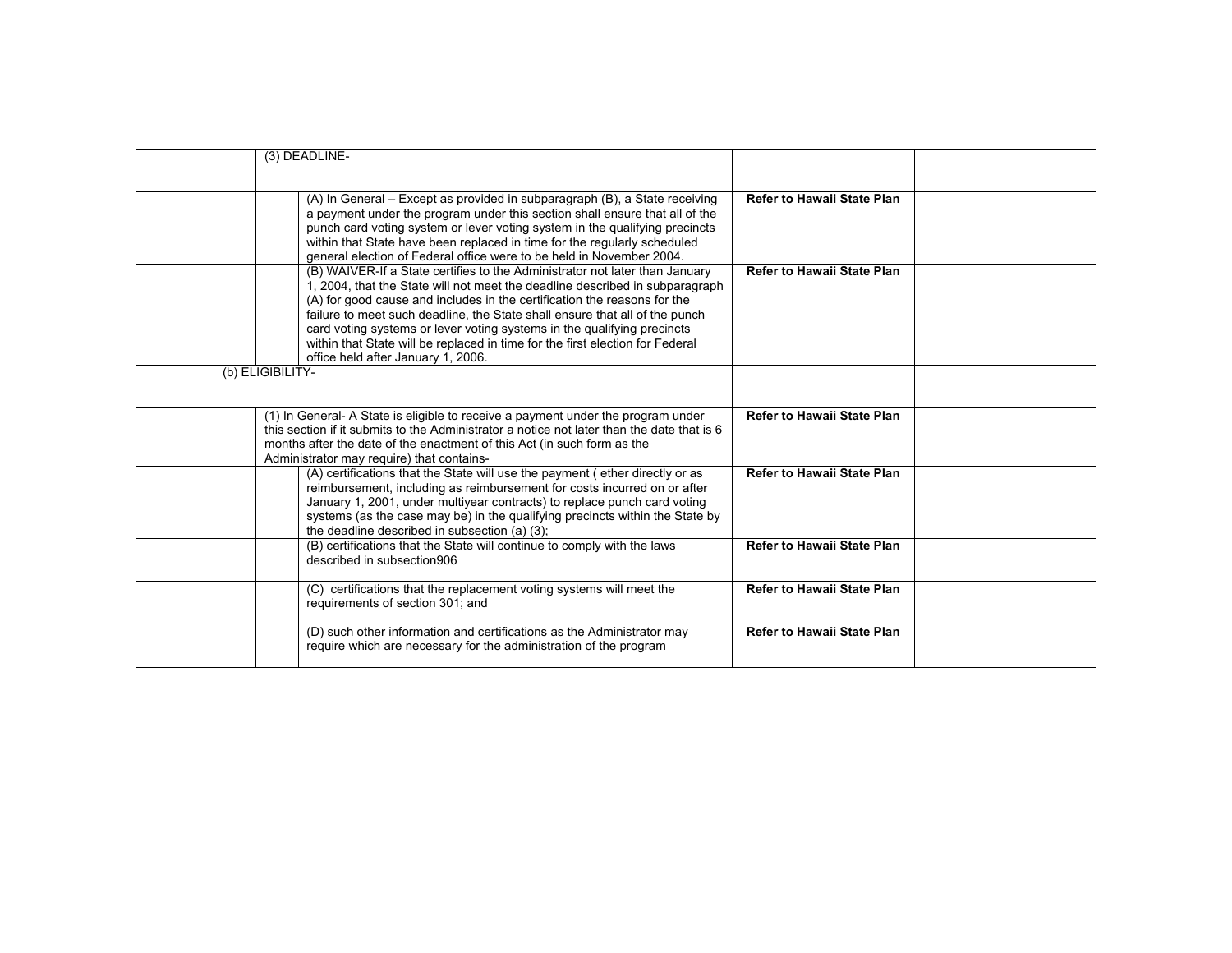|  | <b>** SEC. 301. VOTING SYSTEMS STANDARDS</b><br>** Depart of Justice Enforcement Authority                                                                                                                                                                                                                                                                                                                                                               |        | <b>Plan Action</b> |
|--|----------------------------------------------------------------------------------------------------------------------------------------------------------------------------------------------------------------------------------------------------------------------------------------------------------------------------------------------------------------------------------------------------------------------------------------------------------|--------|--------------------|
|  | (a) REQUIREMENTS- Each voting system used in an election for Federal office shall meet<br>the following requirements                                                                                                                                                                                                                                                                                                                                     |        |                    |
|  | (1) IN GENERAL-<br>(A) Except as provided in subparagraph (B), the voting system (including<br>any lever voting system, optical scanning voting system, or direct recording<br>electronic system) shall                                                                                                                                                                                                                                                  |        | <b>Plan Action</b> |
|  |                                                                                                                                                                                                                                                                                                                                                                                                                                                          |        |                    |
|  | (i) permit the voter to verify (in a private and<br>independent manner) the votes selected by the<br>voter on the ballot before the ballot is cast and<br>counted:                                                                                                                                                                                                                                                                                       | Meets. | No action needed.  |
|  | (ii) provide the voter with the opportunity (in a<br>private and independent manner) to change the<br>ballot or correct any error before the ballot is cast<br>and counted (including the opportunity to correct<br>the error through the issuance of a replacement<br>ballot if the voter was otherwise unable to change<br>the ballot or correct any error); and                                                                                       | Meets. | No action needed.  |
|  | (iii) if the voter selects votes for more than one<br>candidate for a single office-- (I) notify the voter<br>that the voter has selected more than one<br>candidate for a single office on the ballot; (II) notify<br>the voter before the ballot is cast and counted of<br>the effect of casting multiple votes for the office;<br>and (III) provide the voter with the opportunity to<br>correct the ballot before the ballot is cast and<br>counted. | Meets. | No actions needed. |
|  | (B) A State or jurisdiction that uses a paper ballot voting system, a punch<br>card voting system, or a central count voting system (including mail-in<br>absentee ballots and mail-in ballots), may meet the requirements of<br>subparagraph (A)(iii) by                                                                                                                                                                                                |        |                    |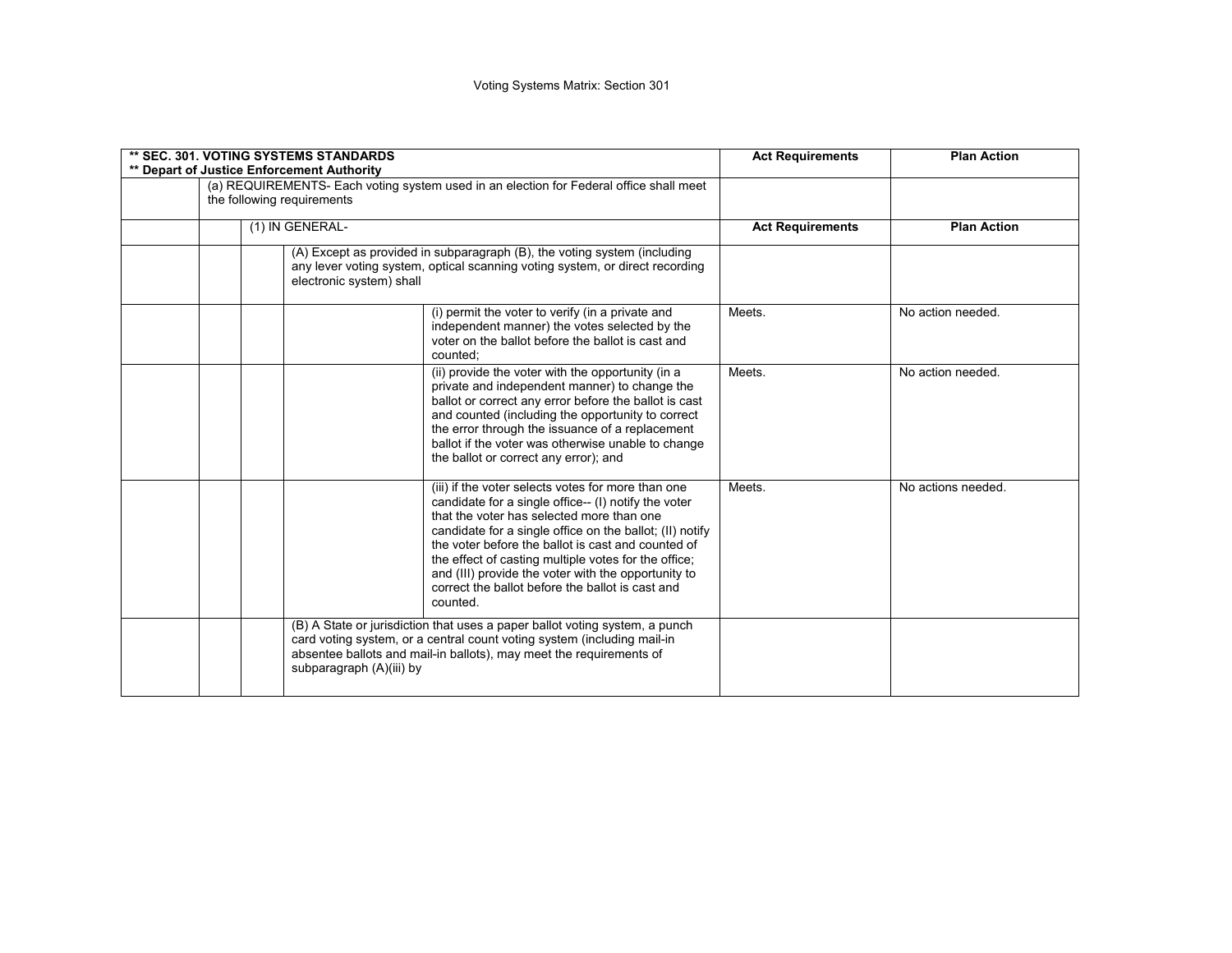|                            | (i) establishing a voter education program<br>specific to that voting system that notifies each<br>voter of the effect of casting multiple votes for an<br>office; and                                                                                                                             | Meets.                  | No action needed.  |
|----------------------------|----------------------------------------------------------------------------------------------------------------------------------------------------------------------------------------------------------------------------------------------------------------------------------------------------|-------------------------|--------------------|
|                            | (ii) providing the voter with instructions on how to<br>correct the ballot before it is cast and counted<br>(including instructions on how to correct the error<br>through the issuance of a replacement ballot if the<br>voter was otherwise unable to change the ballot<br>or correct any error) | Meets.                  | No action needed.  |
| ballot.                    | (C) The voting system shall ensure that any notification required under this<br>paragraph preserves the privacy of the voter and the confidentiality of the                                                                                                                                        | Meets.                  | No action needed.  |
| (2) AUDIT CAPACITY-        |                                                                                                                                                                                                                                                                                                    | <b>Act Requirements</b> | <b>Plan Action</b> |
|                            |                                                                                                                                                                                                                                                                                                    |                         | No action needed.  |
| capacity for such system.  | (A) IN GENERAL- The voting system shall produce a record with an audit                                                                                                                                                                                                                             | Meets.                  |                    |
| (B) MANUAL AUDIT CAPACITY- |                                                                                                                                                                                                                                                                                                    | <b>Act Requirements</b> | <b>Plan Action</b> |
|                            | (i) The voting system shall produce a permanent<br>paper record with a manual audit capacity for<br>such system.                                                                                                                                                                                   | Meets.                  | No action needed.  |
|                            | (ii) The voting system shall provide the voter with<br>an opportunity to change the ballot or correct any<br>error before the permanent paper record is<br>produced.                                                                                                                               | Meets.                  | No action needed.  |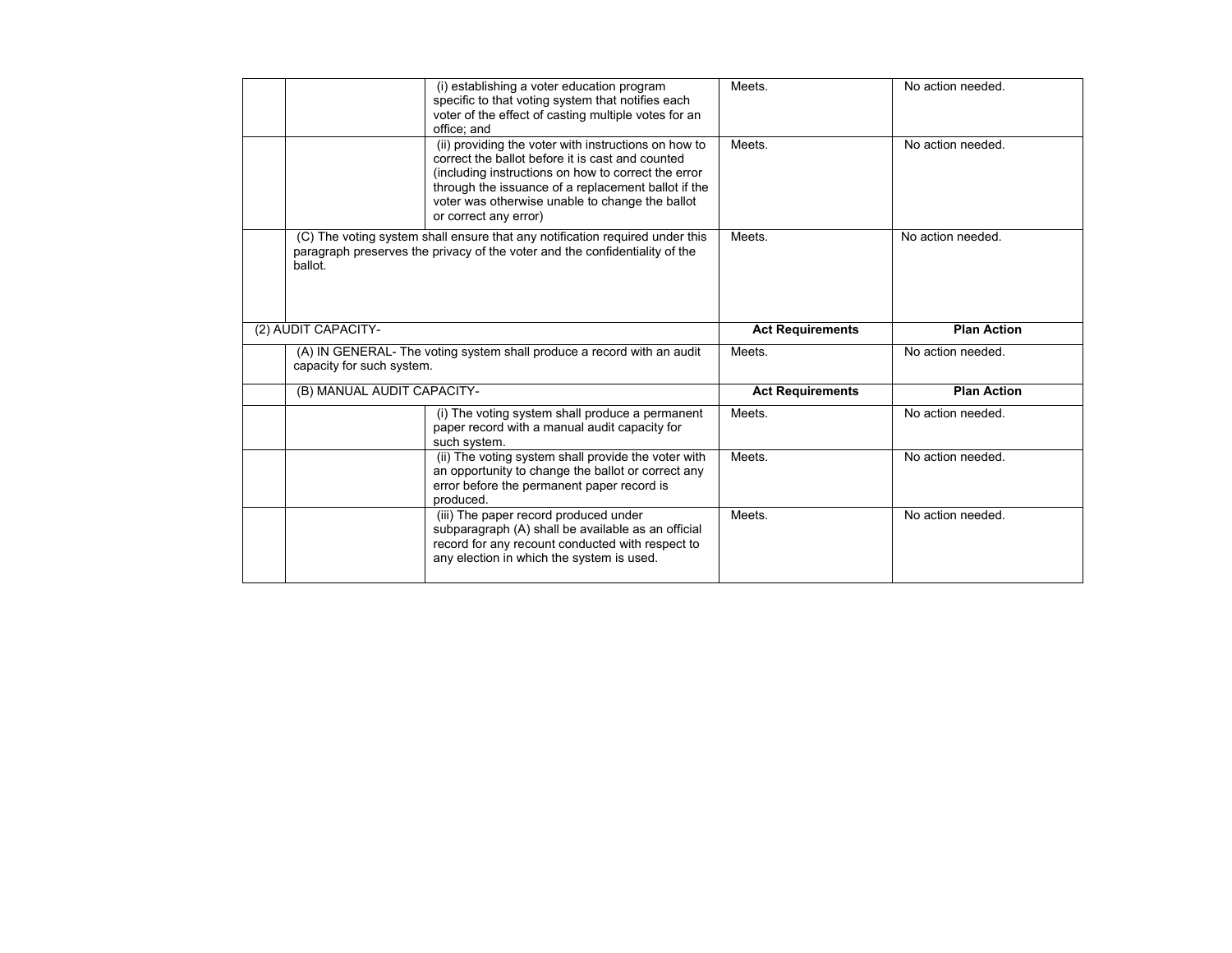|        | (3) ACCESSIBILITY FOR INDIVIDUALS WITH DISABILITIES- The voting system                                                                                                                                                                                                                                                                                                                                                                                   | <b>Act Requirements</b> | <b>Plan Action</b>                                                                                                                                 |
|--------|----------------------------------------------------------------------------------------------------------------------------------------------------------------------------------------------------------------------------------------------------------------------------------------------------------------------------------------------------------------------------------------------------------------------------------------------------------|-------------------------|----------------------------------------------------------------------------------------------------------------------------------------------------|
| shall- |                                                                                                                                                                                                                                                                                                                                                                                                                                                          |                         |                                                                                                                                                    |
|        |                                                                                                                                                                                                                                                                                                                                                                                                                                                          |                         |                                                                                                                                                    |
|        | (A) be accessible for individuals with disabilities, including nonvisual<br>accessibility for the blind and visually impaired, in a manner that provides<br>the same opportunity for access and participation (including privacy and<br>independence) as for other voters;                                                                                                                                                                               | Partially meets.        | The State will meet this<br>requirement by providing for an<br><b>ADA</b> compliant Direct<br>Recording Electronic (DRE) in<br>each polling place. |
|        | (B) satisfy the requirement of subparagraph (A) through the use of at least<br>one direct recording electronic voting system or other voting system<br>equipped for individuals with disabilities at each polling place; and                                                                                                                                                                                                                             | Does not meet.          | The State will meet this<br>requirement by providing for an<br><b>ADA</b> compliant Direct<br>Recording Electronic (DRE) in<br>each polling place. |
|        | (C) if purchased with funds made available under title II on or after January<br>1, 2007, meet the voting system standards for disability access (as outlined<br>in this paragraph).                                                                                                                                                                                                                                                                     | N/A                     |                                                                                                                                                    |
|        | (4) ALTERNATIVE LANGUAGE ACCESSIBILITY-The voting system shall provide<br>alternative language accessibility pursuant to the requirements of section 203 of<br>the Voting Rights Act of 1965 (42 U.S.C. 1973aa-1a).                                                                                                                                                                                                                                      | Meets.                  | No action needed.                                                                                                                                  |
|        | (5) ERROR RATES- The error rate of the voting system in counting ballots<br>(determined by taking into account only those errors which are attributable to the<br>voting system and not attributable to an act of the voter) shall comply with the error<br>rate standards established under section 3.2.1 of the voting systems standards<br>issued by the Federal Election Commission which are in effect on the date of the<br>enactment of this Act. | Meets.                  | No action needed.                                                                                                                                  |
| State. | (6) UNIFORM DEFINITION OF WHAT CONSTITUTES A VOTE- Each State shall<br>adopt uniform and nondiscriminatory standards that define what constitutes a vote<br>and what will be counted as a vote for each category of voting system used in the                                                                                                                                                                                                            | Meets.                  | No action needed.                                                                                                                                  |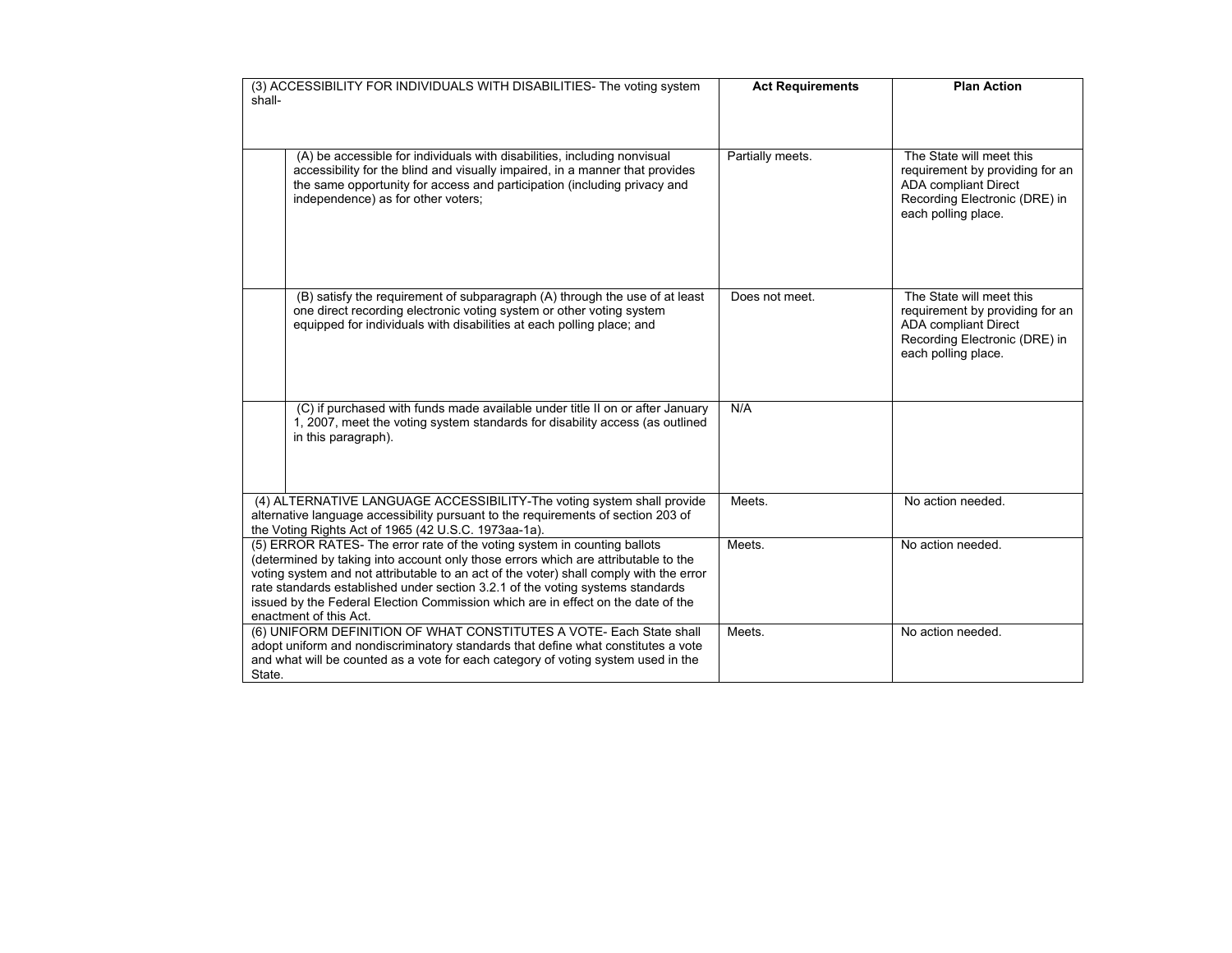Sect 303

| SEC. 303. COMPUTERIZED STATEWIDE VOTER REGISTRATION LIST REQUIREMENTS AND REQUIREMENTS FOR<br><b>VOTERS WHO REGISTER BY MAIL.</b> |                                                                                                                                                                                                                                                                                                                                                                                                                                                                                                                                                                                                                                                             | <b>Act Requirements</b>                                                                                                                                                                                                                                                                                                                                                                                                                                                                                                                                                                 | <b>Plan Action</b>                                                                                                                                                                       |
|-----------------------------------------------------------------------------------------------------------------------------------|-------------------------------------------------------------------------------------------------------------------------------------------------------------------------------------------------------------------------------------------------------------------------------------------------------------------------------------------------------------------------------------------------------------------------------------------------------------------------------------------------------------------------------------------------------------------------------------------------------------------------------------------------------------|-----------------------------------------------------------------------------------------------------------------------------------------------------------------------------------------------------------------------------------------------------------------------------------------------------------------------------------------------------------------------------------------------------------------------------------------------------------------------------------------------------------------------------------------------------------------------------------------|------------------------------------------------------------------------------------------------------------------------------------------------------------------------------------------|
| (a) COMPUTERIZED STATEWIDE VOTER REGISTRATION LIST REQUIREMENTS-                                                                  |                                                                                                                                                                                                                                                                                                                                                                                                                                                                                                                                                                                                                                                             |                                                                                                                                                                                                                                                                                                                                                                                                                                                                                                                                                                                         |                                                                                                                                                                                          |
| (1) IMPLEMENTATION-                                                                                                               |                                                                                                                                                                                                                                                                                                                                                                                                                                                                                                                                                                                                                                                             |                                                                                                                                                                                                                                                                                                                                                                                                                                                                                                                                                                                         |                                                                                                                                                                                          |
|                                                                                                                                   | (A) IN GENERAL- Except as provided in<br>subparagraph (B), each State, acting through the<br>chief State election official, shall implement, in a<br>uniform and nondiscriminatory manner, a single,<br>uniform, official, centralized, interactive<br>computerized statewide voter registration list<br>defined, maintained, and administered at the<br>State level that contains the name and<br>registration information of every legally<br>registered voter in the State and assigns a<br>unique identifier to each legally registered voter<br>in the State (in this subsection referred to as the<br>computerized list), and includes the following: | Hawaii's Statewide Voter<br>Registration meets all of<br>HAVA's technological<br>requirements, but not the<br>legal requirement that it<br>be administered at the<br>State level. Official voter<br>registration records are<br>maintained at the local<br>level and the statewide<br>system is administered<br>by the largest county on<br>behalf of other counties<br>and the State of Hawaii.<br>A similar situation exists<br>for Hawaii's motor vehicle<br>system that is also<br>administered by the<br>largest county and is<br>networked with the voter<br>registration system. | The State will meet<br>this requirement<br>either via<br>memorandum of<br>understanding with<br>the City and County<br>of Honolulu or<br>development of a<br>parallel system or<br>both. |
|                                                                                                                                   | (i) The computerized<br>list shall serve as the<br>single system for<br>storing and managing<br>the official list of<br>registered voters<br>throughout the State.                                                                                                                                                                                                                                                                                                                                                                                                                                                                                          | See 1A. Meets.                                                                                                                                                                                                                                                                                                                                                                                                                                                                                                                                                                          |                                                                                                                                                                                          |
|                                                                                                                                   | (ii) The computerized<br>list contains the name<br>and registration<br>information of every<br>legally registered voter<br>in the State.                                                                                                                                                                                                                                                                                                                                                                                                                                                                                                                    | Meets.                                                                                                                                                                                                                                                                                                                                                                                                                                                                                                                                                                                  | No action needed.                                                                                                                                                                        |
|                                                                                                                                   | (iii) Under the<br>computerized list, a<br>unique identifier is<br>assigned to each<br>legally registered voter<br>in the State.                                                                                                                                                                                                                                                                                                                                                                                                                                                                                                                            | Meets. Hawaii is allowed<br>an exemption under the<br>Privacy Act and collects<br>social security numbers<br>that serves as a unique<br>record identifier. Hawaii<br>also encrypts this SSN<br>for voter privacy<br>concerns when using the<br>number in more public<br>forums.                                                                                                                                                                                                                                                                                                         | No action needed.                                                                                                                                                                        |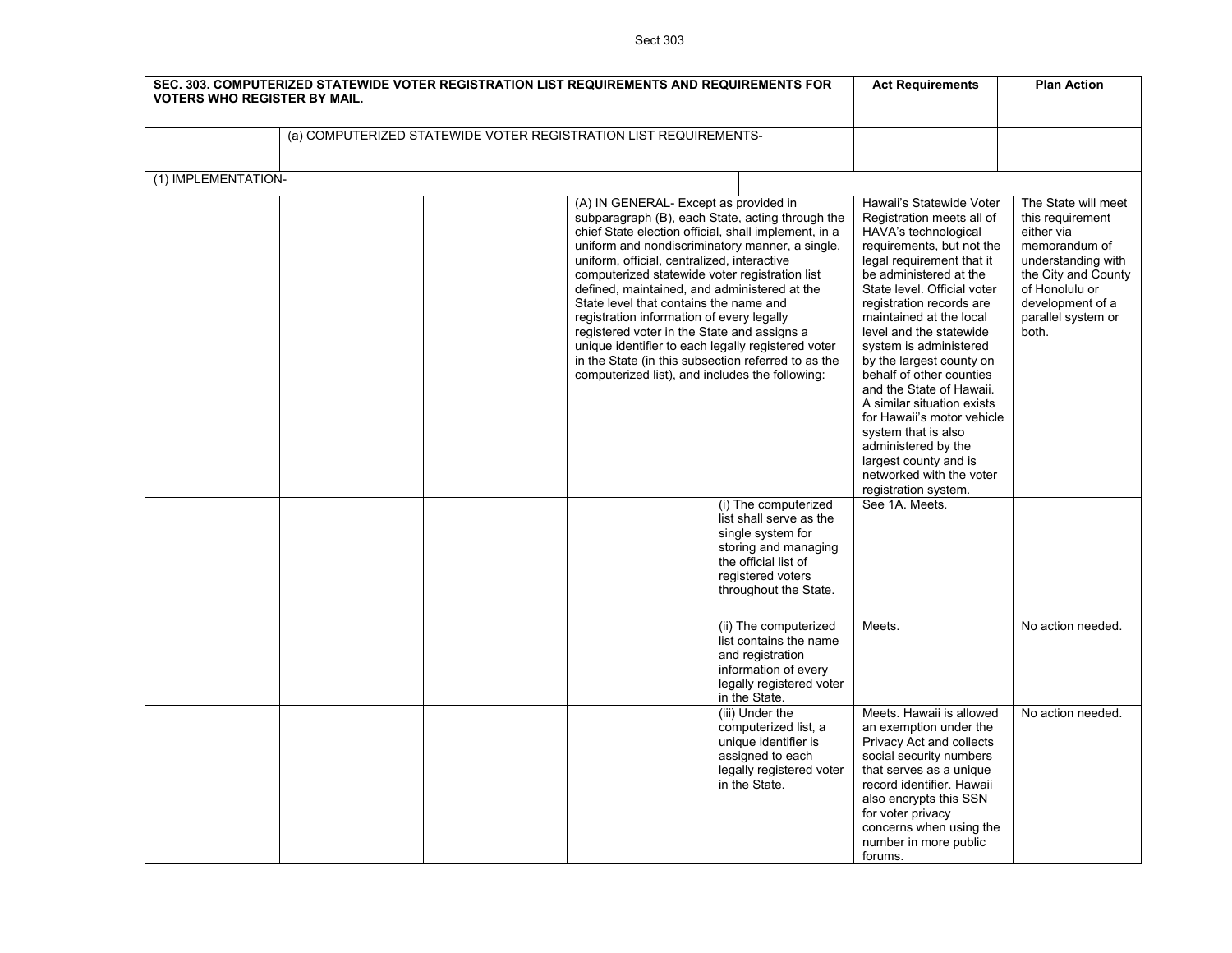|                                                                                                                                                                                                                                                                                                                              | (iv) The<br>computerized list shall<br>be coordinated with<br>other agency<br>databases within the<br>State.                                                                                                                                                                     | Meets.<br>The SVRS is connected<br>online to the DMV.<br>Each record is cross-<br>checked with DMV<br>records upon data entry<br>and against the<br><b>Building Department's</b><br>parcel numbering file in<br>C&C Honolulu. | Will work to the<br>extent possible with<br>other State agencies<br>to meet this<br>requirement. |
|------------------------------------------------------------------------------------------------------------------------------------------------------------------------------------------------------------------------------------------------------------------------------------------------------------------------------|----------------------------------------------------------------------------------------------------------------------------------------------------------------------------------------------------------------------------------------------------------------------------------|-------------------------------------------------------------------------------------------------------------------------------------------------------------------------------------------------------------------------------|--------------------------------------------------------------------------------------------------|
|                                                                                                                                                                                                                                                                                                                              | (v) Any election<br>official in the State,<br>including any local<br>election official, may<br>obtain immediate<br>electronic access to<br>the information<br>contained in the<br>computerized list.                                                                             | Local election officials<br>have read/write access<br>to the SVRS. All<br>records are maintained<br>in real time fashion.                                                                                                     | No action needed.                                                                                |
|                                                                                                                                                                                                                                                                                                                              | (vi) All voter<br>registration<br>information obtained<br>by any local election<br>official in the State<br>shall be electronically<br>entered into the<br>computerized list on<br>an expedited basis at<br>the time the<br>information is<br>provided to the local<br>official. | Meets.                                                                                                                                                                                                                        | No action needed.                                                                                |
|                                                                                                                                                                                                                                                                                                                              | (vii) The chief State<br>election official shall<br>provide such support<br>as may be required so<br>that local election<br>officials are able to<br>enter information as<br>described in clause<br>(vi).                                                                        | Meets. Note: Technical<br>support is provided by<br>the City and County of<br>Honolulu to all local<br>users.                                                                                                                 | No action needed.                                                                                |
|                                                                                                                                                                                                                                                                                                                              | (viii) The<br>computerized list shall<br>serve as the official<br>voter registration list<br>for the conduct of all<br>elections for Federal<br>office in the State.                                                                                                             | Meets.<br>The SVRS serves as<br>the official list for all<br>federal, state, and local<br>elections that are<br>administered together.                                                                                        | No action neeed.                                                                                 |
| (B) EXCEPTION- The requirement under<br>subparagraph (A) shall not apply to a State in which,<br>under a State law in effect continuously on and after<br>the date of the enactment of this Act, there is no<br>voter registration requirement for individuals in the<br>State with respect to elections for Federal office. |                                                                                                                                                                                                                                                                                  | Does not apply.                                                                                                                                                                                                               | Does not apply.                                                                                  |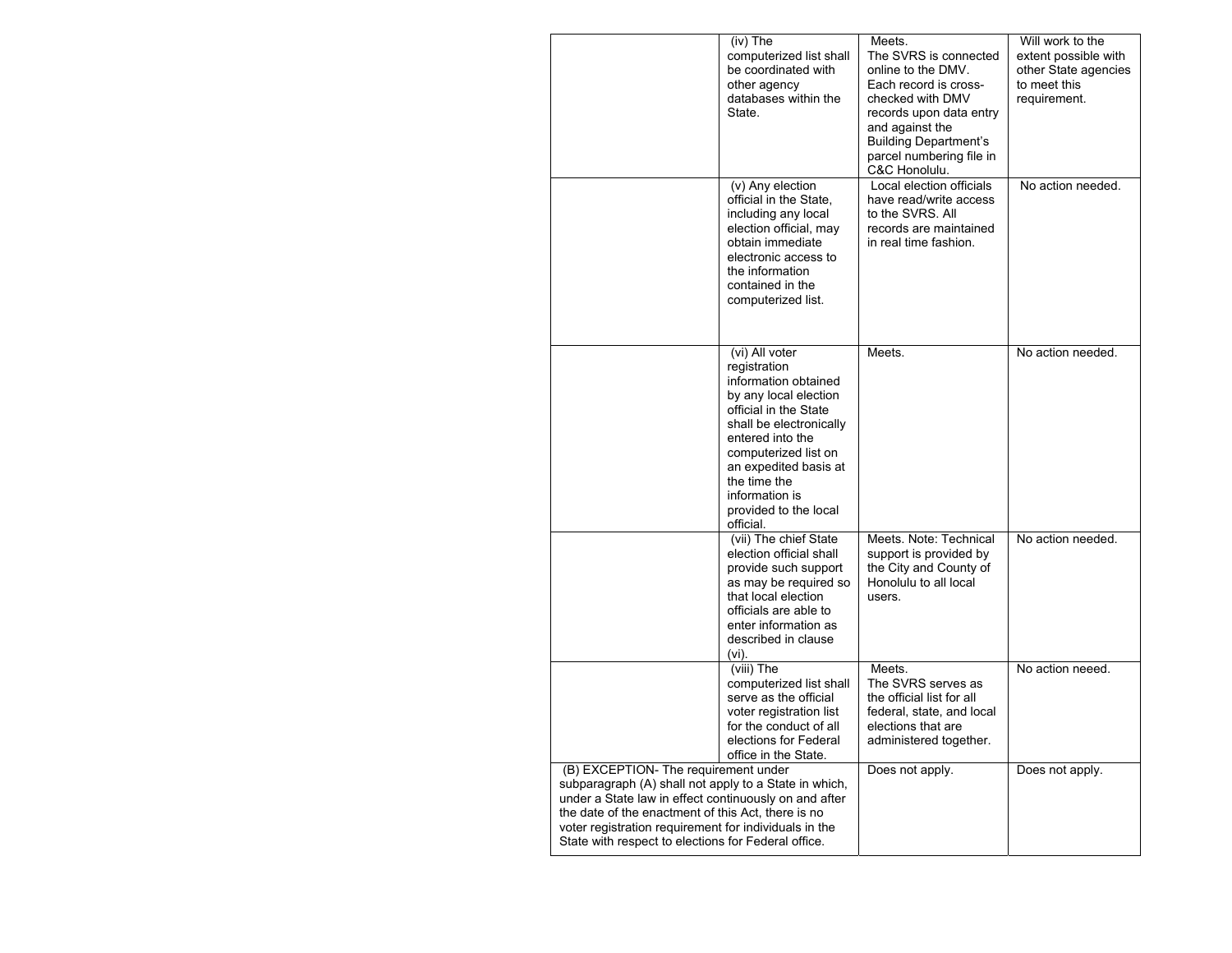| (2) COMPUTERIZED LIST MAINTENANCE- | <b>Act Requirements</b>                                                                                                                                                                                                                                                                                                                                                                                                                                                                                      | <b>Plan Action</b>                                                                                                                                                                               |                                                                                                                                                                                                          |
|------------------------------------|--------------------------------------------------------------------------------------------------------------------------------------------------------------------------------------------------------------------------------------------------------------------------------------------------------------------------------------------------------------------------------------------------------------------------------------------------------------------------------------------------------------|--------------------------------------------------------------------------------------------------------------------------------------------------------------------------------------------------|----------------------------------------------------------------------------------------------------------------------------------------------------------------------------------------------------------|
|                                    | (A) IN GENERAL- The appropriate State or local election<br>official shall perform list maintenance with respect to the<br>computerized list on a regular basis as follows:                                                                                                                                                                                                                                                                                                                                   |                                                                                                                                                                                                  |                                                                                                                                                                                                          |
|                                    | (i) If an individual is to be removed from the<br>computerized list, such individual shall be removed in<br>accordance with the provisions of the National Voter<br>Registration Act of 1993 (42 U.S.C. 1973gg et seq.),<br>including subsections (a)(4), (c)(2), (d), and (e) of<br>section 8 of such Act (42 U.S.C. 1973gg-6).                                                                                                                                                                             | Meets.                                                                                                                                                                                           | No action needed.                                                                                                                                                                                        |
|                                    | (ii) For purposes of removing names of ineligible<br>voters from the official list of eligible voters-- (I) under<br>section 8(a)(3)(B) of such Act (42 U.S.C. 1973gg-<br>6(a)(3)(B)), the State shall coordinate the computerized<br>list with State agency records on felony status; and (II)<br>by reason of the death of the registrant under section<br>8(a)(4)(A) of such Act (42 U.S.C. 1973gg-6(a)(4)(A)),<br>the State shall coordinate the computerized list with<br>State agency records on death | Meets.<br>Convictions information<br>is sent via hard copy<br>and is processed<br>against voter registration<br>rolls<br>Death information<br>records are handled<br>similarly.                  | No action needed.<br>Computerized<br>transfer is not<br>practicable in light<br>of numerous errors<br>contained in outside<br>agency records (i.e.<br>records not<br>maintained by<br>election offices). |
|                                    | (iii) Notwithstanding the preceding provisions of this<br>subparagraph, if a State is described in section 4(b) of<br>the National Voter Registration Act of 1993 (42 U.S.C.<br>1973gg-2(b)), that State shall remove the names of<br>ineligible voters from the computerized list in<br>accordance with State law.                                                                                                                                                                                          | N/A                                                                                                                                                                                              | Hawaii is not a<br>state described in<br>4(b) of the NVRA.                                                                                                                                               |
|                                    | (B) CONDUCT- The list maintenance performed under<br>subparagraph (A) shall be conducted in a manner that<br>ensures that--                                                                                                                                                                                                                                                                                                                                                                                  |                                                                                                                                                                                                  |                                                                                                                                                                                                          |
|                                    | (i) the name of each registered voter appears in the<br>computerized list:                                                                                                                                                                                                                                                                                                                                                                                                                                   | Meets.                                                                                                                                                                                           | No action needed.                                                                                                                                                                                        |
|                                    | (ii) only voters who are not registered or who are not<br>eligible to vote are removed from the computerized list;<br>and                                                                                                                                                                                                                                                                                                                                                                                    | Meets.                                                                                                                                                                                           | No action needed.                                                                                                                                                                                        |
|                                    | (iii) duplicate names are eliminated from the<br>computerized list.                                                                                                                                                                                                                                                                                                                                                                                                                                          | Meets.<br>Due to use of SSN,<br>possible duplicate<br>records are identified<br>immediately upon data<br>entry. Duplicates are<br>removed immediately on<br>case by case basis as<br>identified. | No action needed.                                                                                                                                                                                        |

| (3) TECHNOLOGICAL SECURITY OF COMPUTERIZED LIST- The appropriate State or local official shall provide<br>adequate technological security measures to prevent the unauthorized access to the computerized list established<br>under this section. |
|---------------------------------------------------------------------------------------------------------------------------------------------------------------------------------------------------------------------------------------------------|
|---------------------------------------------------------------------------------------------------------------------------------------------------------------------------------------------------------------------------------------------------|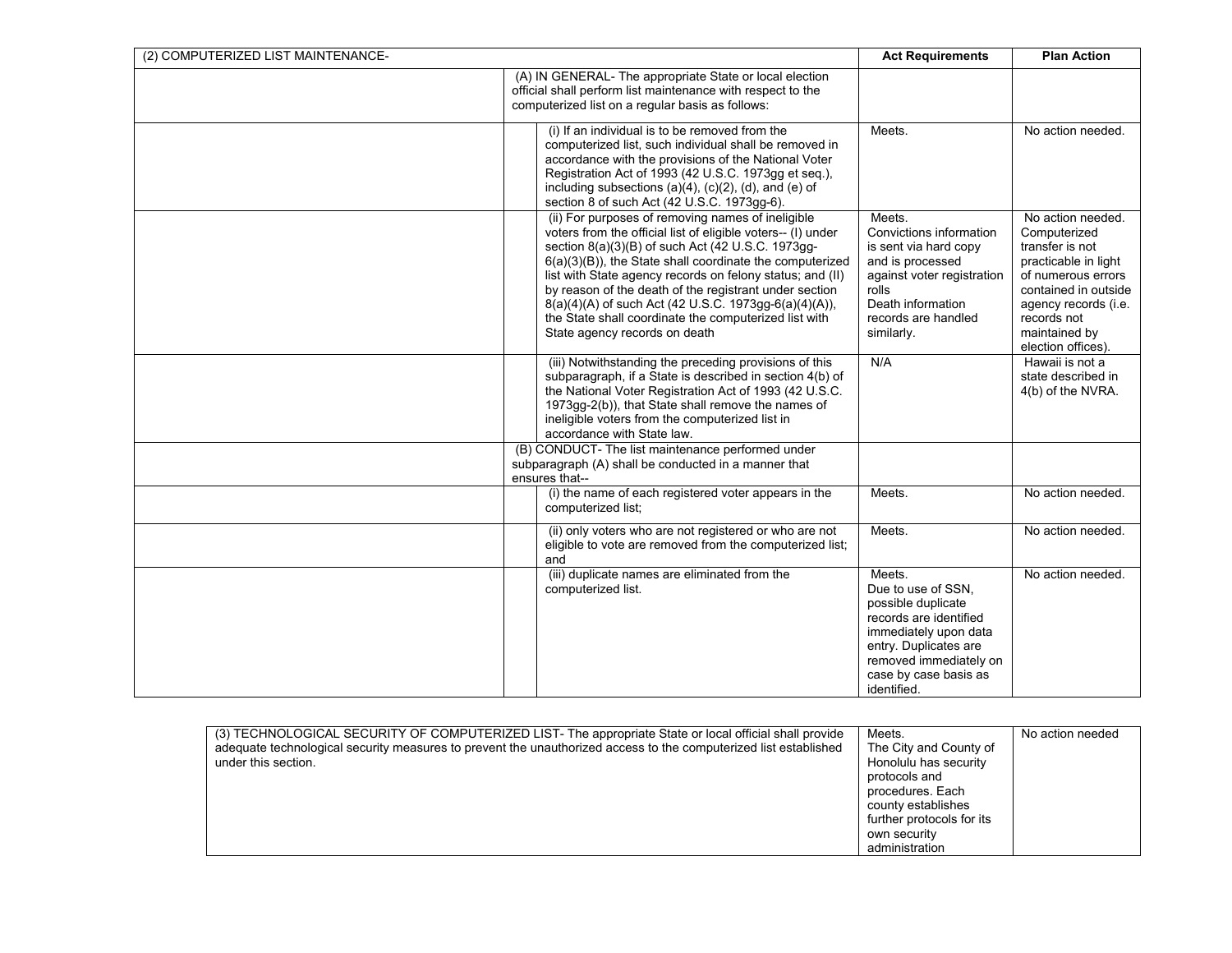| (4) MINIMUM STANDARD FOR ACCURACY OF STATE VOTER REGISTRATION RECORDS- The State election                           |                                                                                                                                                                                                                                                                                                                                                                                                                                                                                                                                                                                                                                                                                        | <b>Act Requirements</b>                                                                                     | <b>Plan Action</b> |
|---------------------------------------------------------------------------------------------------------------------|----------------------------------------------------------------------------------------------------------------------------------------------------------------------------------------------------------------------------------------------------------------------------------------------------------------------------------------------------------------------------------------------------------------------------------------------------------------------------------------------------------------------------------------------------------------------------------------------------------------------------------------------------------------------------------------|-------------------------------------------------------------------------------------------------------------|--------------------|
| system shall include provisions to ensure that voter registration records in the State are accurate and are updated |                                                                                                                                                                                                                                                                                                                                                                                                                                                                                                                                                                                                                                                                                        |                                                                                                             |                    |
| regularly, including the following:                                                                                 |                                                                                                                                                                                                                                                                                                                                                                                                                                                                                                                                                                                                                                                                                        |                                                                                                             |                    |
|                                                                                                                     |                                                                                                                                                                                                                                                                                                                                                                                                                                                                                                                                                                                                                                                                                        |                                                                                                             |                    |
|                                                                                                                     | (A) A system of file maintenance that makes a<br>reasonable effort to remove registrants who are<br>ineligible to vote from the official list of eligible<br>voters. Under such system, consistent with the<br>National Voter Registration Act of 1993 (42 U.S.C.<br>1973gg et seg.), registrants who have not responded<br>to a notice and who have not voted in 2 consecutive                                                                                                                                                                                                                                                                                                        | Meets.                                                                                                      | No action needed.  |
|                                                                                                                     | general elections for Federal office shall be removed<br>from the official list of eligible voters, except that no<br>registrant may be removed solely by reason of a<br>failure to vote.                                                                                                                                                                                                                                                                                                                                                                                                                                                                                              |                                                                                                             |                    |
|                                                                                                                     | (B) Safeguards to ensure that eligible voters are not<br>removed in error from the official list of eligible<br>voters.                                                                                                                                                                                                                                                                                                                                                                                                                                                                                                                                                                | Meets. Paper and<br>electronic backups of<br>deleted voters are<br>maintained indefinitely<br>on microfilm. | No action needed.  |
| (5) VERIFICATION OF VOTER REGISTRATION INFORMATION-                                                                 |                                                                                                                                                                                                                                                                                                                                                                                                                                                                                                                                                                                                                                                                                        | <b>Act Requirements</b>                                                                                     | <b>Plan Action</b> |
|                                                                                                                     | (A) REQUIRING PROVISION OF CERTAIN INFORMATION BY APPLICANTS-                                                                                                                                                                                                                                                                                                                                                                                                                                                                                                                                                                                                                          |                                                                                                             |                    |
|                                                                                                                     | (i) IN GENERAL- Except as provided in<br>clause (ii), notwithstanding any other<br>provision of law, an application for voter<br>registration for an election for Federal<br>office may not be accepted or processed<br>by a State unless the application includes-<br>- (I) in the case of an applicant who has<br>been issued a current and valid driver's<br>license, the applicant's driver's license<br>number; or (II) in the case of any other<br>applicant (other than an applicant to whom<br>clause (ii) applies), the last 4 digits of the<br>applicant's social security number.                                                                                           | Meets. Hawaii<br>statutorily requires the<br>applicant's entire social<br>security number.                  | No action needed.  |
|                                                                                                                     | (ii) SPECIAL RULE FOR APPLICANTS<br>WITHOUT DRIVER'S LICENSE OR<br>SOCIAL SECURITY NUMBER- If an<br>applicant for voter registration for an<br>election for Federal office has not been<br>issued a current and valid driver's license<br>or a social security number, the State shall<br>assign the applicant a number which will<br>serve to identify the applicant for voter<br>registration purposes. To the extent that<br>the State has a computerized list in effect<br>under this subsection and the list assigns<br>unique identifying numbers to registrants,<br>the number assigned under this clause<br>shall be the unique identifying number<br>assigned under the list. | Meets. Applicants that<br>do not possess a social<br>security number are<br>issued a voter number.          | No action needed.  |
|                                                                                                                     | (iii) DETERMINATION OF VALIDITY OF<br>NUMBERS PROVIDED- The State shall<br>determine whether the information<br>provided by an individual is sufficient to<br>meet the requirements of this<br>subparagraph, in accordance with State<br>law.                                                                                                                                                                                                                                                                                                                                                                                                                                          | N/A                                                                                                         | No action needed.  |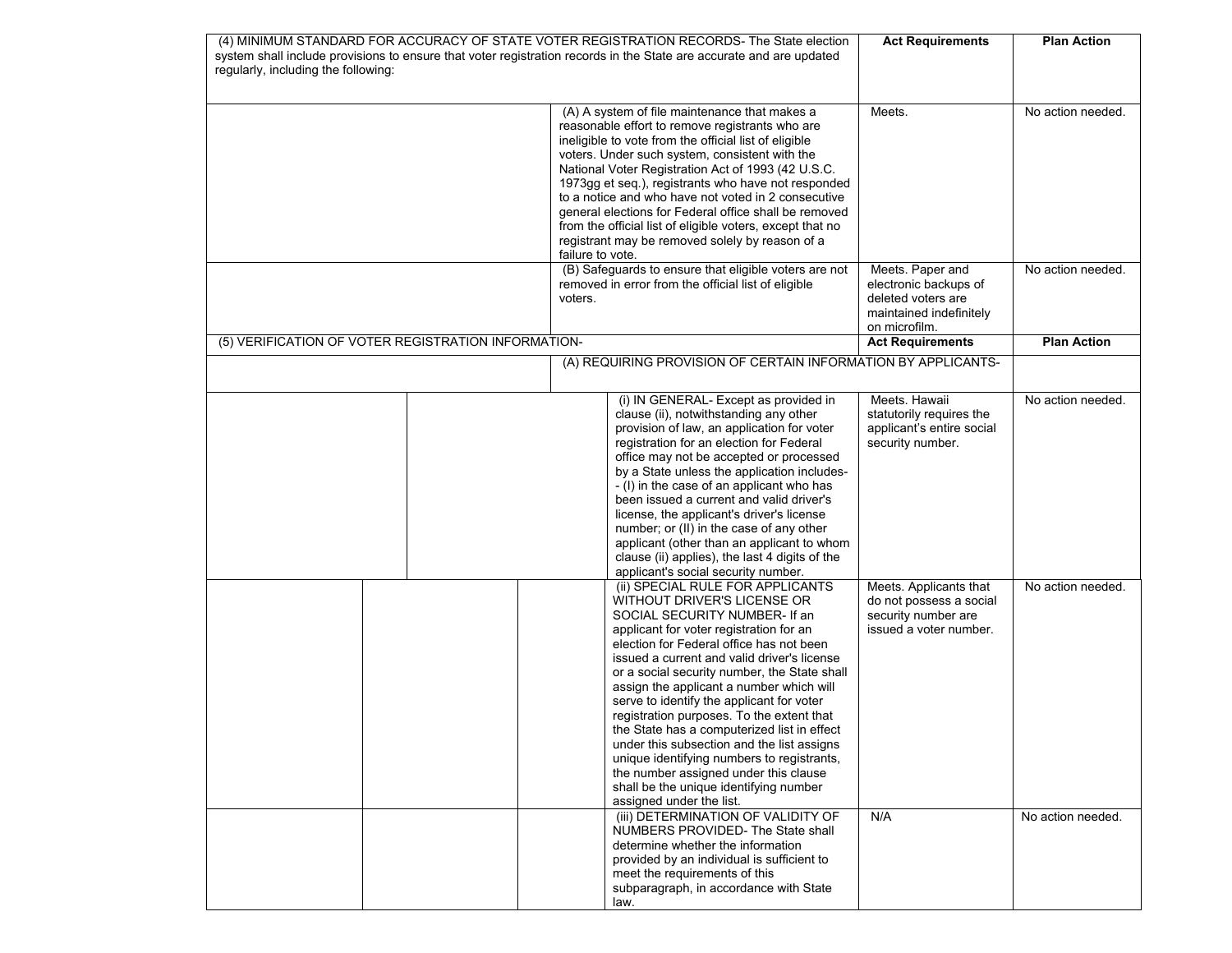|                                                                                                                                                                                                                                                                                           | (B) REQUIREMENTS FOR STATE OFFICIALS-                                                                                                                                                                                                                                                                                                                                                                                                                                                                               | <b>Act Requirements</b>                                                                                                                                                                 | <b>Plan Action</b>                                                                                                                                                                                |
|-------------------------------------------------------------------------------------------------------------------------------------------------------------------------------------------------------------------------------------------------------------------------------------------|---------------------------------------------------------------------------------------------------------------------------------------------------------------------------------------------------------------------------------------------------------------------------------------------------------------------------------------------------------------------------------------------------------------------------------------------------------------------------------------------------------------------|-----------------------------------------------------------------------------------------------------------------------------------------------------------------------------------------|---------------------------------------------------------------------------------------------------------------------------------------------------------------------------------------------------|
|                                                                                                                                                                                                                                                                                           | (i) SHARING INFORMATION IN<br>DATABASES- The chief State election<br>official and the official responsible for the<br>State motor vehicle authority of a State<br>shall enter into an agreement to match<br>information in the database of the<br>statewide voter registration system with<br>information in the database of the motor<br>vehicle authority to the extent required to<br>enable each such official to verify the<br>accuracy of the information provided on<br>applications for voter registration. | Meets.<br>Hawaii's statewide voter<br>registration system was<br>connected to the<br>statewide DMV, Each<br>record is immediately<br>crosschecked against<br>DMV records upon<br>entry. | No action needed.<br>NOTE: Since<br>Hawaii requires an<br>SSN for voter<br>registration, it is<br>exempt from this<br>requirement<br>pursuant to<br>303(a)(5)(D)                                  |
|                                                                                                                                                                                                                                                                                           | (ii) AGREEMENTS WITH<br><b>COMMISSIONER OF SOCIAL</b><br>SECURITY- The official responsible for the<br>State motor vehicle authority shall enter<br>into an agreement with the Commissioner<br>of Social Security under section 205(r)(8)<br>of the Social Security Act (as added by<br>subparagraph (C)).                                                                                                                                                                                                          | Partially meets.                                                                                                                                                                        | No action needed.<br>See NOTE above.<br>However, Hawaii's<br>DMV administrator<br>has informed<br>election offices of<br>their intent to verify<br>DMV records online<br>with the SSA<br>records. |
| (b) REQUIREMENTS FOR VOTERS WHO REGISTER BY MAIL-                                                                                                                                                                                                                                         |                                                                                                                                                                                                                                                                                                                                                                                                                                                                                                                     | <b>Act Requirements</b>                                                                                                                                                                 | <b>Plan Action</b>                                                                                                                                                                                |
| (1) IN GENERAL- Notwithstanding section 6(c) of the National Voter Registration Act<br>of 1993 (42 U.S.C. 1973gg-4(c)) and subject to paragraph (3), a State shall, in a<br>uniform and nondiscriminatory manner, require an individual to meet the requirements<br>of paragraph (2) if-- | N/A                                                                                                                                                                                                                                                                                                                                                                                                                                                                                                                 |                                                                                                                                                                                         |                                                                                                                                                                                                   |
|                                                                                                                                                                                                                                                                                           | (A) the individual registered to vote in a jurisdiction by<br>mail; and                                                                                                                                                                                                                                                                                                                                                                                                                                             | <b>Act Requirements</b>                                                                                                                                                                 | <b>Plan Action</b>                                                                                                                                                                                |

|                   | (B)(i) the individual has not previously voted in an<br>election for Federal office in the State; or                                                                                                                                                                                                                                                                                                                     |                                                                                                                |                                                                                                                                            |
|-------------------|--------------------------------------------------------------------------------------------------------------------------------------------------------------------------------------------------------------------------------------------------------------------------------------------------------------------------------------------------------------------------------------------------------------------------|----------------------------------------------------------------------------------------------------------------|--------------------------------------------------------------------------------------------------------------------------------------------|
|                   | (ii) the individual has not previously voted in such an<br>election in the jurisdiction and the jurisdiction is<br>located in a State that does not have a computerized<br>list that complies with the requirements of subsection<br>(a).                                                                                                                                                                                | N/A. Hawaii has a<br>computerized list and is<br>exempt because it<br>requires an SSN from all<br>registrants. |                                                                                                                                            |
| (2) REQUIREMENTS- |                                                                                                                                                                                                                                                                                                                                                                                                                          | <b>Act Requirements</b>                                                                                        | <b>Plan Action</b>                                                                                                                         |
|                   | (A) IN GENERAL- An individual meets the requirements of this<br>paragraph if the individual--                                                                                                                                                                                                                                                                                                                            | N/A                                                                                                            |                                                                                                                                            |
|                   | $(i)$ in the case of an individual who votes in person-- $(l)$<br>presents to the appropriate State or local election<br>official a current and valid photo identification; or (II)<br>presents to the appropriate State or local election<br>official a copy of a current utility bill, bank statement,<br>government check, paycheck, or other government<br>document that shows the name and address of the<br>voter: | Meets.                                                                                                         | Further training of<br>precinct officials<br>and voters is<br>needed to inform of<br>additional forms of<br>ID that are not<br>acceptable. |
|                   | (ii) in the case of an individual who votes by mail,<br>submits with the ballot-- (I) a copy of a current and<br>valid photo identification; or (II) a copy of a current<br>utility bill, bank statement, government check,<br>paycheck, or other government document that shows<br>the name and address of the voter                                                                                                    | $N/A$ .                                                                                                        | Applicability to vote<br>by mail states only.                                                                                              |
|                   | (B) FAIL-SAFE VOTING-                                                                                                                                                                                                                                                                                                                                                                                                    |                                                                                                                |                                                                                                                                            |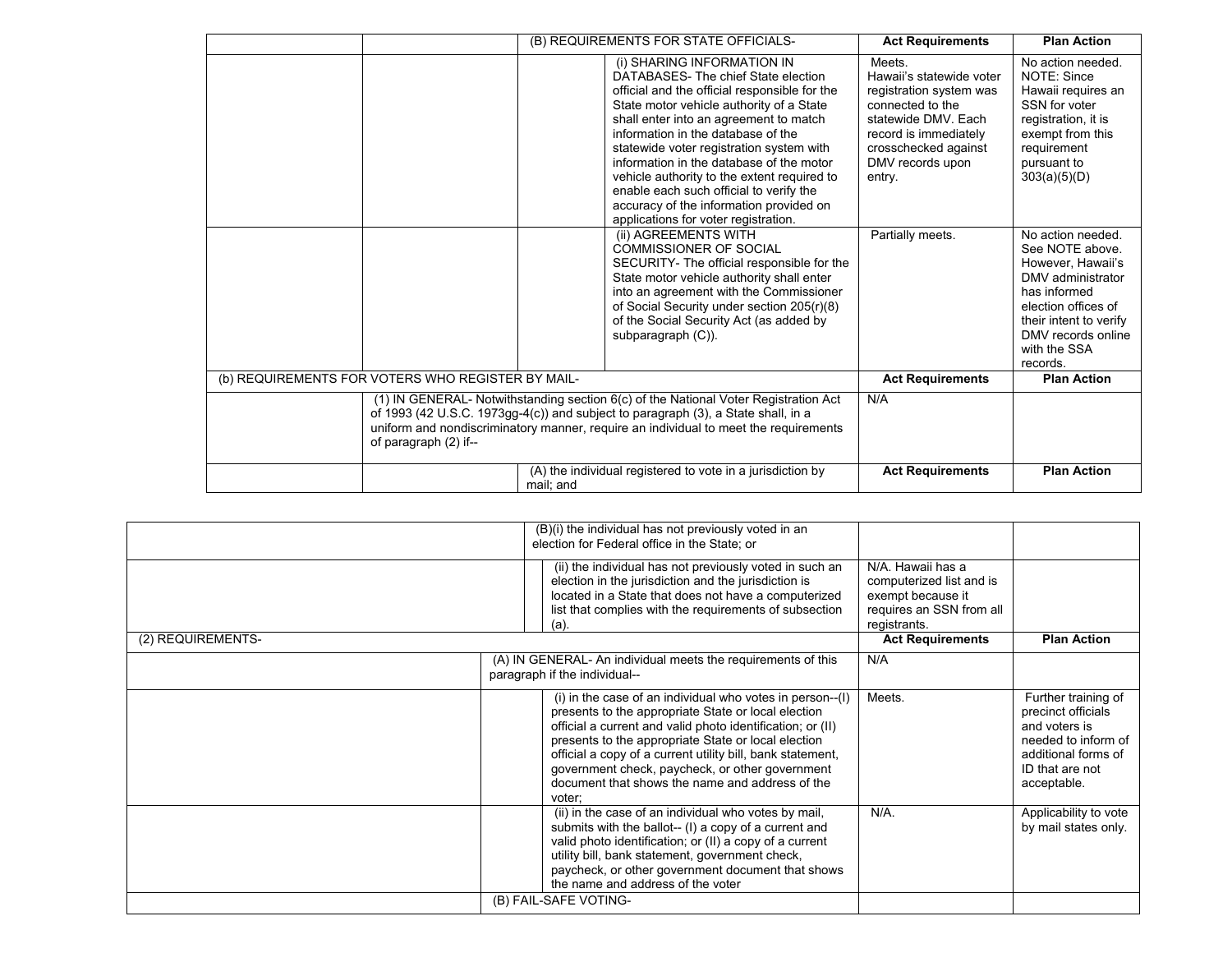|                                                                              |                      | (i) IN PERSON- An individual who desires to vote in<br>person, but who does not meet the requirements of<br>subparagraph (A)(i), may cast a provisional ballot<br>under section 302(a).                                                                                    | Partially meets. Hawaii<br>has a challenged ballot<br>process that can be<br>adapted to conform to<br>the provisional ballot<br>requirement.      | Further training of<br>precinct officials<br>and voters is<br>needed to inform of<br>additional forms of<br>ID that are not<br>acceptable. |
|------------------------------------------------------------------------------|----------------------|----------------------------------------------------------------------------------------------------------------------------------------------------------------------------------------------------------------------------------------------------------------------------|---------------------------------------------------------------------------------------------------------------------------------------------------|--------------------------------------------------------------------------------------------------------------------------------------------|
|                                                                              |                      | (ii) BY MAIL- An individual who desires to vote by<br>mail but who does not meet the requirements of<br>subparagraph (A)(ii) may cast such a ballot by mail<br>and the ballot shall be counted as a provisional ballot<br>in accordance with section 302(a).               | N/A                                                                                                                                               | Applicability to vote<br>by mail states only.                                                                                              |
| (3) INAPPLICABILITY- Paragraph (1) shall not apply in the case of a person-- |                      |                                                                                                                                                                                                                                                                            | Hawaii claims<br>inapplicability of<br>Paragraph 1under<br>section (B)(2) below<br>because it requires the<br>entire SSN from all<br>registrants. |                                                                                                                                            |
|                                                                              |                      | (A) who registers to vote by mail under section 6 of the National<br>Voter Registration Act of 1993 (42 U.S.C. 1973gg-4) and submits<br>as part of such registration either--                                                                                              |                                                                                                                                                   |                                                                                                                                            |
|                                                                              |                      | (i) a copy of a current and valid photo<br>identification; or                                                                                                                                                                                                              | N/A                                                                                                                                               | No action needed                                                                                                                           |
|                                                                              |                      | (ii) a copy of a current utility bill, bank<br>statement, government check, paycheck, or<br>government document that shows the name and<br>address of the voter;                                                                                                           | N/A                                                                                                                                               | No action needed                                                                                                                           |
|                                                                              | security number; and | (B)(i) who registers to vote by mail under section 6 of the<br>National Voter Registration Act of 1993 (42 U.S.C. 1973gg-4) and<br>submits with such registration either-- (I) a driver's license<br>number; or (II) at least the last 4 digits of the individual's social | Meets                                                                                                                                             | No action needed                                                                                                                           |
|                                                                              |                      | (ii) with respect to whom a State or local election<br>official matches the information submitted under<br>clause (i) with an existing State identification<br>record bearing the same number, name and date<br>of birth as provided in such registration; or              | Meets                                                                                                                                             | No action needed                                                                                                                           |
|                                                                              |                      |                                                                                                                                                                                                                                                                            |                                                                                                                                                   |                                                                                                                                            |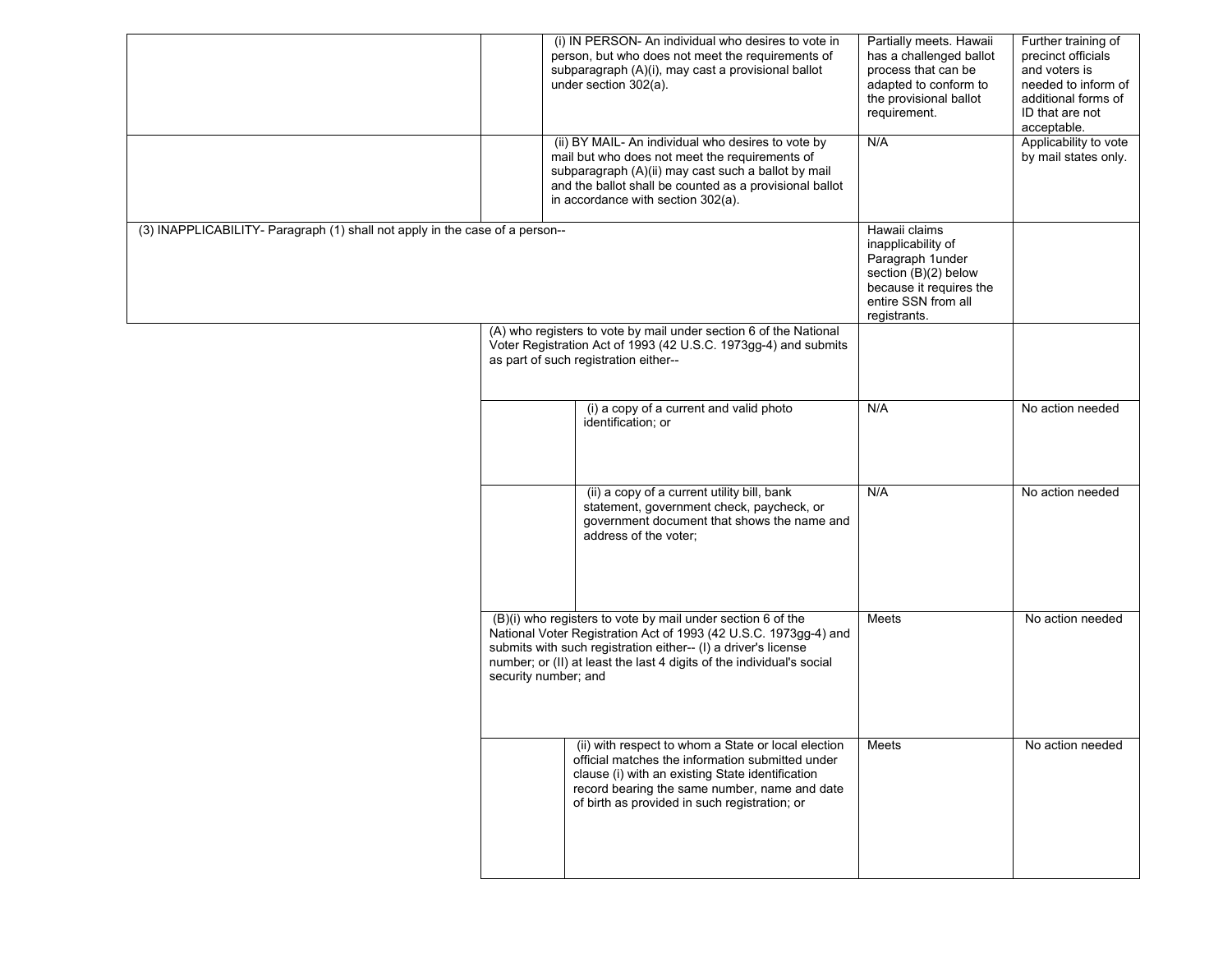| $(C)$ who is--                                                                                                                                                                                       |     | <b>Plan Action</b>                                          |
|------------------------------------------------------------------------------------------------------------------------------------------------------------------------------------------------------|-----|-------------------------------------------------------------|
| (i) entitled to vote by absentee ballot under the<br>Uniformed and Overseas Citizens Absentee<br>Voting Act (42 U.S.C. 1973ff-1 et seg.);                                                            | N/A | Hawaii's<br>procedures will<br>recognize this<br>exemption. |
| (ii) provided the right to vote otherwise than in<br>person under section 3(b)(2)(B)(ii) of the Voting<br>Accessibility for the Elderly and Handicapped Act<br>(42 U.S.C. 1973ee-1(b)(2)(B)(ii)); or | N/A | Hawaii's<br>procedures will<br>recognize this<br>exemption. |

| (iii) entitled to vote otherwise than in person<br>under any other Federal law.<br>(4) CONTENTS OF MAIL-IN REGISTRATION FORM-                                                                                                                                                                                                                                     | N/A                     | Hawaii's<br>procedures will<br>recognize this<br>exemption.<br><b>Plan Action</b>                                                                                                                            |
|-------------------------------------------------------------------------------------------------------------------------------------------------------------------------------------------------------------------------------------------------------------------------------------------------------------------------------------------------------------------|-------------------------|--------------------------------------------------------------------------------------------------------------------------------------------------------------------------------------------------------------|
| (A) IN GENERAL- The mail voter registration form developed<br>under section 6 of the National Voter Registration Act of 1993 (42<br>U.S.C. 1973gg-4) shall include the following:                                                                                                                                                                                 | <b>Act Requirements</b> | Hawaii will<br>recognize any<br>amendments made<br>to the National<br>form.                                                                                                                                  |
| (i) The question `Are you a citizen of the United<br>States of America?' and boxes for the applicant to<br>check to indicate whether the applicant is or is not<br>a citizen of the United States.                                                                                                                                                                | Meets.                  | NOTE: Exact<br>verbatim language<br>is not present on<br>form. However,<br>Hawaii's form<br>requires a yes no<br>affirmation of a<br>statement (i.e. I am<br>a citizen of the<br>U.S., I am at<br>$least$ ). |
| (ii) The question 'Will you be 18 years of age on or<br>before Election Day?' and boxes for the applicant<br>to check to indicate whether or not the applicant<br>will be 18 years of age or older on Election Day.                                                                                                                                               | Meets                   | See NOTE above.                                                                                                                                                                                              |
| (iii) The statement 'If you checked 'no' in response<br>to either of these questions, do not complete this<br>form.'                                                                                                                                                                                                                                              | Exceeds.                | Hawaii would<br>collect forms from<br>persons that do not<br>meet the<br>requirements and<br>inform them of<br>rejection via letter.                                                                         |
| (iv) A statement informing the individual that if the<br>form is submitted by mail and the individual is<br>registering for the first time, the appropriate<br>information required under this section must be<br>submitted with the mail-in registration form in order<br>to avoid the additional identification requirements<br>upon voting for the first time. | Meets.                  | Hawaii is exempt<br>under previous.                                                                                                                                                                          |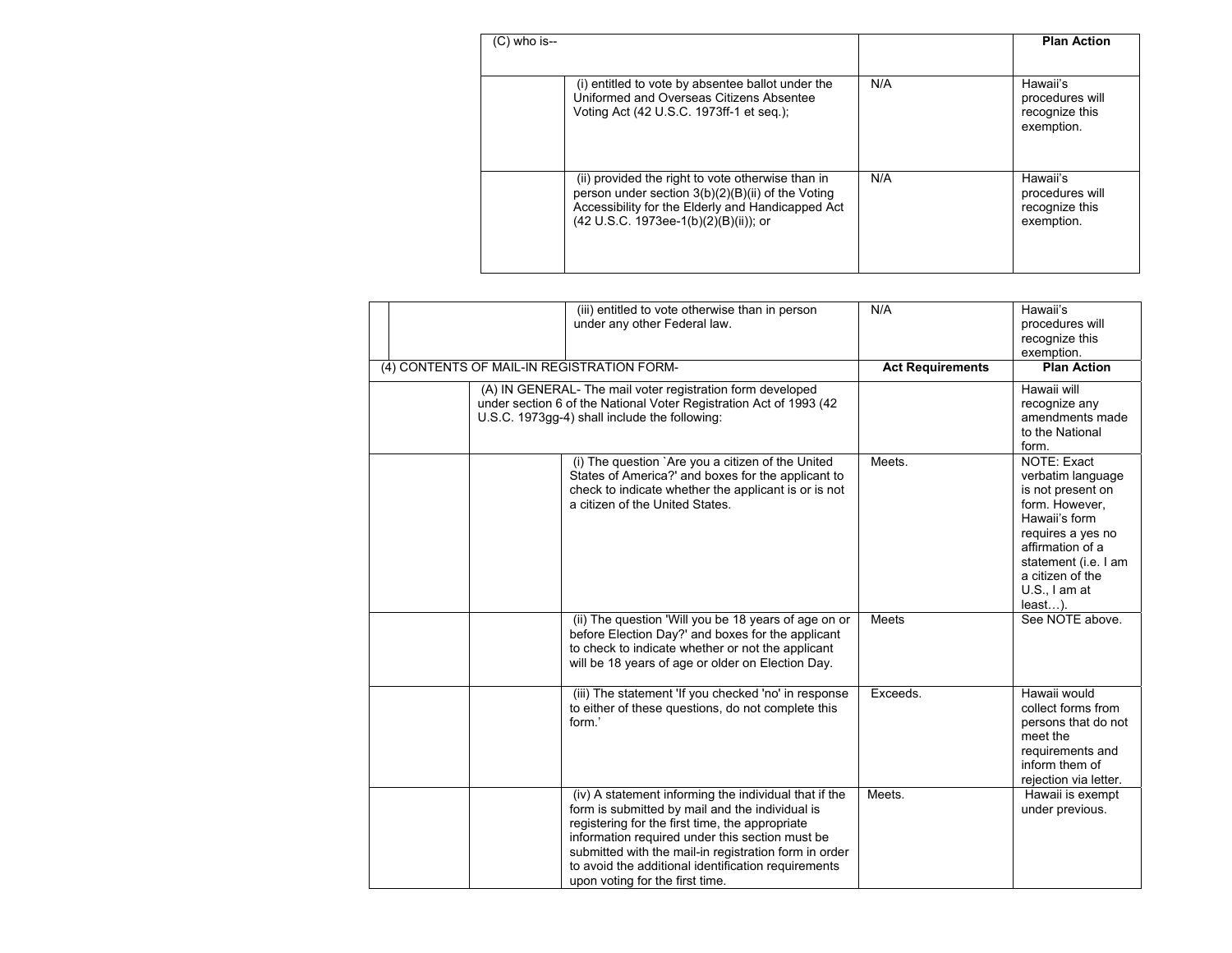| (B) INCOMPLETE FORMS- If an applicant for voter registration            | Meets. | No action needed. |
|-------------------------------------------------------------------------|--------|-------------------|
| fails to answer the question included on the mail voter registration    |        |                   |
| form pursuant to subparagraph $(A)(i)$ , the registrar shall notify the |        |                   |
| applicant of the failure and provide the applicant with an opportunity  |        |                   |
| to complete the form in a timely manner to allow for the completion     |        |                   |
| of the registration form prior to the next election for Federal office  |        |                   |
| (subject to State law).                                                 |        |                   |
|                                                                         |        |                   |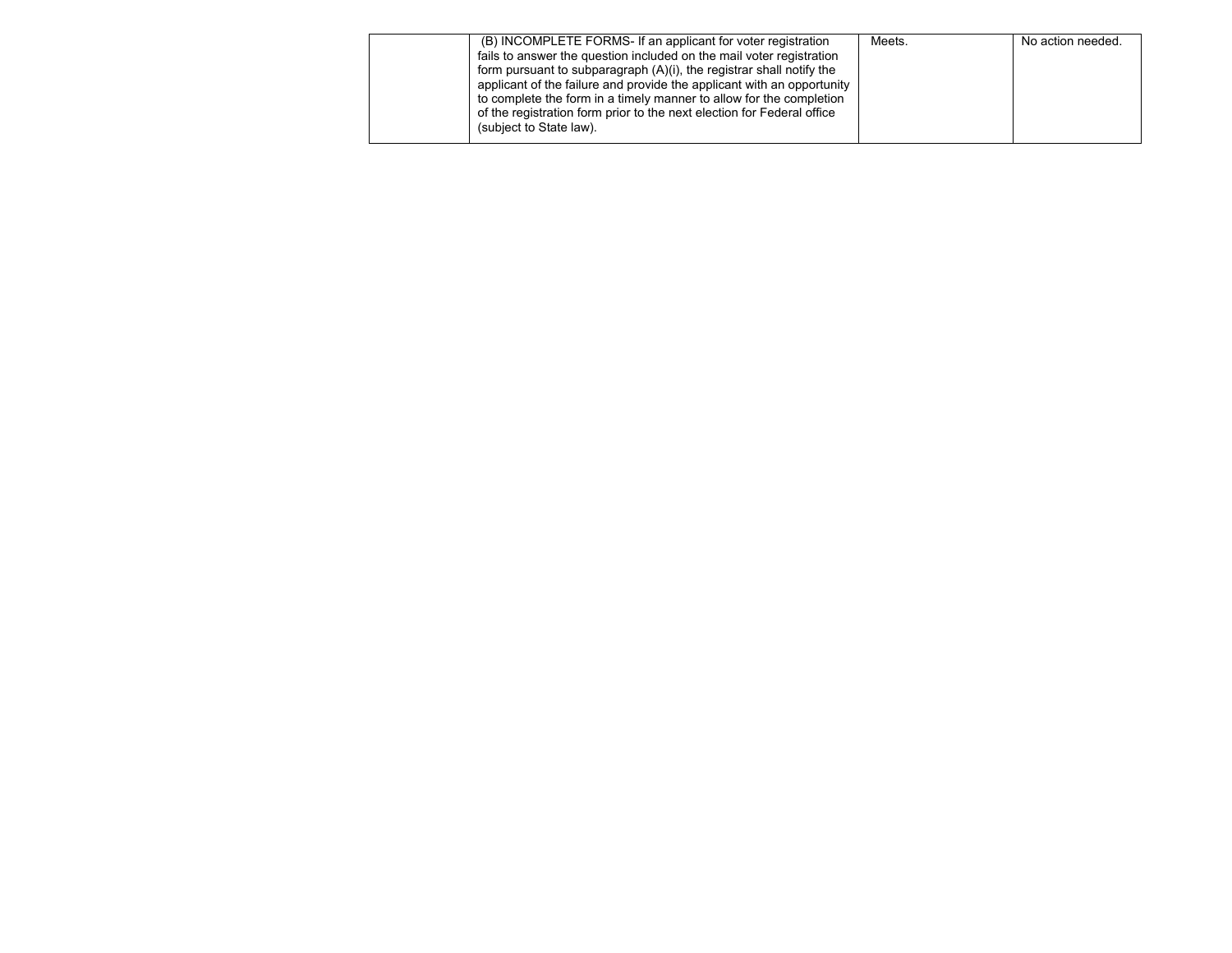Section 402

|                                                                                                                                                                                                                                                                                              | <b>Act Requirements</b> | <b>Plan Action</b>                                                                   |
|----------------------------------------------------------------------------------------------------------------------------------------------------------------------------------------------------------------------------------------------------------------------------------------------|-------------------------|--------------------------------------------------------------------------------------|
| SEC. 402. ESTABLISHMENT OF STATE-BASED ADMINISTRATIVE COMPLAINT PROCEDURES TO REMEDY GRIEVANCES                                                                                                                                                                                              | Does Not Meet.          | Hawaii will institute a grievance<br>process to reflect the federal<br>requirements. |
| (a) ESTABLISHMENT OF STATE-BASED ADMINISTRATIVE COMPLAINT PROCEDURES TO<br><b>REMEDY GRIEVANCES</b>                                                                                                                                                                                          |                         |                                                                                      |
| (1) ESTABLISHMENT OF PROCEDURES AS CONDITION OF RECEIVING FUNDS-<br>If a State receives any payment under a program under this Act, the State shall be<br>required to establish and maintain State-based administrative complaint procedures<br>which meet the requirements of paragraph (2) | Does Not Meet.          | Hawaii will institute a grievance<br>process to reflect the federal<br>requirements. |
| (2) REQUIREMENTS FOR PROCEDURES- The requirements of this paragraph are<br>as follows:                                                                                                                                                                                                       |                         |                                                                                      |
| (A) The procedures shall be uniform and nondiscriminatory.                                                                                                                                                                                                                                   | Does Not Meet.          | Hawaii will institute a grievance<br>process to reflect the federal<br>requirements. |
| (B) Under the procedures, any person who believes that there is a<br>violation of any provision of title III (including a violation, which has<br>occurred, is occurring, or is about to occur) may file a complaint.                                                                        | Does Not Meet.          | Hawaii will institute a grievance<br>process to reflect the federal<br>requirements. |
| (C) Any complaint filed under the procedures shall be in writing and<br>notarized, and signed and sworn by the person filing the complaint.                                                                                                                                                  | Does Not Meet.          | Hawaii will institute a grievance<br>process to reflect the federal<br>requirements. |
| (D) The State may consolidate complaints filed under subparagraph (B).                                                                                                                                                                                                                       | Does Not Meet.          | Hawaii will institute a grievance<br>process to reflect the federal<br>requirements. |
| (E) At the request of the complainant, there shall be a hearing on the<br>record.                                                                                                                                                                                                            | Does Not Meet.          | Hawaii will institute a grievance<br>process to reflect the federal<br>requirements. |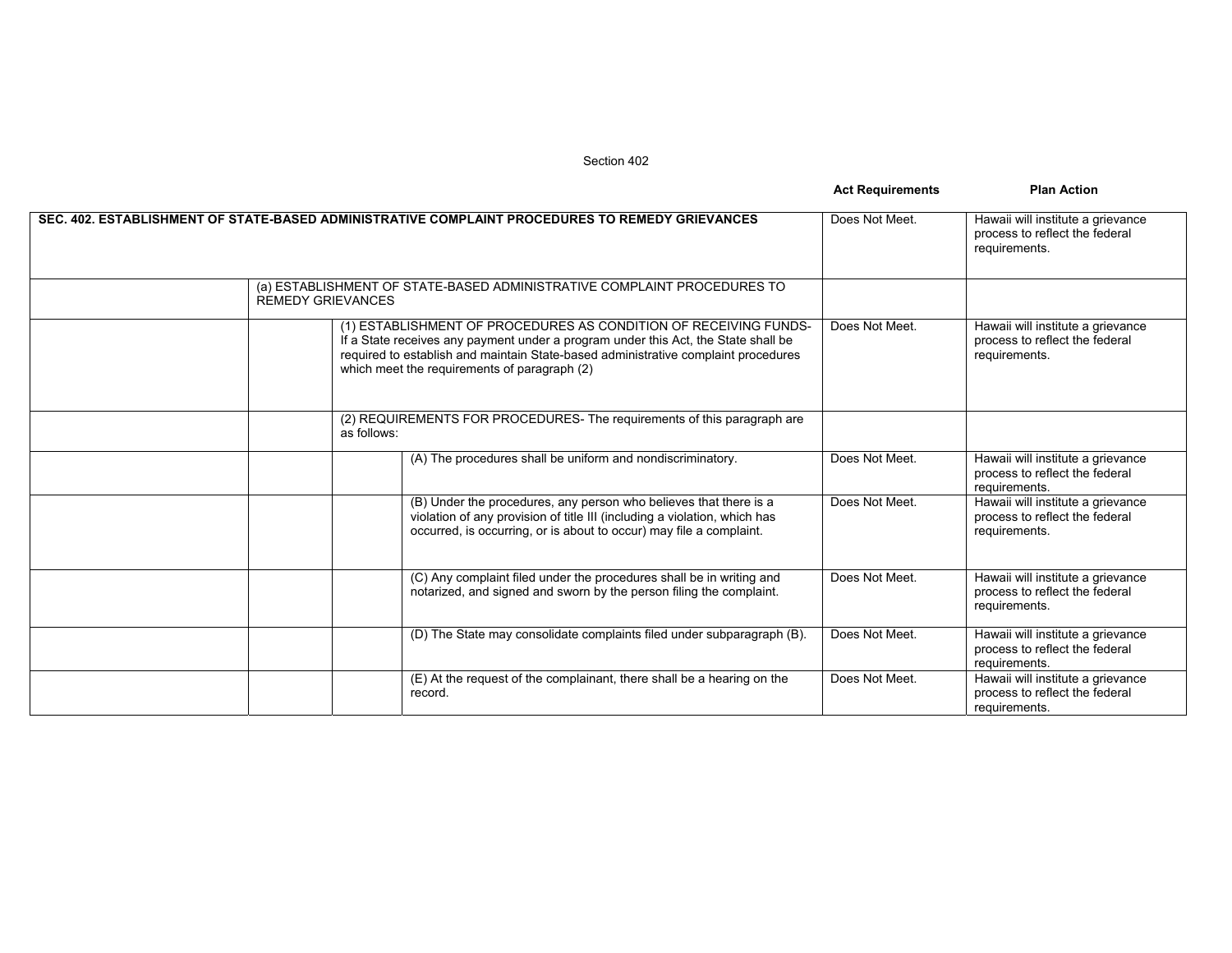| (F) If, under the procedures, the State determines that there is a<br>violation of any provision of title III, the State shall provide the<br>appropriate remedy.                                                                                                                                                                                                                                                                                          | Does Not Meet. | Hawaii will institute a grievance<br>process to reflect the federal<br>requirements. |
|------------------------------------------------------------------------------------------------------------------------------------------------------------------------------------------------------------------------------------------------------------------------------------------------------------------------------------------------------------------------------------------------------------------------------------------------------------|----------------|--------------------------------------------------------------------------------------|
| (G) If, under the procedures, the State determines that there is no<br>violation, the State shall dismiss the complaint and publish the results<br>of the procedures.                                                                                                                                                                                                                                                                                      | Does Not Meet. | Hawaii will institute a grievance<br>process to reflect the federal<br>requirements. |
| (H) The State shall make a final determination with respect to a<br>complaint prior to the expiration of the 90-day period, which begins on<br>the date, the complaint is filed, unless the complainant consents to a<br>longer period for making such a determination.                                                                                                                                                                                    | Does Not Meet. | Hawaii will institute a grievance<br>process to reflect the federal<br>requirements. |
| (I) If the State fails to meet the deadline applicable under<br>subparagraph (H), the complaint shall be resolved within 60 days under<br>alternative dispute resolution procedures established for purposes of<br>this section. The record and other materials from any proceedings<br>conducted under the complaint procedures established under this<br>section shall be made available for use under the alternative dispute<br>resolution procedures. | Does Not Meet. | Hawaii will institute a grievance<br>process to reflect the federal<br>requirements. |